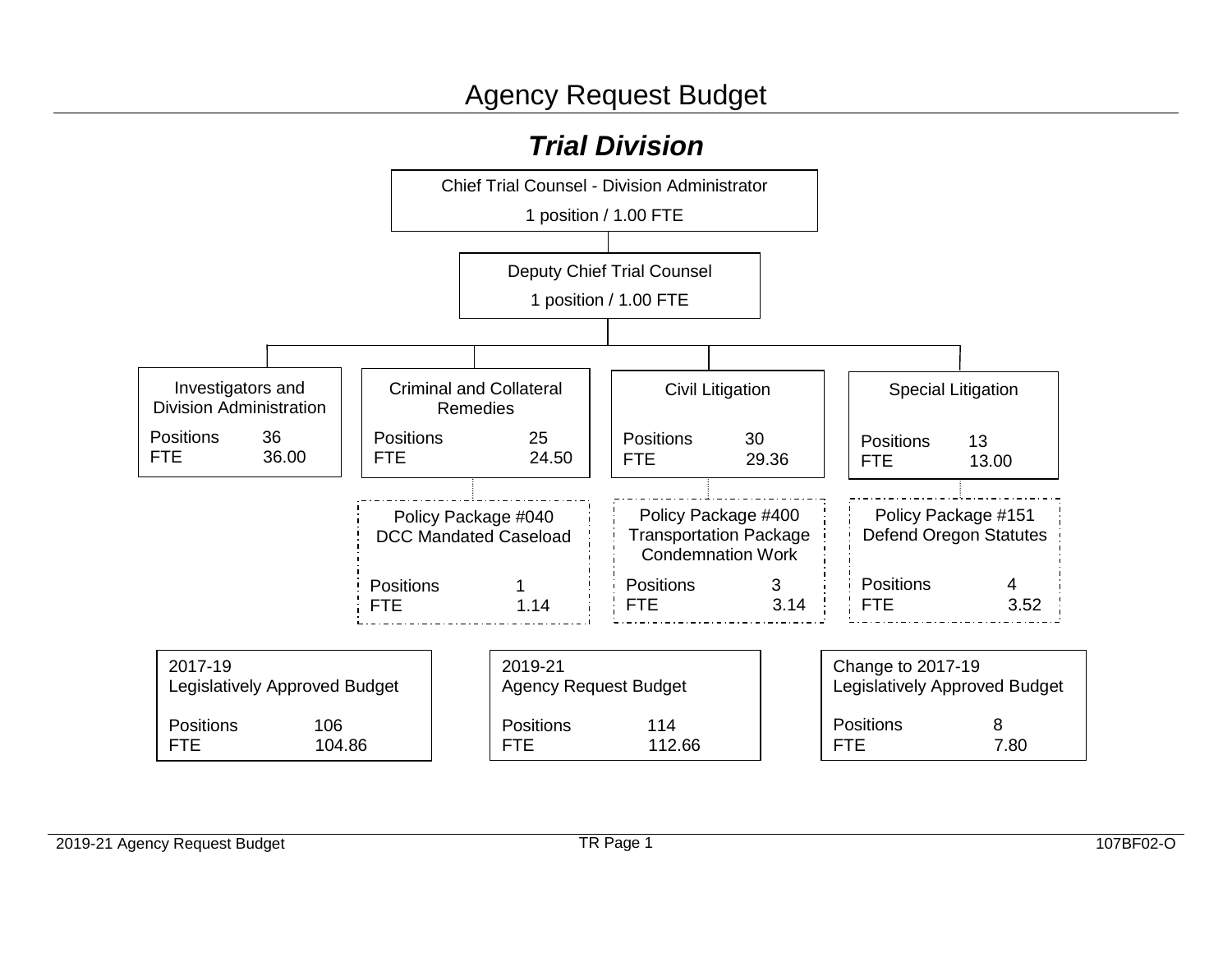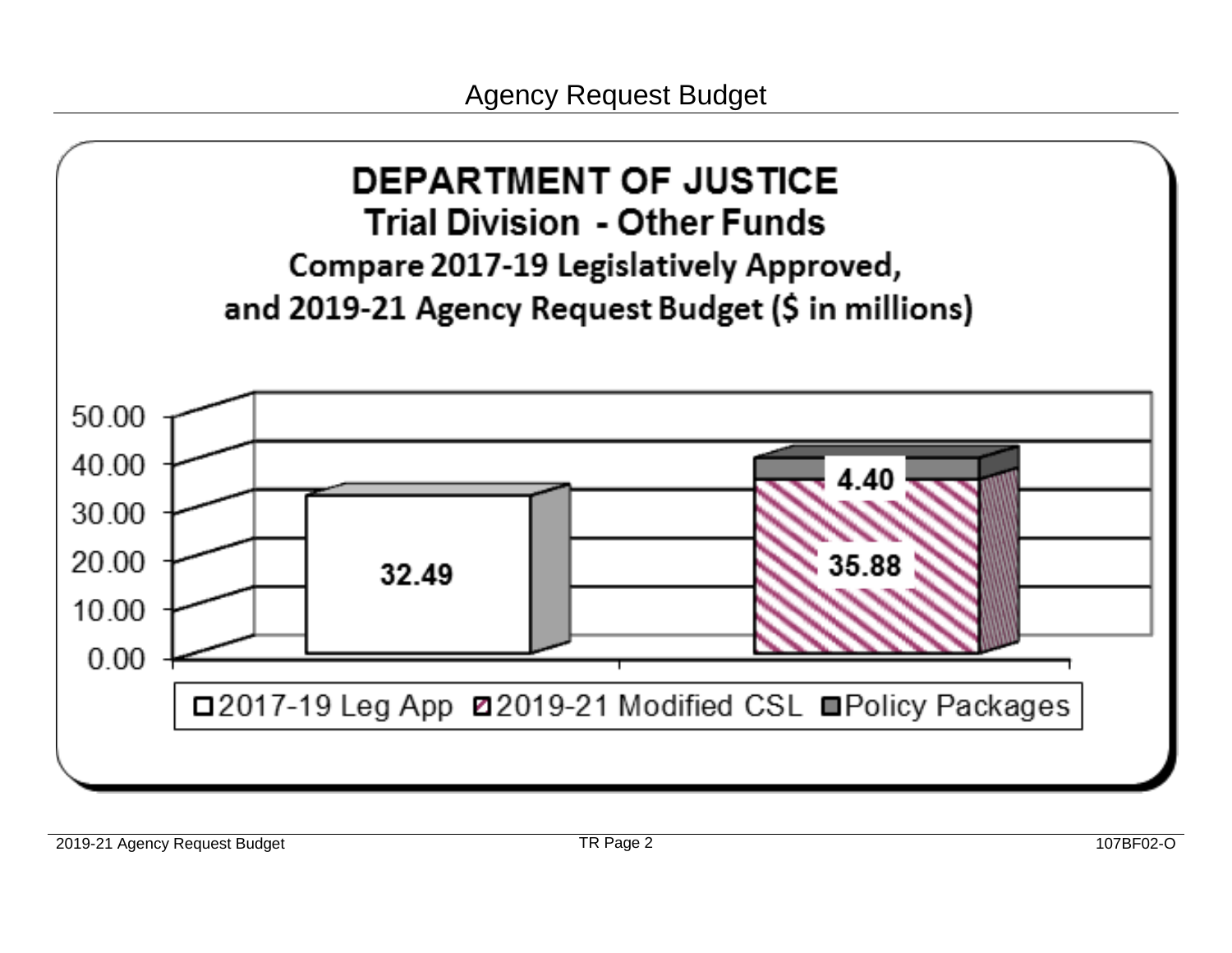# **Executive Summary**

Program Contact:

Primary Focus Area: Excellence in State Government<br>Secondary Focus Area: Safer, Healthier Communities Safer, Healthier Communities Steve Lippold, Chief Trial Counsel, 503.947.4700

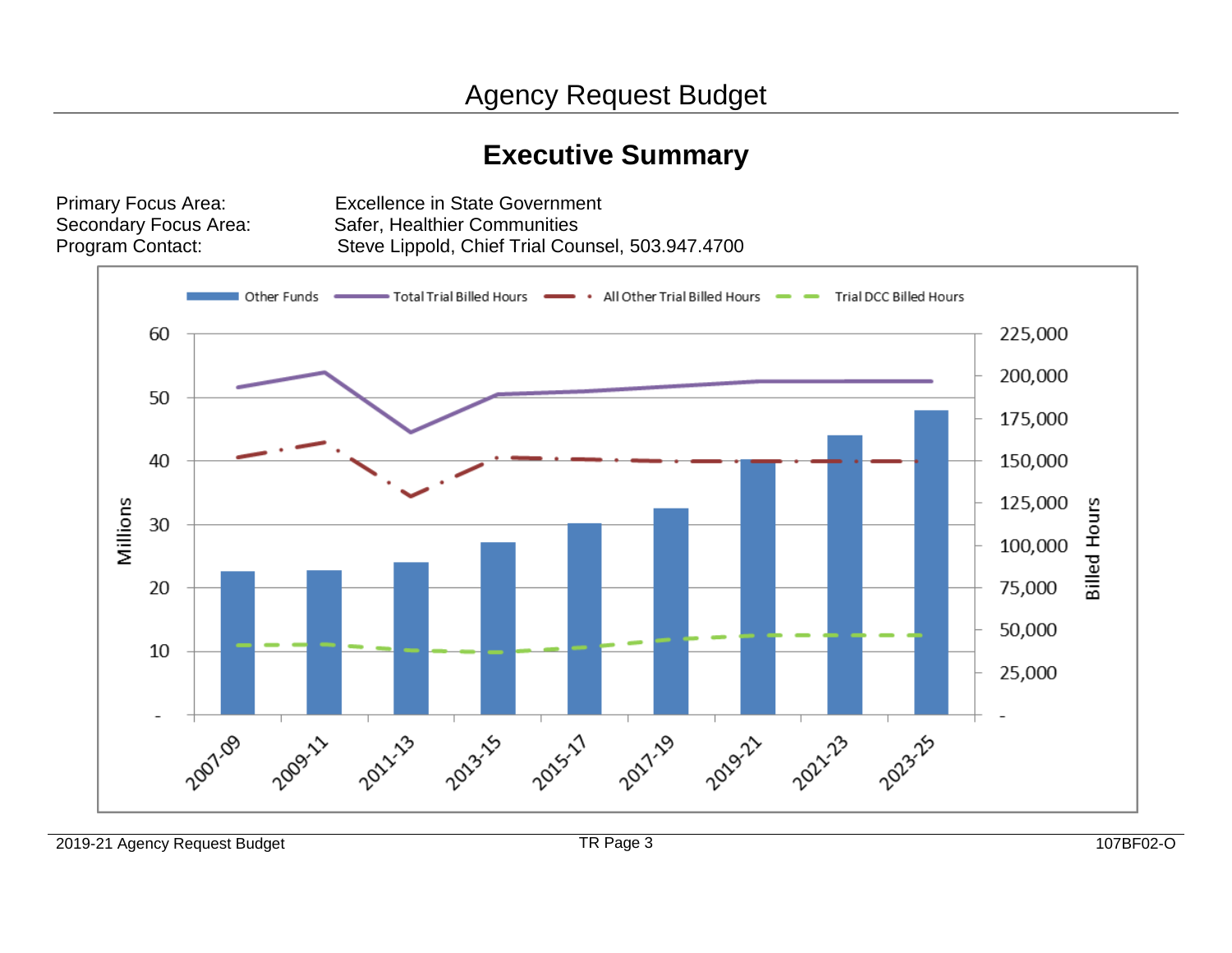#### **Program Overview**

The Trial Division defends the State of Oregon, its agencies, its officials, and its policies in state and federal court. The Division also appears in administrative forums to defend agency orders. In carrying out its mission, the Division acts as a steward for public funds by identifying and defeating claims with no merit and by working to achieve fair and reasonable settlements to compensate citizens who were in fact injured by the acts or decisions of an agency. Many of the lawsuits filed against the state and its agencies are filed by citizens who believe that an agency has failed to fulfill a legal obligation, engaged in improper acts, failed to carry out its mission, or caused harm or economic injury to a person or group. Trial Division lawyers are committed to resolve each case fairly, efficiently, and professionally, using all of the litigation and dispute resolution tools at their disposal. The Division takes principled, reasoned, and judicious positions in each matter. Most cases are successfully resolved through motions or settlement. A small percentage of cases go to trial or proceed to an administrative hearing, and the Division's success rate in these cases is consistently high (94% in 2013-15 and 96% in 2015-2017).

#### **Program Description**

The Trial Division has six primary responsibilities:

- Providing a defense to state agency representatives, agents, employees, and elected officials when they are sued.
- Defending criminal convictions secured by District Attorneys.
- Defending laws passed by the legislature or adopted by voters.
- Defending state programs and policy decisions made by state agencies.
- Filing condemnation actions for the Department of Transportation for road improvement projects and representing state agencies in contract disputes.
- Partnering with other Divisions within the Department of Justice and with client agencies to find ways to reduce exposure to, and costs of, claims and litigation.

#### **Scope of Casework:**

Trial Division's litigation covers a wide variety of subjects, including:

• Negligence and other tort claims for money damages;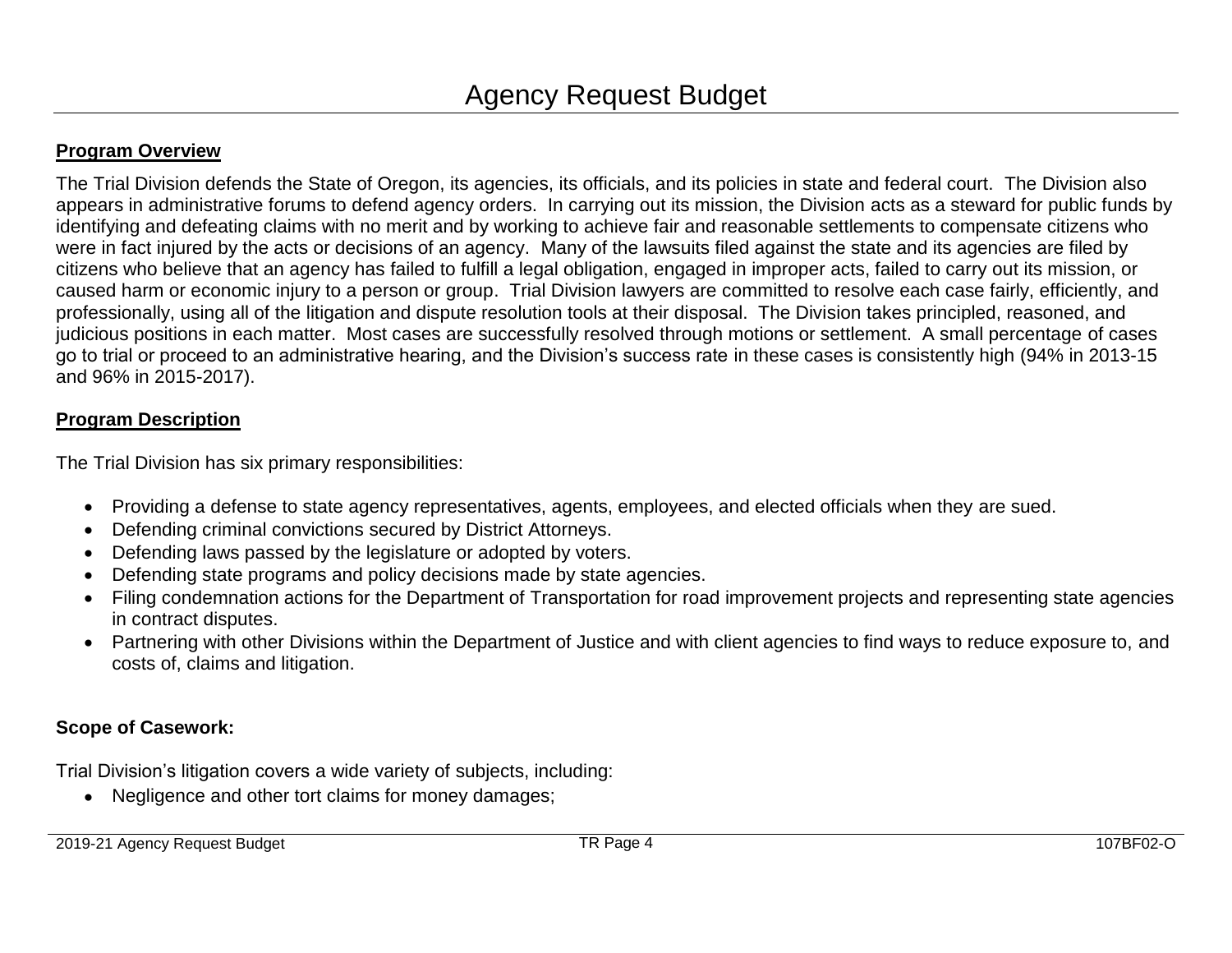- Contract defense and enforcement:
- Lawsuits seeking declaratory or injunctive relief;
- Employment-related claims;
- Challenges to environmental laws and policies;
- Condemnation actions to advance state road projects;
- Constitutional challenges to laws and government programs;
- Civil rights claims, many by prison inmates;
- Challenges to criminal convictions in state and federal court;
- Defending state agency decisions that are reviewed by a court under the Oregon Administrative Procedures Act.

### **Present Staffing:**

As of the 2017-2019 Legislatively Approved Budget, staffing for the Trial Division includes the Chief Trial Counsel, the Deputy Chief Trial Counsel, three Attorneys-in-Charge (AIC), 41 Assistant Attorneys General\*, 18 paralegals, four investigators, and 38 legal/administrative support staff.

\* This does not include two Honors Attorneys, who are included in the DOJ Administration portion of the budget.

### **Program Justification and Link to Long Term Outcomes**

Primary: The Trial Division's efforts improve Excellence in State Government. Many of the lawsuits it defends are filed by citizens who believe that an agency has caused harm or economic injury to a person or group, has engaged in untrustworthy acts, or has failed to carry out its mission. The Trial Division is well positioned to assess the merits of such claims. It acts as a steward for public funds by defeating claims without merit and by negotiating reasonable settlements to compensate citizens who actually were injured by the acts or decisions of an agency. Using the lens of litigation, it helps agencies identify policies or practices that are not working and replace them with more efficient and effective ways of serving the public.

Additional: The Trial Division contributes to a second outcome area of Safer, Healthier Communities by defending cases filed by convicted criminals seeking to overturn their verdicts or sentences, to be released from state custody, or to obtain discovery that could lead to sensitive information falling into dangerous hands. It represents the state in proceedings to decertify police and other public safety officers who engage in misconduct calling into doubt their ability to serve and protect the public. The Division serves a third outcome area of a Thriving Statewide Economy through its work for the state Department of Transportation (ODOT) in bringing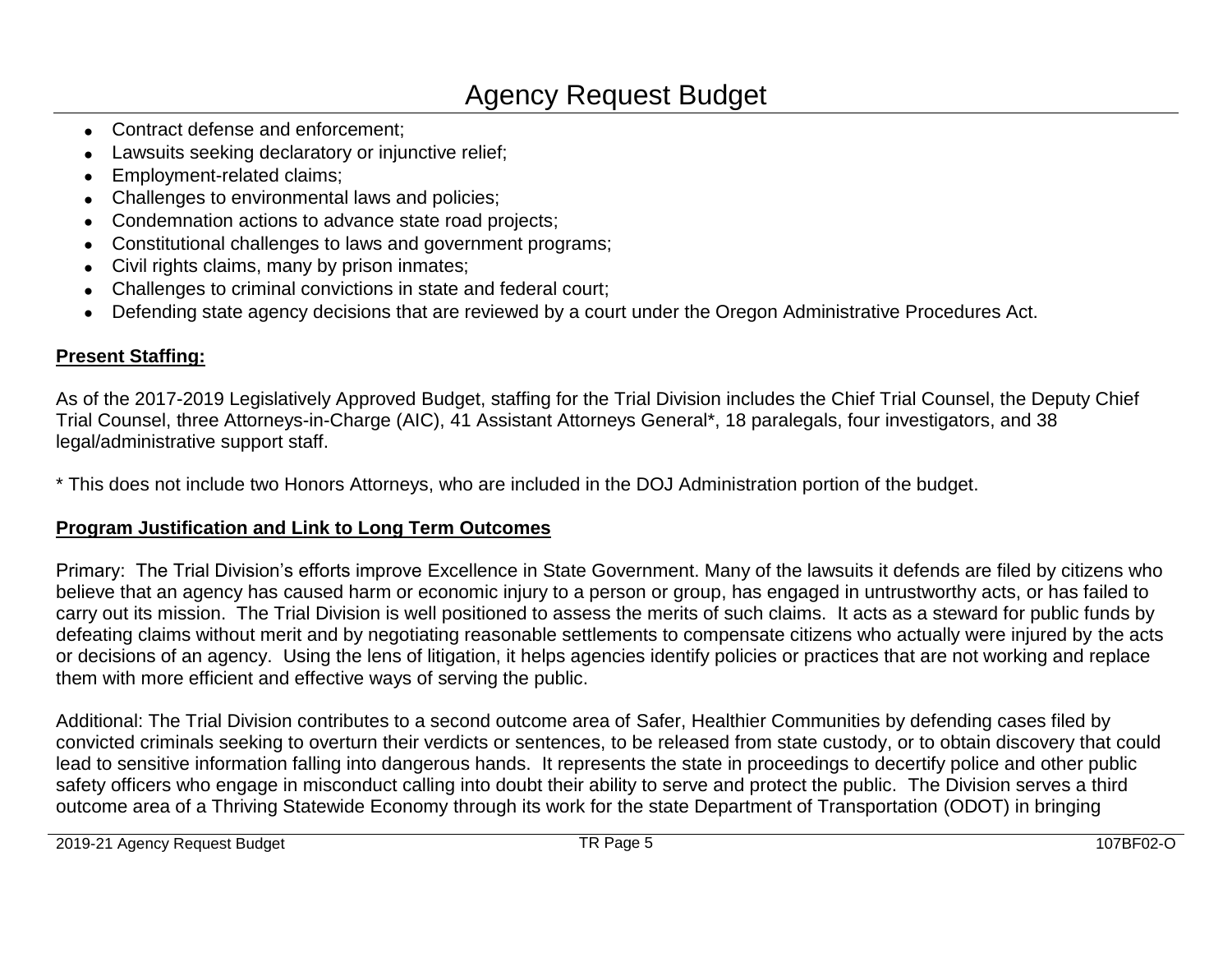condemnation actions for road and infrastructure improvement projects, and for other agencies by defending state contracts when challenged and in contract-breach lawsuits, so that the state is able to secure the services needed to conduct state business. The Division also serves a fourth outcome area, Responsible Environmental Stewardship as it participates in environmental enforcement actions against those who would act to harm Oregon's environment and defend state agencies who are charged with both environmental protection and proper management of natural resources for all Oregonians when they are attacked through the court system by special interest groups.

### **Program Performance**

The Trial Division's efforts can contribute to improving government in two ways: (1) by defending or resolving cases after they have been filed, and (2) by working with state agencies to improve their practices, with an eye toward decreasing the number of future claims filed against an agency. In the first area, the Division can measure its performance by the number of cases it handles and resolves, and by their outcome. From July 1, 2015 to June 30, 2017, the Division opened 1,962 cases and, during that same period, closed 2,031 cases. Roughly two-thirds of those cases were billed to state agencies (or a funding source other than "defense of criminal conviction" (DCC) funds which come from the General Fund). The State prevailed in 82%, settled 15% and received unfavorable results in 3% of cases closed during that time period.

In the second area, the Division's efforts would be focused on helping agencies improve their service to the public. The Division can use its litigation experiences to give specific advice to agencies about what it learns through litigation and what strategies it recommends for the agencies to limit or avoid future lawsuits. For example, we have seen a marked increase in jury verdicts against the Department of Human Services (DHS) for children injured while in state care. Trial is in a position to identify the particular decisions or actions by DHS staff that likely led juries to render high verdicts against the agency. Using this information, Trial could work with DHS to develop specific, targeted training for the agency to assist it in identifying process improvements that are designed to reduce or mitigate risk. These efforts could yield measurable improvements which may be captured and reflected in:

- An increase in client satisfaction, as measured by agency surveys and meetings with Division administrators following the resolution of major cases.
- Reductions in the volume of claims filed against an agency for specific conduct following training by Trial and DAS/Risk and implementation by the agency of identified process improvements.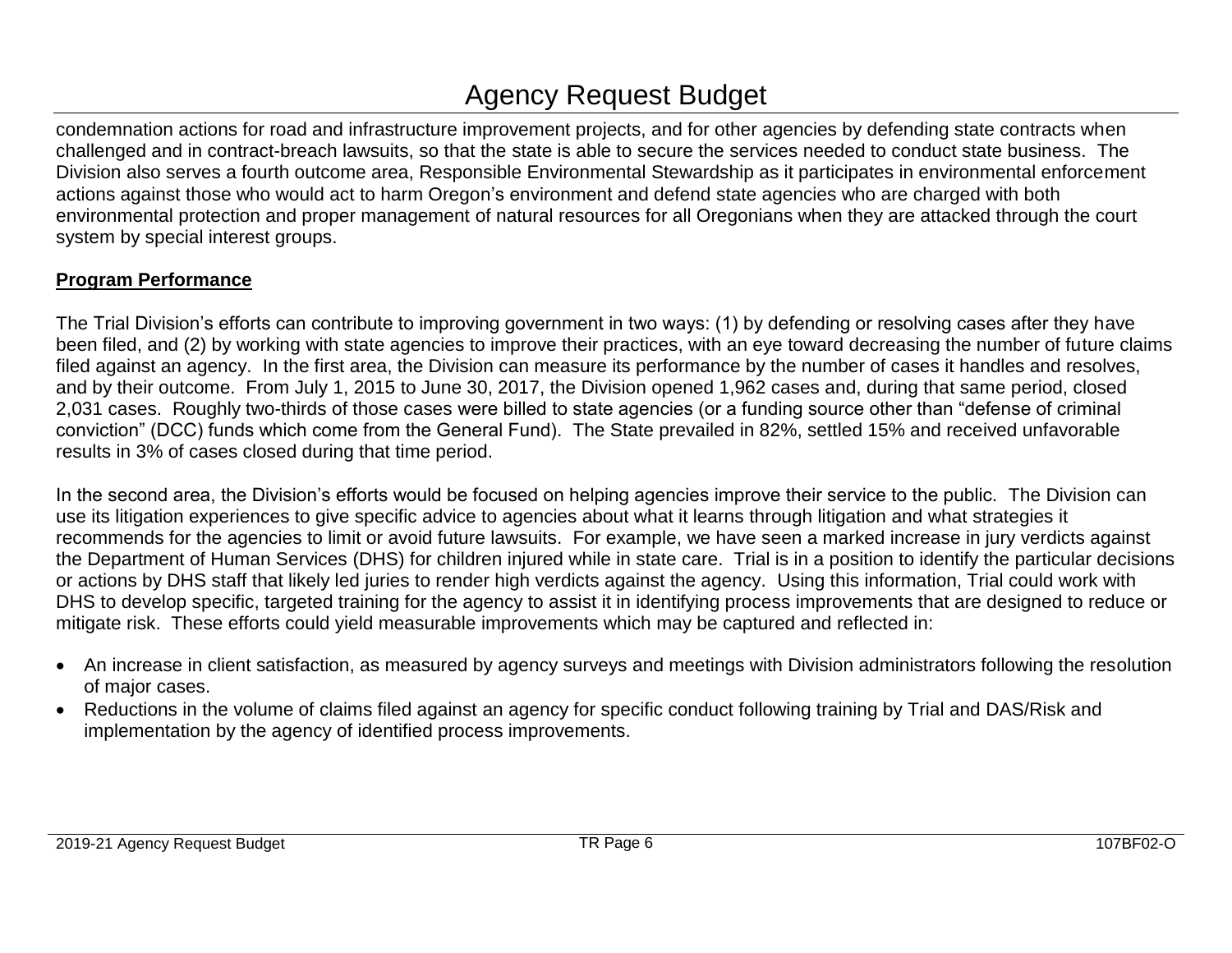#### **Enabling Legislation/Program Authorization**

The work of the Trial Division is authorized under Chapter 180 of the Oregon Revised Statutes that establishes both the Attorney General position and the Department of Justice, then further describes its functions in representing the state, its agencies, officers, employees and agents in state and federal courts.

### **Funding Streams**

The Trial Division bills state client agencies for the cost of its legal services. Most of the Division's work comes from the Department of Administrative Services' Risk Management program (DAS/Risk), the Department of Corrections and the Department of Transportation. The Corrections Department retains the Trial Division to defend it in state and federal court against prisoners who challenge their criminal convictions and sentences and who file civil rights cases over their conditions and treatment. DAS/Risk pays the legal costs incurred by the Trial Division in defending agencies, officials and employees against claims covered by the State Insurance Fund. The Division serves as ODOT's lawyers in filing all condemnation actions and represents it in contract, employment, and other disputes. In the case of Criminal and Collateral Remedies Litigation Section work, the General Fund is billed (see DCC program).

### **Significant Program Changes from 2017-19**

The Division current service level includes the addition of a partial position to meet the anticipated growth in Defense of Criminal Convictions cases for 2019-21 that was projected during the development of the mandated caseload package (Package 040). Policy Option Package (POP) requests include POP #100 – Reconcile Intra-Agency Charges, POP #102 – Reconcile Attorney Position Classifications, and POP #104 – Essential Costs for Information Technology.

The Trial Division has proposed two additional POPs, #151 and #400, in order to have the funding necessary to provide legal services to its clients. POP #151 is a request to add four positions to the Special Litigation Unit: Two Assistant Attorneys General (1 AAG and 1 Sr. AAG), one paralegal and one legal secretary in order to meet the potential addition of significant litigation between Oregon and the Federal government. Since January of 2017, the State has filed or intervened in seven cases across the country and has filed an amicus brief on one more. Preliminary legal work has been done in anticipation of six other matters. These cases involve issues of immigration, funding for the Affordable Care Act, Oregon's status as a Sanctuary State, and rescission of the Deferred Action for Childhood Arrivals (DACA) program. Given the aggressive positions taken by the Federal Executive Branch over the past year, there could be other actions in the future that Oregon must initiate or join in order to protect Oregonians. Almost all of the current litigation is in either the pleadings or motion stages. However, when these cases move into active discovery and litigation, we anticipate SLU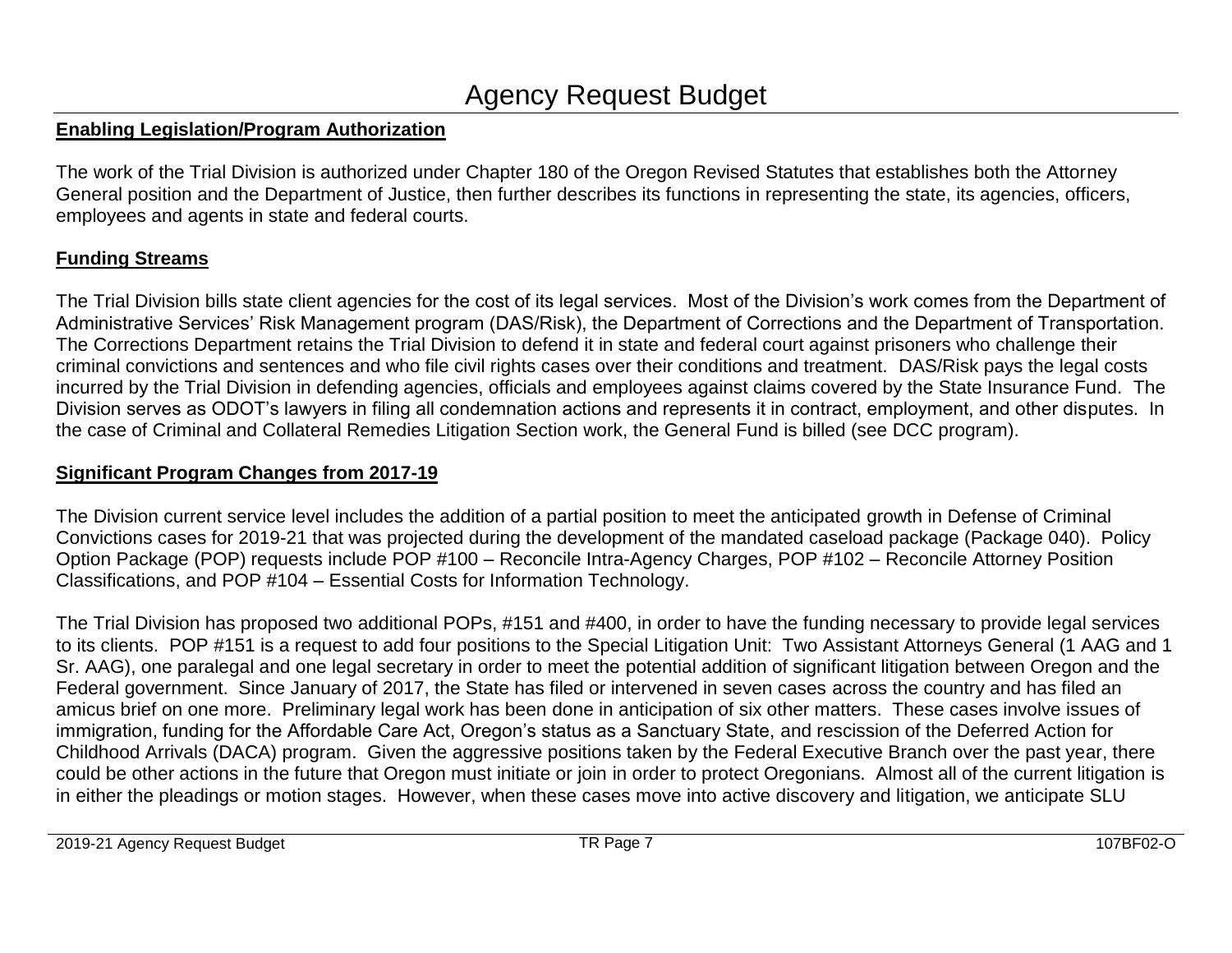lawyers will deluged with additional work requiring the addition of the four position described above to handle briefing, electronic discovery and depositions.

POP #400 is a request to add two Assistant Attorneys General and one legal secretary to the Civil Litigation Unit to meet the anticipated sharp increase in condemnation work during the upcoming biennium. The Trial Division works with ODOT to procure privately owned property when necessary to maintain, improve and add to the state's highway infrastructure which is of benefit to Oregon motorists and business. The legislature did not pass a transportation bill during the 2015 and 2016 sessions bringing highway construction projects almost to a halt during the 2018 fiscal year. The legislature then passed a significant transportation bill in 2017 that is and will continue to fund a large number of projects into and throughout the 2019-21 biennium. As a result, we anticipate a dramatic increase in ODOT's need for assistance from the Trial Division to acquire property to improve Oregon's highway system necessitating the need for the additional positions described above.

### **Program Organization**

Trial Division attorneys and staff are assigned to work primarily within one of three sections, each with an Attorney-in-Charge who manages the section. Those sections are: Civil Litigation, Special Litigation and Criminal and Collateral Remedies.

### **Civil Litigation Section (CLS)**

The Civil Litigation Section is the largest section within the Division, and is responsible for defending the State's interests in a wide variety of civil cases that may be tried to a jury in state and federal courts. These cases range from complex and high-stakes disputes involving millions of dollars or legal arguments with far-reaching implications for the State, to the business of settling more routine disputes that arise in the course of the State's business. CLS cases fall into the ten categories described below.

 **Torts litigation:** Tort cases are civil lawsuits alleging that the state has breached a legal duty, and that the breach resulted in some harm to a person or group. Examples of tort litigation include citizens' civil rights suits; personal injury lawsuits ranging from wrongful death actions to more routine tort claims like auto accidents involving state employees and negligent maintenance of state highways; cases alleging serious sexual abuse of foster children in State custody; allegations of professional negligence by state contractors; and suits alleging misconduct by county prosecutors. Division lawyers recently obtained a defense verdict in a case where a severely injured pedestrian sued ODOT alleging her injuries were caused by ODOT's negligent maintenance and failure to remove a dangerous crosswalk after she was hit by a motorist walking within the crosswalk. The jury determined plaintiff was more than 50% at fault for the accident (barring any recovery) as evidence showed she hastily entered the crosswalk from a hidden position (due to a van in the curb lane) while looking at her mobile phone and wearing headphones.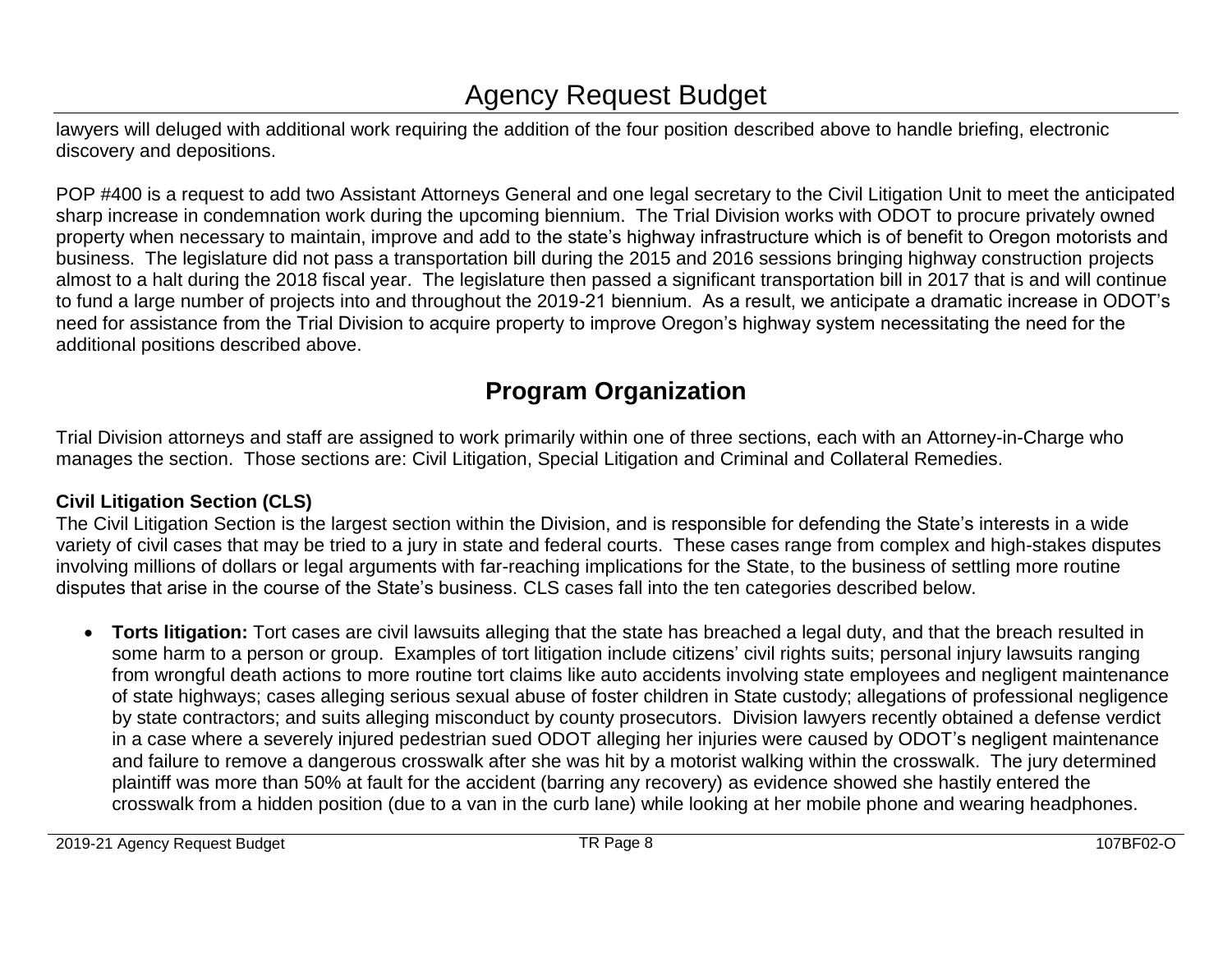- **Employment disputes:** As an employer, the State may be sued for wrongful termination, discrimination, sexual harassment, and violation of Oregon's "whistleblower" laws. Division lawyers have expertise in defending the State in these lawsuits, where financial exposure and emotions run high and where crucial facts are often seriously disputed. Most cases are resolved through motion practice or negotiated settlements. Recently, Division lawyers obtained a defense verdict in a lawsuit where the plaintiff alleged she was demoted after a recent promotion due to race/national origin discrimination. The jury found in favor of the State when evidence showed plaintiff made numerous mistakes while in her new position and that her performance did not improve despite repeated attempt to coach and retrain her.
- **Commercial litigation:** In its commercial practice, the Trial Division defends and prosecutes a wide range of contract cases, often involving complex factual situations and legal issues, in which millions of dollars may be at stake. In a growing number of cases, the State brings claims against contractors seeking damages for shoddy performance, failure to perform, or even outright fraud.
- **Prisoner civil rights suits:** Inmates in state custody can sue on the grounds that Department of Corrections personnel have denied or violated the inmates' civil rights. These cases include everything from minor inmate complaints about medical treatment to serious charges of sexual abuse or claims alleging denial of important constitutional rights. Many of these cases are resolved by dismissal or on summary judgment, on the Trial Division's motions. The remaining cases are resolved either through negotiated settlements or a jury trial.
- **Condemnation:** The condemnation team's work is split between defense cases and cases that the Division brings on behalf of an agency client. When the State (usually ODOT) acquires private property for public use, the parties cannot always agree on the value of the land. When the landowners and the State cannot agree, the State sues for a valuation, and the case is ultimately resolved by a jury. The Trial Division also defends against "inverse condemnation" claims, in which property owners sue the State on the theory that its regulatory activity has effectively taken away their private property interests. The Trial team's efforts clear the way for important infrastructure projects to move forward.
- **Defending Agency Orders**: Oregon's agencies issue orders on a number of topics that do not require a contested case hearing prior to issuance under Oregon law. An aggrieved person has the fight to contest those orders in circuit court be filing a Petition for Judicial Review. The Civil Litigation Section defends a number of these cases. Following a trial, the Lane County Circuit Court recently upheld a decision by DHS based on the defense provided by the Trial Division. In that case, the court determined there was sufficient evidence in the record to conclude that the petitioner, a caregiver, had verbally abused a patient in her care.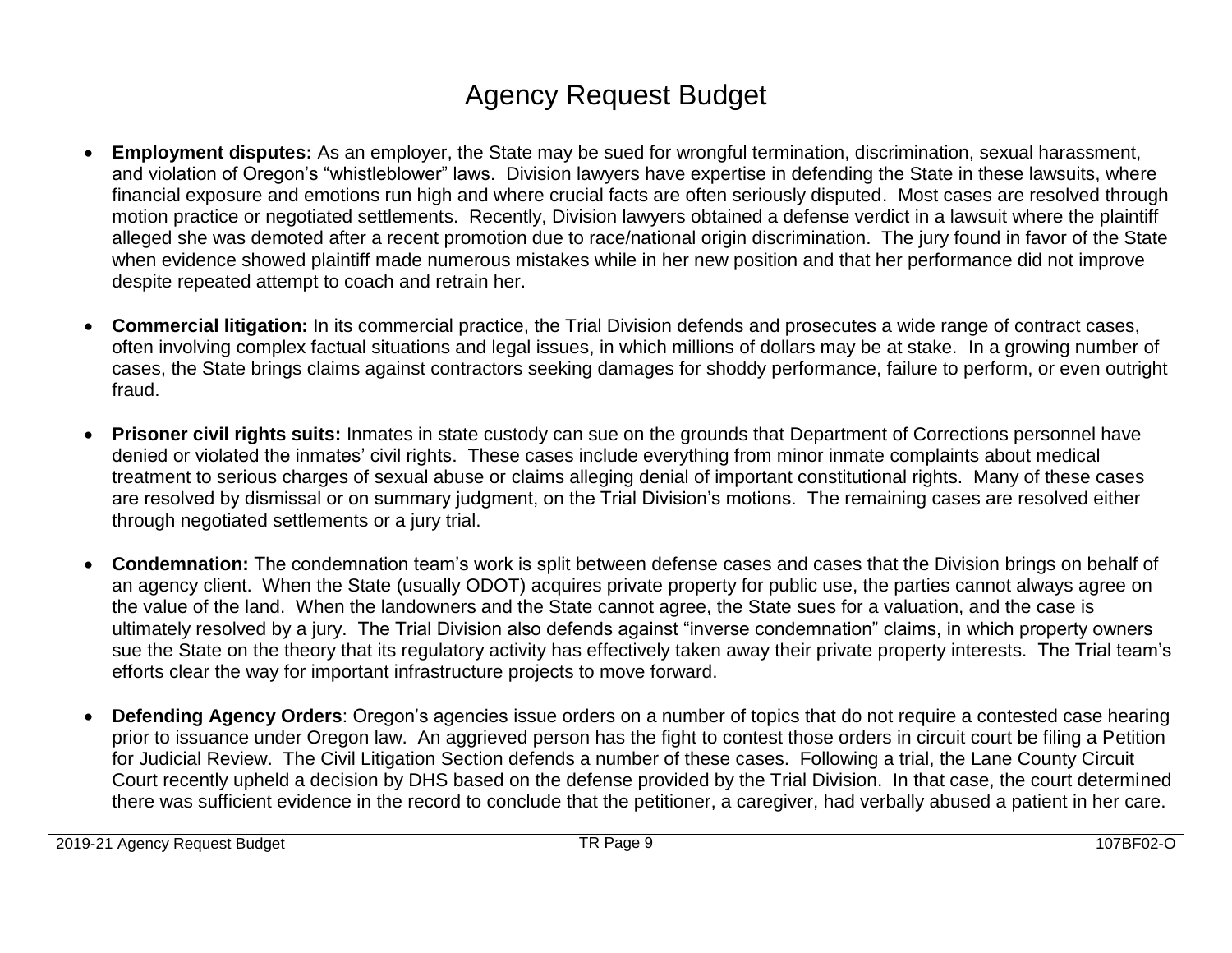- **DPSST**: Division lawyers in this Section also represent the Department of Public Safety Standards and Training in administrative proceedings to revoke the professional certifications of police and other public safety officers who have been found to have engaged in misconduct, dishonesty, or other conduct inconsistent with their obligations to the public. In addition to providing defense services in court, the section also has had an opportunity to advise DPSST with regard to its practices to avoid litigation in the future.
- **State** *Habeas Corpus***:** State *habeas corpus* cases are collateral challenges filed by inmates in state court to overturn their convictions. In these cases, inmates challenge the terms and conditions of their confinement on grounds other than federal civil rights violations.

### **Special Litigation Unit (SLU)**

The lawyers in SLU handle a variety of complex cases including defending state statutes and policies against constitutional challenges, challenges to ballot titles, challenges by Oregon to Federal action affecting Oregonians, class actions, lawsuits involving the state's water, timber and other natural resources and protection of protected species such as Coho salmon and the marbled murrelet. SLU's cases often involve public policy issues where values diverge sharply. The parties involved in such cases are often well-funded, and the stakes are very high.

#### **Criminal and Collateral Remedies Litigation Section (CCR) – Including Defense of Criminal Convictions**

The Criminal and Collateral Remedies Section (CCR) represents the state in a high-volume caseload involving extensive contact with district attorneys, criminal defense attorneys who represent criminal defendants at trial, and crime victims. CCR lawyers work closely with their counterparts in the Appellate Division to ensure consistency in positions advanced by the state in defending criminal convictions. This work is designated as a Mandated Caseload. The section has no control over the size of this caseload because these cases are filed by convicted felons who remain incarcerated and are done so, in large part, at their discretion. This caseload is funded by a single General Fund allocation that is shared by the Trial and Appellate Divisions. Funding for this caseload is addressed in a separate budget narrative (DCC) and is also referenced in the Appellate Division Narrative. CCR cases comprise:

 **State Post-Conviction Relief (PCR):** PCR cases are what are called collateral challenges to criminal convictions. Petitions are filed in state court after the convicted criminal has exhausted any direct appeal and usually allege that he or she is entitled to a new trial or re-sentencing because the trial attorney was ineffective. Due to the length of time it takes for the exhaustion of a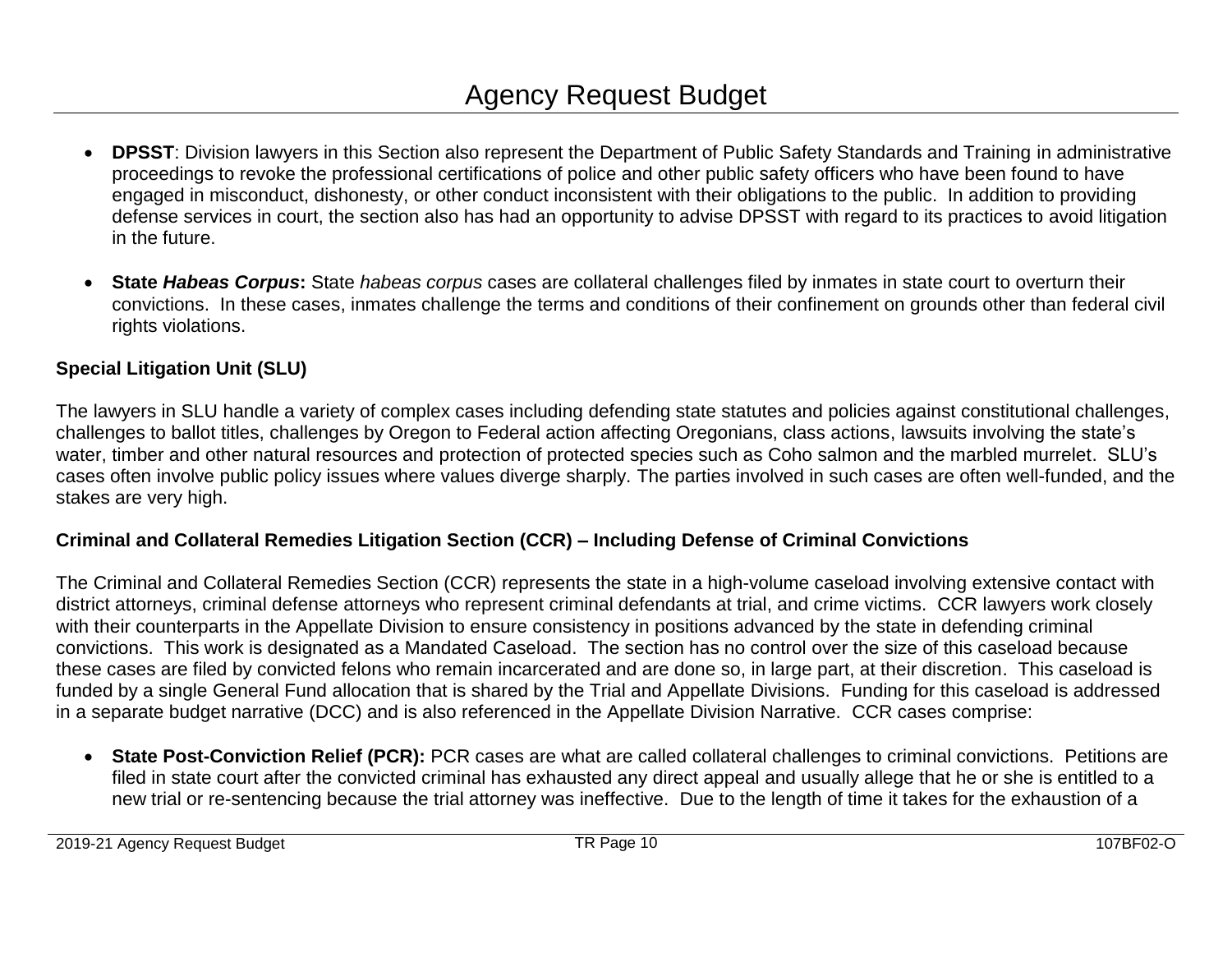direct appeal to take place, PCR petitioners who are still in custody, and therefore almost always have been convicted of a Measure 11 crime such as aggravated murder, murder, rape, child abuse and others. Division lawyers review the trial transcripts, pleadings and briefs; research legal questions; take depositions and secure testimony by affidavit; and present the state's case in post-conviction trials. In a recent case, the convicted defendants, along with a co-defendant, killed an acquaintance in a remote forest location, after kidnapping him. They left the body, which wasn't discovered until months later when the body had decomposed. A bullet was found rattling around in the skull. Defendants alleged that the DA had not given all exculpatory materials, which turned out to be unfounded. After extensive discovery, motions (which went to the Oregon Supreme Court and came back to the Trial Division), the Aggravated Murder conviction was affirmed.

- **Federal** *Habeas Corpus***:** After all state claims are exhausted, convicted criminal may challenge their conviction in federal court on the grounds that their conviction violated the United States Constitution or federal law. These cases can involve any federal issues raised in state court. In-court evidentiary hearings are rare; these cases are typically presented and argued in written form and the federal court judge issues a written opinion. In a recent case, the defendant was convicted in 1992 of murdering his first wife in 1984 and his second wife in 1989. Neither body was ever found. Both women had suddenly disappeared, but over time the facts pointed to the defendant as having killed them. The two cases had been tried together in state court, and Miller claimed that the joinder was unconstitutional. After years (1992-2017) of litigation in state and federal court, both convictions were finally upheld by the federal courts in 2017, including a denial of cert by SCOTUS. This case shows just how long litigation can last in PCR and FHC.
- **Psychiatric Security Review Board (PSRB) Cases:** The PSRB conducts hearings to determine whether an individual who was found "guilty except for insanity" of a Measure 11 crime, and who was committed to the jurisdiction of the PSRB, should be conditionally released or discharged into the community. The CCR Section currently manages over 600 open PSRB cases. The high number of open cases is due to the fact that once an inmate makes an initial request for a hearing before the Board, the case remains open until the inmate is either released from the Board's jurisdiction or upon the inmate's death.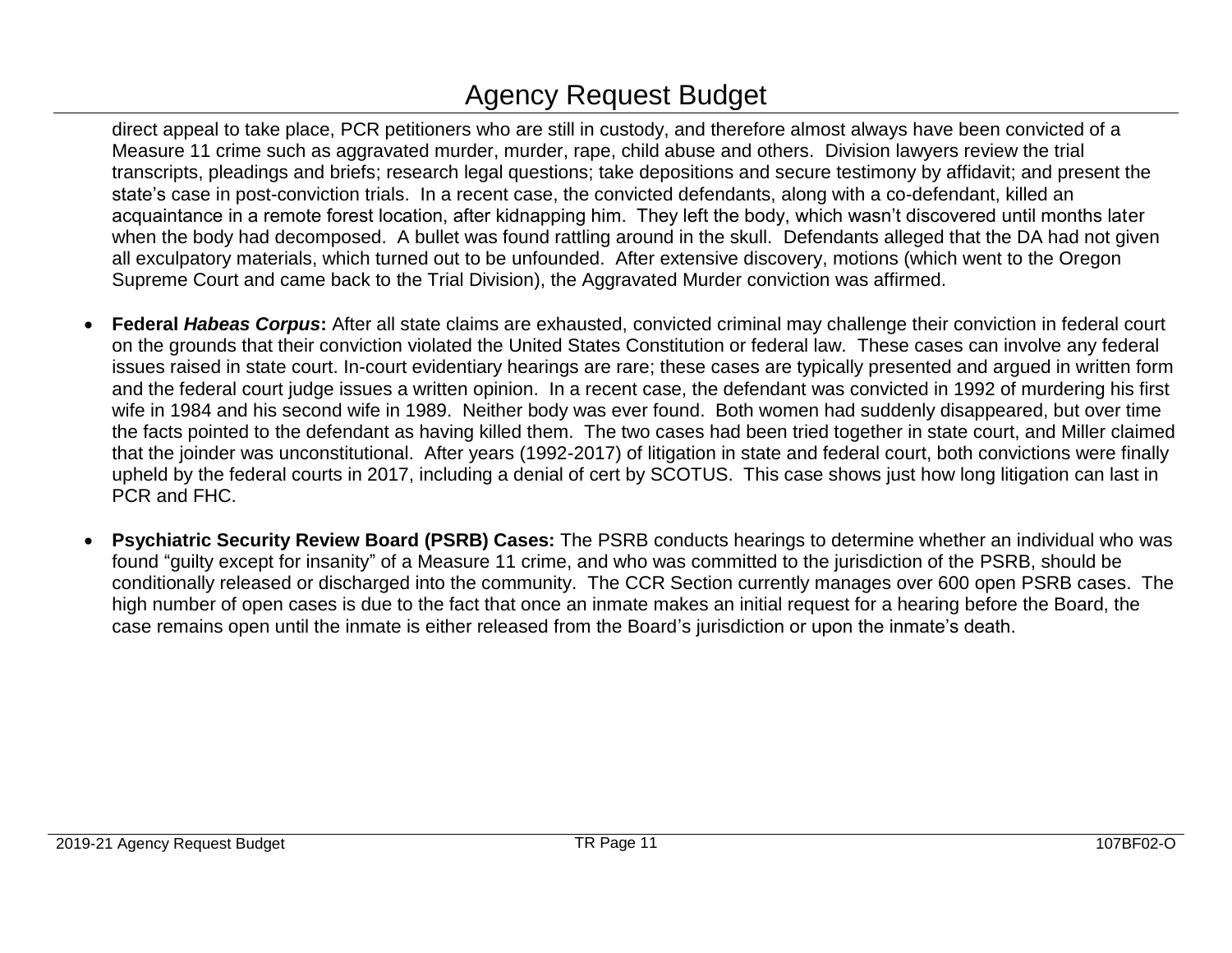#### **010 - Non-PICS Psnl Svc / Vacancy Factor**

**Purpose:** This package includes the following adjustments: Standard Inflation factor of 3.8%, adjustment for the 2019-21 vacancy factor and mass transit taxes, and PERS bond assessment (PBA).

**How Achieved:** Accounts were adjusted using the DAS published instructions

**2019-21/2021-23 Staffing Impact:** None

**Revenue Source:** \$806,870 Other Funds Limited

**022 – Phase – Out**

**Purpose:** This package phases out one-time expendable property funding related to 2017-19 Mandated Caseload package 040.

**How Achieved:** Accounts were adjusted using the DAS published instructions.

**2019-21/2021-23 Staffing Impact:** None

**Revenue Source:** (\$4,400) Other Funds Limited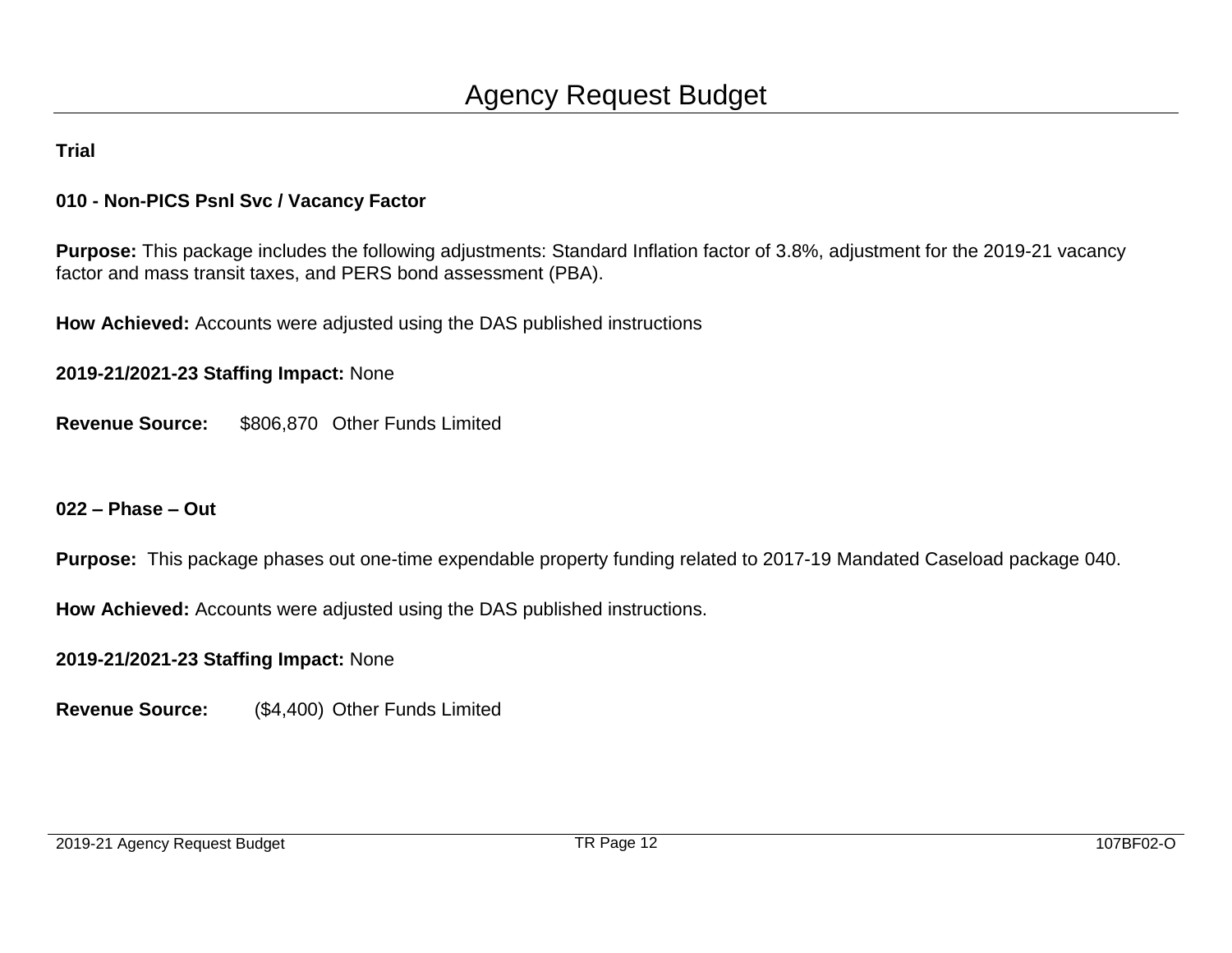#### **031 – Standard Inflation and State Government Service Charge**

**Purpose:** Standard inflation of 3.8% was applied to all services and supplies accounts except for Rent, Professional Services, Attorney General, and State Government Services Charges. The package adjusts the State Government Service Charges assessed by DAS, Secretary of State Audits Division, State Library, Supreme Court Library, Risk Management, and others based on the 2019-21 State of Oregon Price List of Goods and Services. Inflation of 3.8% was applied to Rent (uniform and non-uniform), 4.2% to Professional Services, and 20.14% to Attorney General line items.

**How Achieved:** Accounts were adjusted using the DAS published instructions.

**2019-21/2021-23 Staffing Impact:** None

**Revenue Source:** \$454,441 Other Funds Limited

#### **032 – Above Standard Inflation**

**Purpose:** This package adjusts selected Services and Supplies accounts to provide budget for expenses that are projected to increase faster than standard inflation, including DAS fleet lease costs, DAS lease fee increases on non-uniform properties, and DAS Financial Business Systems charges.

**How Achieved:** Accounts were adjusted using the DAS published instructions.

**2019-21/2021-23 Staffing Impact:** None

**Revenue Source:** \$226,360 Other Funds Limited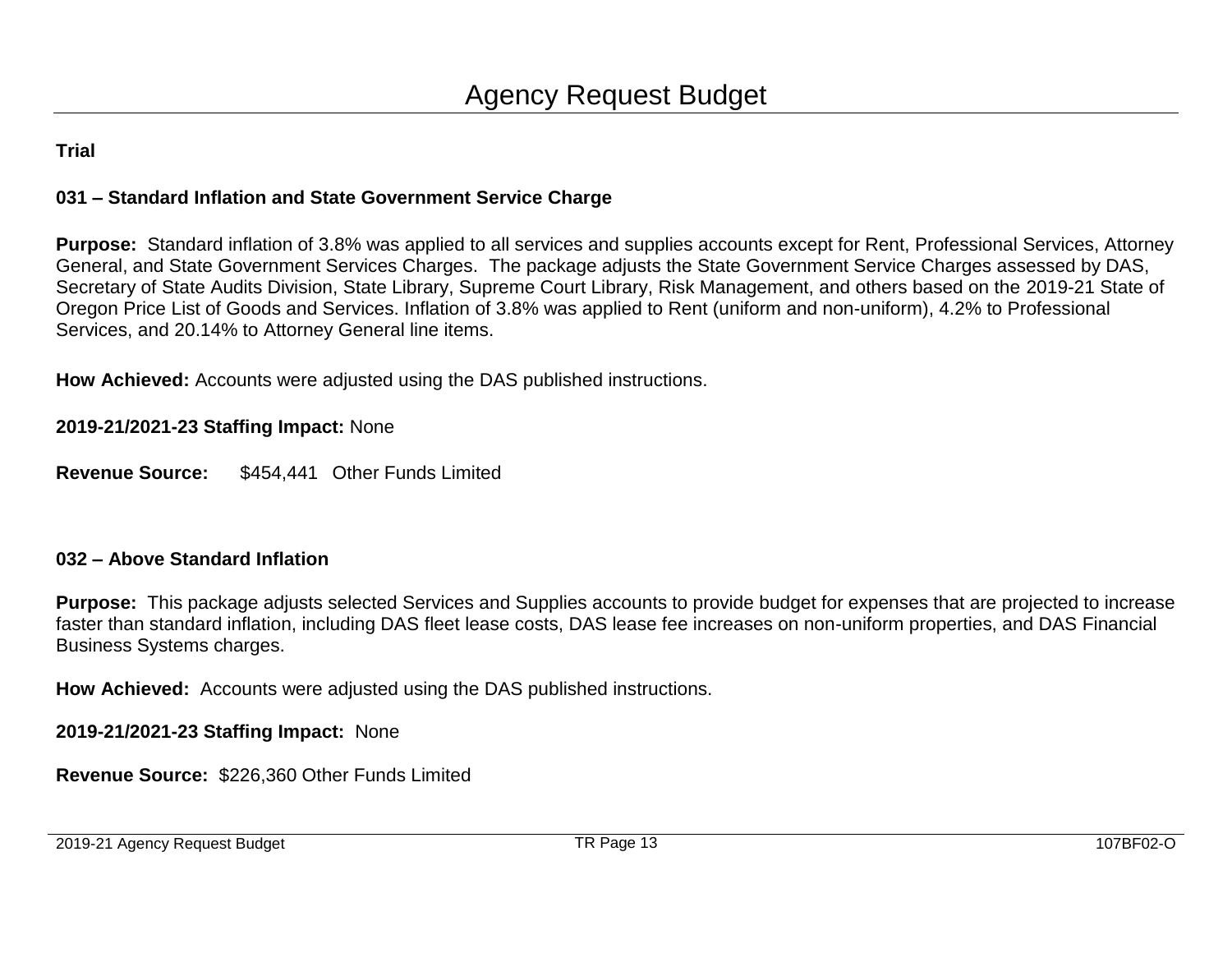#### **040 – Mandated Caseload - see also Pkg 040 in Defense of Criminal Convictions and Appellate Division**

**Purpose:** To provide necessary resources to meet the anticipated growth in DCC cases for 2019-21.

**How Achieved:** Add positions and associated expenditure limitation to meet the projected workload. Note - Components of the DCC program are located in the Appellate and Trial Divisions because the same case may move progressively through different parts of the judicial system – including state and federal trial courts as well as state and federal appellate courts – before finally being concluded. Because the DCC program straddles administrative divisions with the Department, the narratives and other materials set out here for each of those Divisions simply refer the reader back to the DCC portion of the Agency Request Budget.

| 2019-21 Staffing Impact: 1 positions / 1.14 FTE |                                                     |
|-------------------------------------------------|-----------------------------------------------------|
|                                                 | Assistant Attorney General – 0 positions / 0.64 FTE |
|                                                 | Paralegal $-1$ position / 0.50 FTE                  |

**2021-23 Staffing Impact:** 1 positions / 1.14 FTE Assistant Attorney General – 0 positions / 0.64 FTE Paralegal – 1 position / 0.50 FTE

**Quantifying Results:** Results will be measured in two ways: First, by tracking the success rate at various stages of litigation such as motions to dismiss, motions for summary judgment, alternative dispute resolution and trial, then comparing those rates to historical data to indicate whether the Division is meeting its objectives. Second, by tracking "pending cases" to determine whether, at current staffing levels, the Division is building up or reducing case backlog.

**Revenue Source:** \$401,202 Other Funds Limited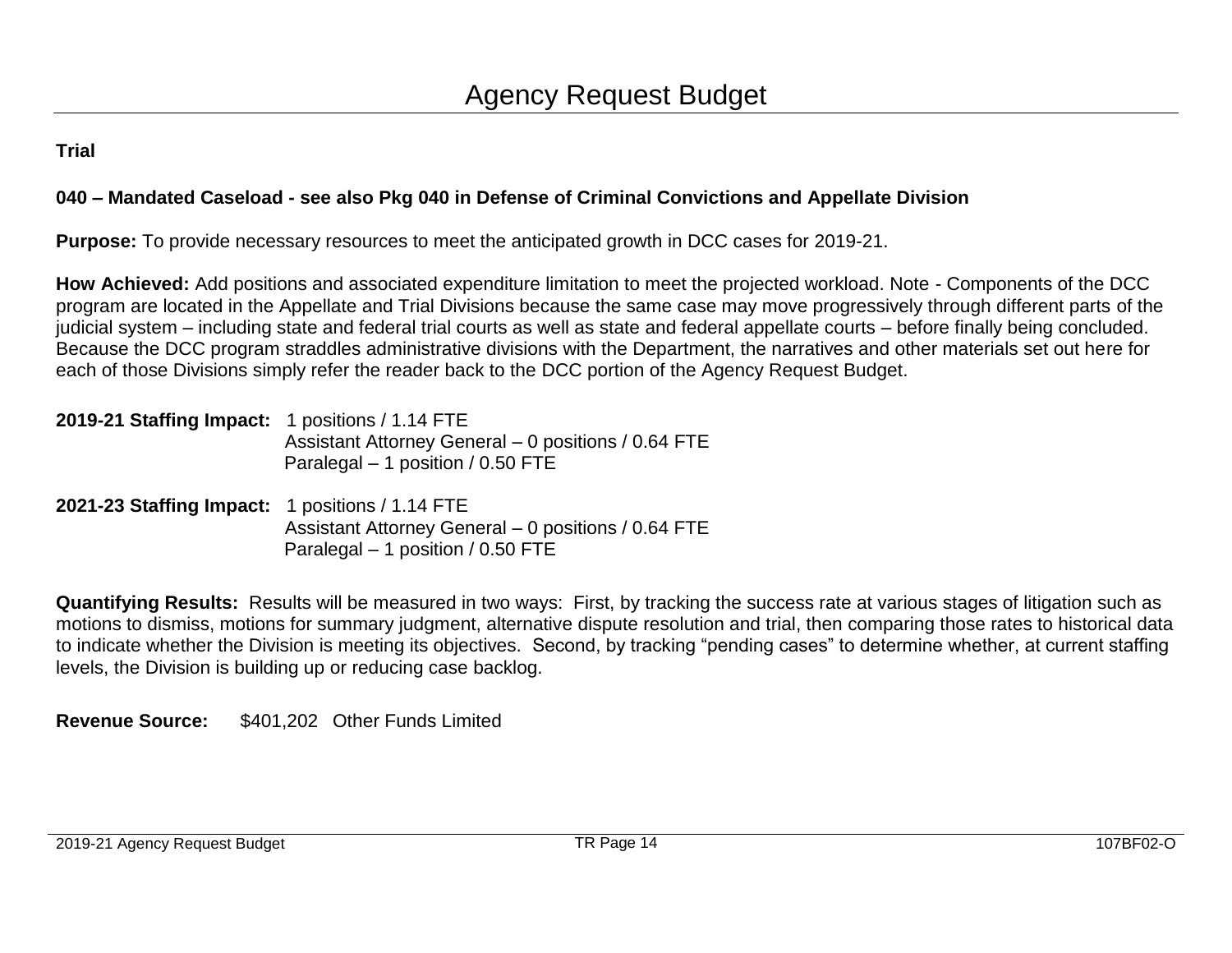Justice, Dept of Pkg: 010 - Non-PICS Psnl Svc / Vacancy Factor

| <b>Description</b>             | General Fund | <b>Lottery Funds</b> | <b>Other Funds</b> | <b>Federal Funds</b> | Nonlimited Other<br><b>Funds</b> | Nonlimited Federal<br><b>Funds</b> | All Funds    |
|--------------------------------|--------------|----------------------|--------------------|----------------------|----------------------------------|------------------------------------|--------------|
|                                |              |                      |                    |                      |                                  |                                    |              |
| <b>Personal Services</b>       |              |                      |                    |                      |                                  |                                    |              |
| <b>Temporary Appointments</b>  |              | ۰                    | 16,277             |                      |                                  | ۰                                  | 16,277       |
| Overtime Payments              |              | ٠                    | 1,447              |                      |                                  | ۰                                  | 1,447        |
| Shift Differential             |              |                      | 18                 |                      |                                  |                                    | 18           |
| All Other Differential         |              | ۰                    | 173                |                      |                                  |                                    | 173          |
| Public Employees' Retire Cont  |              |                      | 278                |                      |                                  |                                    | 278          |
| Pension Obligation Bond        |              | ٠                    | 79,130             |                      |                                  |                                    | 79,130       |
| Social Security Taxes          |              |                      | 1,370              |                      |                                  |                                    | 1,370        |
| Unemployment Assessments       |              |                      | 14                 |                      |                                  |                                    | 14           |
| <b>Mass Transit Tax</b>        |              |                      | 9,337              |                      |                                  |                                    | 9,337        |
| Vacancy Savings                |              | ۰                    | 698,826            |                      | ۰                                | ۰                                  | 698,826      |
| <b>Total Personal Services</b> |              | ٠                    | \$806,870          |                      | ۰                                | $\blacksquare$                     | \$806,870    |
| <b>Total Expenditures</b>      |              |                      |                    |                      |                                  |                                    |              |
| <b>Total Expenditures</b>      | ٠            | ٠                    | 806,870            |                      |                                  | $\overline{\phantom{a}}$           | 806,870      |
| <b>Total Expenditures</b>      |              | ۰                    | \$806,870          |                      | ۰                                | ٠                                  | \$806,870    |
| <b>Ending Balance</b>          |              |                      |                    |                      |                                  |                                    |              |
| <b>Ending Balance</b>          |              | ۰                    | (806, 870)         |                      |                                  | ۰                                  | (806, 870)   |
|                                |              |                      |                    |                      |                                  |                                    |              |
| <b>Total Ending Balance</b>    |              | ۰                    | (\$806, 870)       | ۰                    | ٠                                | $\blacksquare$                     | (\$806, 870) |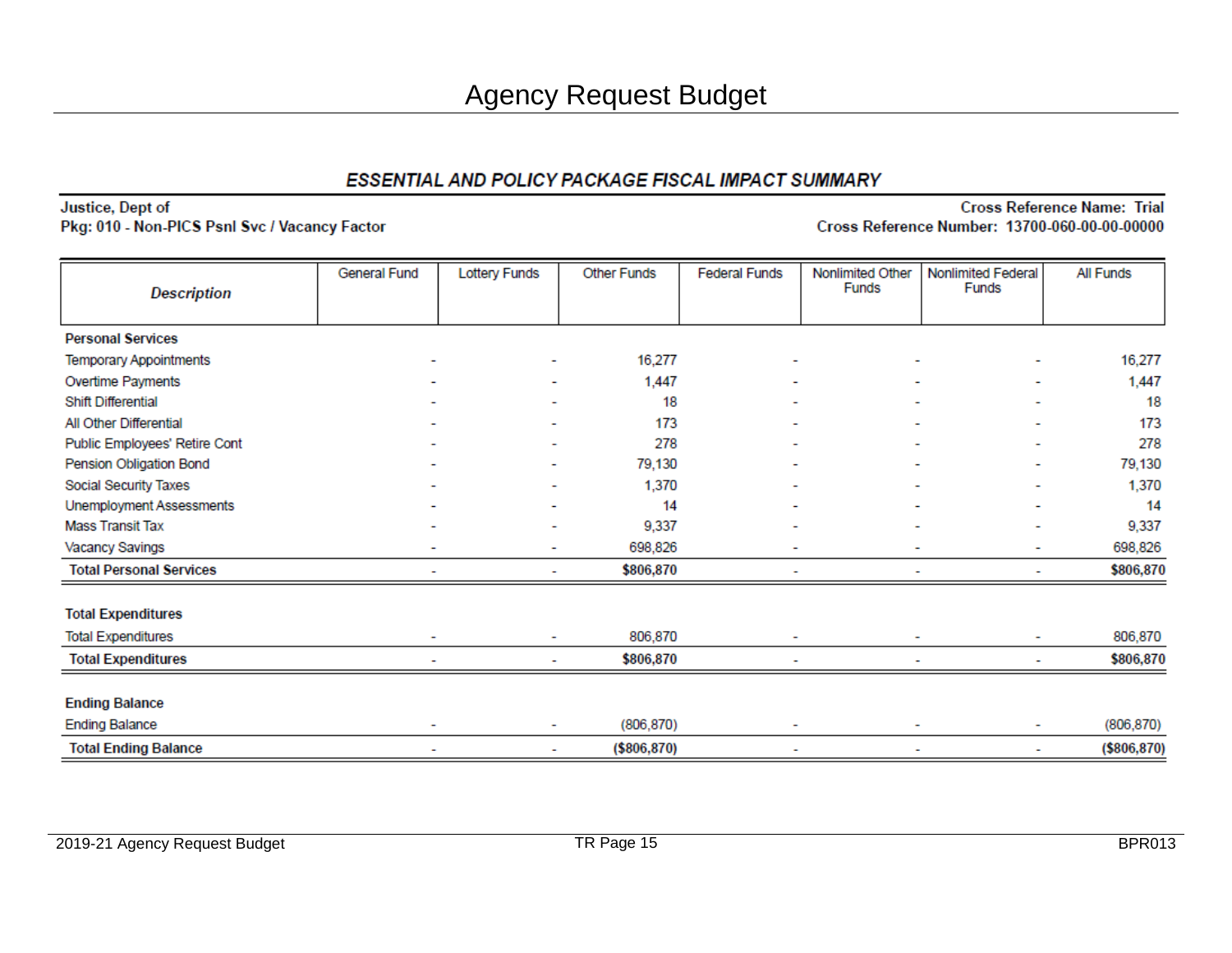Justice, Dept of Pkg: 022 - Phase-out Pgm & One-time Costs

| <b>Description</b>                   | General Fund | <b>Lottery Funds</b> | <b>Other Funds</b> | <b>Federal Funds</b>     | Nonlimited Other<br><b>Funds</b> | Nonlimited Federal<br>Funds | All Funds  |
|--------------------------------------|--------------|----------------------|--------------------|--------------------------|----------------------------------|-----------------------------|------------|
|                                      |              |                      |                    |                          |                                  |                             |            |
| <b>Services &amp; Supplies</b>       |              |                      |                    |                          |                                  |                             |            |
| Expendable Prop 250 - 5000           | ٠            | ٠                    | (4,400)            | ٠                        | ٠                                | ٠                           | (4, 400)   |
| <b>Total Services &amp; Supplies</b> | ۰            |                      | (\$4,400)          | $\overline{\phantom{a}}$ | ٠                                | $\sim$                      | ( \$4,400) |
| <b>Total Expenditures</b>            |              |                      |                    |                          |                                  |                             |            |
| <b>Total Expenditures</b>            | ٠            | $\sim$               | (4,400)            | $\sim$                   | ٠                                | ٠                           | (4, 400)   |
| <b>Total Expenditures</b>            | ٠            | ۰                    | (\$4,400)          | $\overline{\phantom{a}}$ | ٠                                | ٠                           | ( \$4,400) |
| <b>Ending Balance</b>                |              |                      |                    |                          |                                  |                             |            |
| <b>Ending Balance</b>                | ٠            | ٠                    | 4,400              | $\sim$                   | $\sim$                           | ٠                           | 4,400      |
| <b>Total Ending Balance</b>          | ٠            | ٠                    | \$4,400            | $\sim$                   | ۰                                | ۰                           | \$4,400    |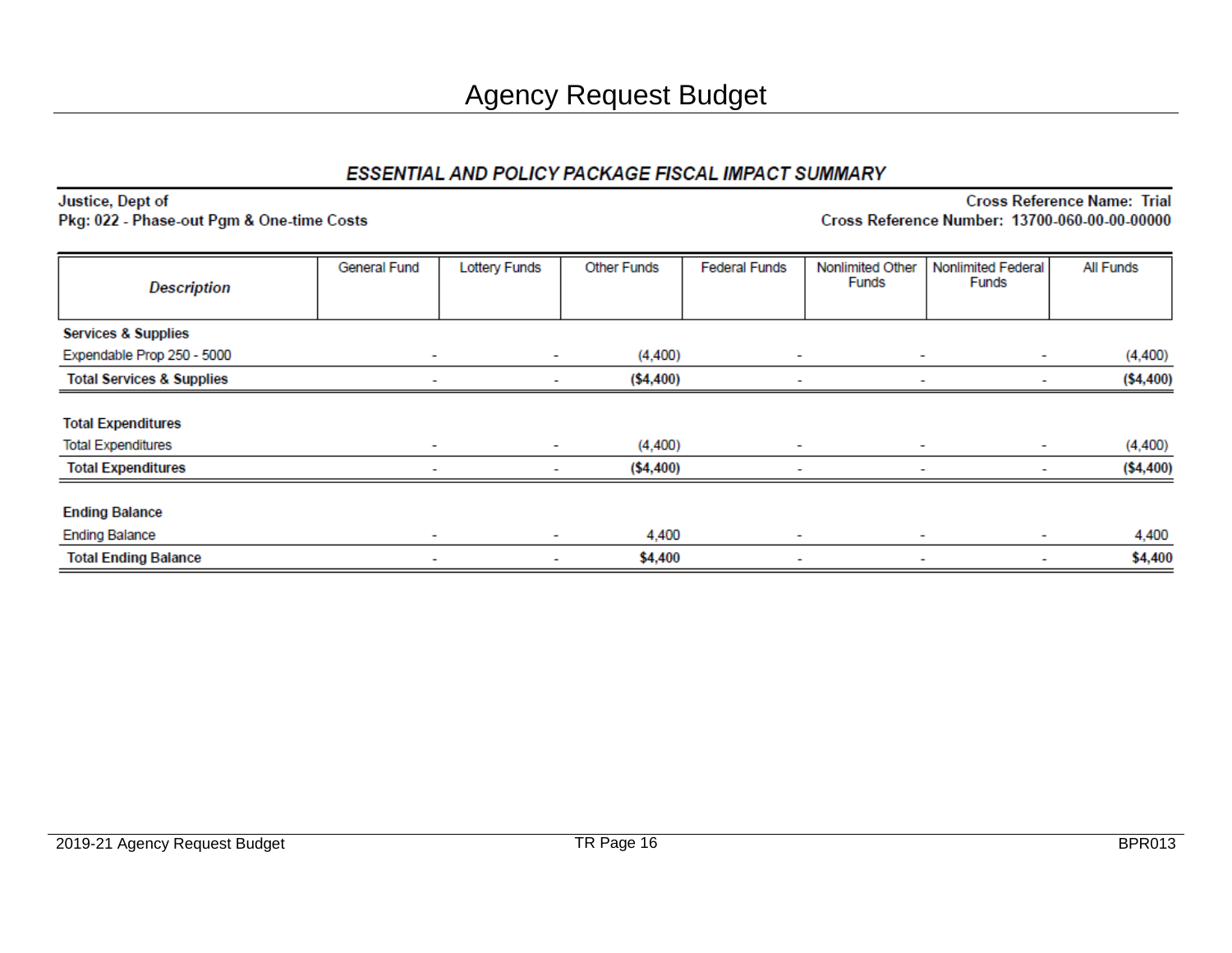Justice, Dept of Pkg: 031 - Standard Inflation

|                                      | General Fund | <b>Lottery Funds</b>     | <b>Other Funds</b> | <b>Federal Funds</b> | Nonlimited Other | Nonlimited Federal       | All Funds |
|--------------------------------------|--------------|--------------------------|--------------------|----------------------|------------------|--------------------------|-----------|
| <b>Description</b>                   |              |                          |                    |                      | <b>Funds</b>     | Funds                    |           |
|                                      |              |                          |                    |                      |                  |                          |           |
| <b>Services &amp; Supplies</b>       |              |                          |                    |                      |                  |                          |           |
| <b>Instate Travel</b>                |              |                          | 6,131              |                      |                  |                          | 6,131     |
| Out of State Travel                  |              | $\overline{\phantom{0}}$ | 1,081              |                      |                  | ۰                        | 1,081     |
| <b>Employee Training</b>             |              |                          | 1,120              |                      |                  |                          | 1,120     |
| Office Expenses                      |              | $\overline{\phantom{a}}$ | 15,091             |                      |                  | ۰                        | 15,091    |
| Telecommunications                   |              |                          | 2,312              |                      |                  | $\overline{\phantom{0}}$ | 2,312     |
| State Gov. Service Charges           |              | $\overline{\phantom{a}}$ | 216,852            |                      |                  | ۰                        | 216,852   |
| Data Processing                      |              |                          | 775                |                      |                  | -                        | 775       |
| <b>Publicity and Publications</b>    |              |                          | 148                |                      |                  | $\overline{\phantom{0}}$ | 148       |
| <b>Professional Services</b>         |              |                          | 18,624             |                      |                  | -                        | 18,624    |
| Employee Recruitment and Develop     |              |                          | 32                 |                      |                  | ۰                        | 32        |
| Dues and Subscriptions               |              |                          | 3,214              |                      |                  |                          | 3,214     |
| <b>Facilities Rental and Taxes</b>   |              | ۰                        | 70,270             |                      |                  |                          | 70,270    |
| <b>Fuels and Utilities</b>           |              |                          | 2                  |                      |                  |                          | 2         |
| <b>Facilities Maintenance</b>        |              |                          | 256                |                      |                  |                          | 256       |
| Agency Program Related S and S       |              |                          | 3,999              |                      |                  |                          | 3,999     |
| Intra-agency Charges                 |              |                          | 106,470            |                      |                  | -                        | 106,470   |
| Other Services and Supplies          |              |                          | 4,378              |                      |                  | ٠                        | 4,378     |
| Expendable Prop 250 - 5000           |              |                          | 662                |                      |                  | ۰                        | 662       |
| IT Expendable Property               |              | ۰                        | 3,024              |                      |                  | ۰                        | 3,024     |
| <b>Total Services &amp; Supplies</b> | ٠            | ٠                        | \$454,441          |                      |                  | ٠                        | \$454,441 |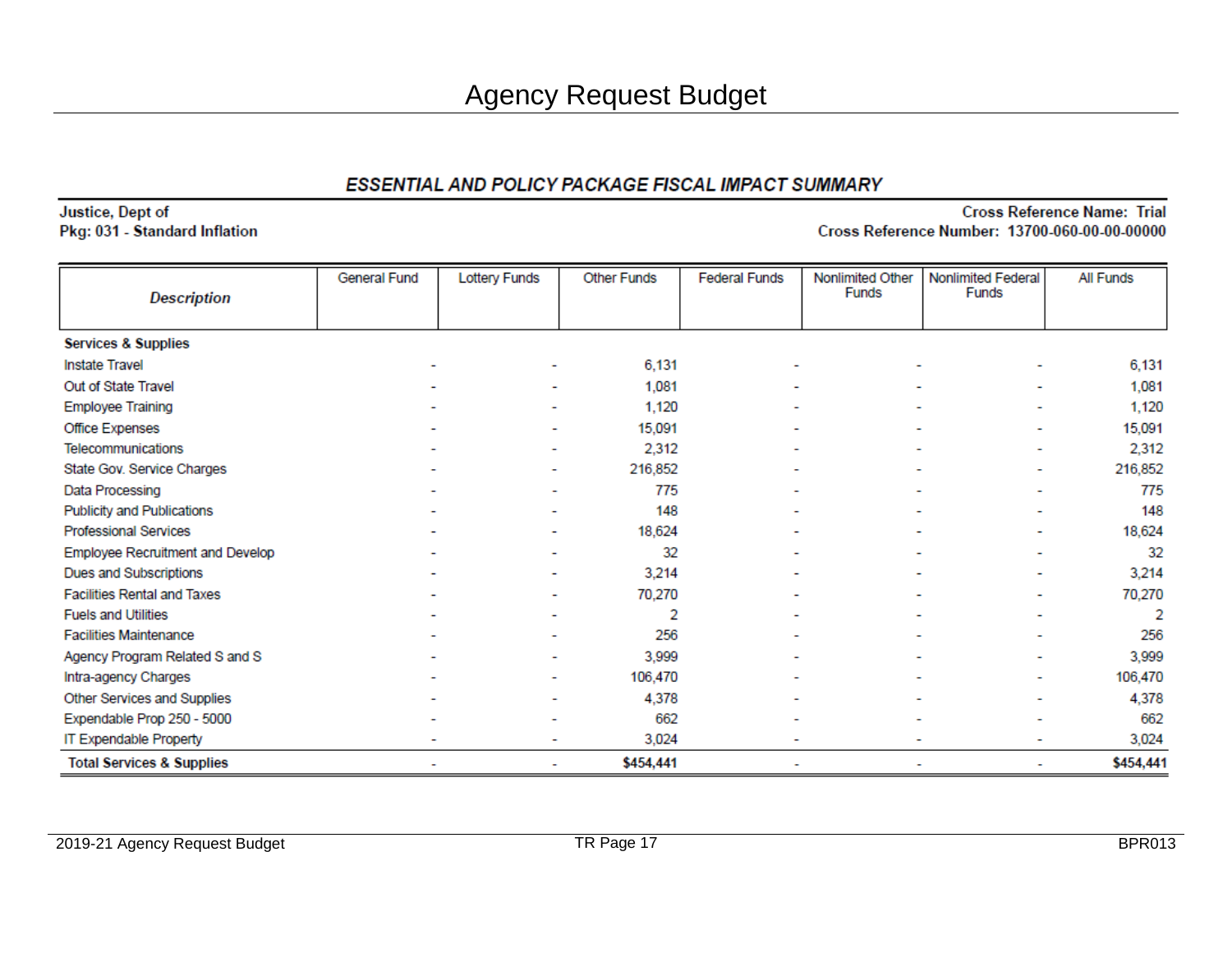Justice, Dept of Pkg: 031 - Standard Inflation

| <b>Description</b>          | General Fund             | <b>Lottery Funds</b>     | <b>Other Funds</b> | <b>Federal Funds</b>     | Nonlimited Other<br>Funds | <b>Nonlimited Federal</b><br>Funds | All Funds     |
|-----------------------------|--------------------------|--------------------------|--------------------|--------------------------|---------------------------|------------------------------------|---------------|
| <b>Total Expenditures</b>   |                          |                          |                    |                          |                           |                                    |               |
| <b>Total Expenditures</b>   | $\overline{\phantom{a}}$ | $\sim$                   | 454,441            | $\overline{\phantom{a}}$ | $\overline{\phantom{a}}$  | $\sim$                             | 454,441       |
| <b>Total Expenditures</b>   | -                        | $\overline{\phantom{a}}$ | \$454,441          | $\overline{\phantom{a}}$ | $\overline{\phantom{a}}$  |                                    | \$454,441     |
| <b>Ending Balance</b>       |                          |                          |                    |                          |                           |                                    |               |
| <b>Ending Balance</b>       | $\overline{\phantom{a}}$ |                          | (454, 441)         | $\overline{\phantom{a}}$ | $\overline{\phantom{a}}$  | ٠                                  | (454, 441)    |
| <b>Total Ending Balance</b> | $\overline{\phantom{a}}$ | $\overline{\phantom{a}}$ | ( \$454, 441)      | $\sim$                   | $\overline{\phantom{a}}$  | ٠                                  | ( \$454, 441) |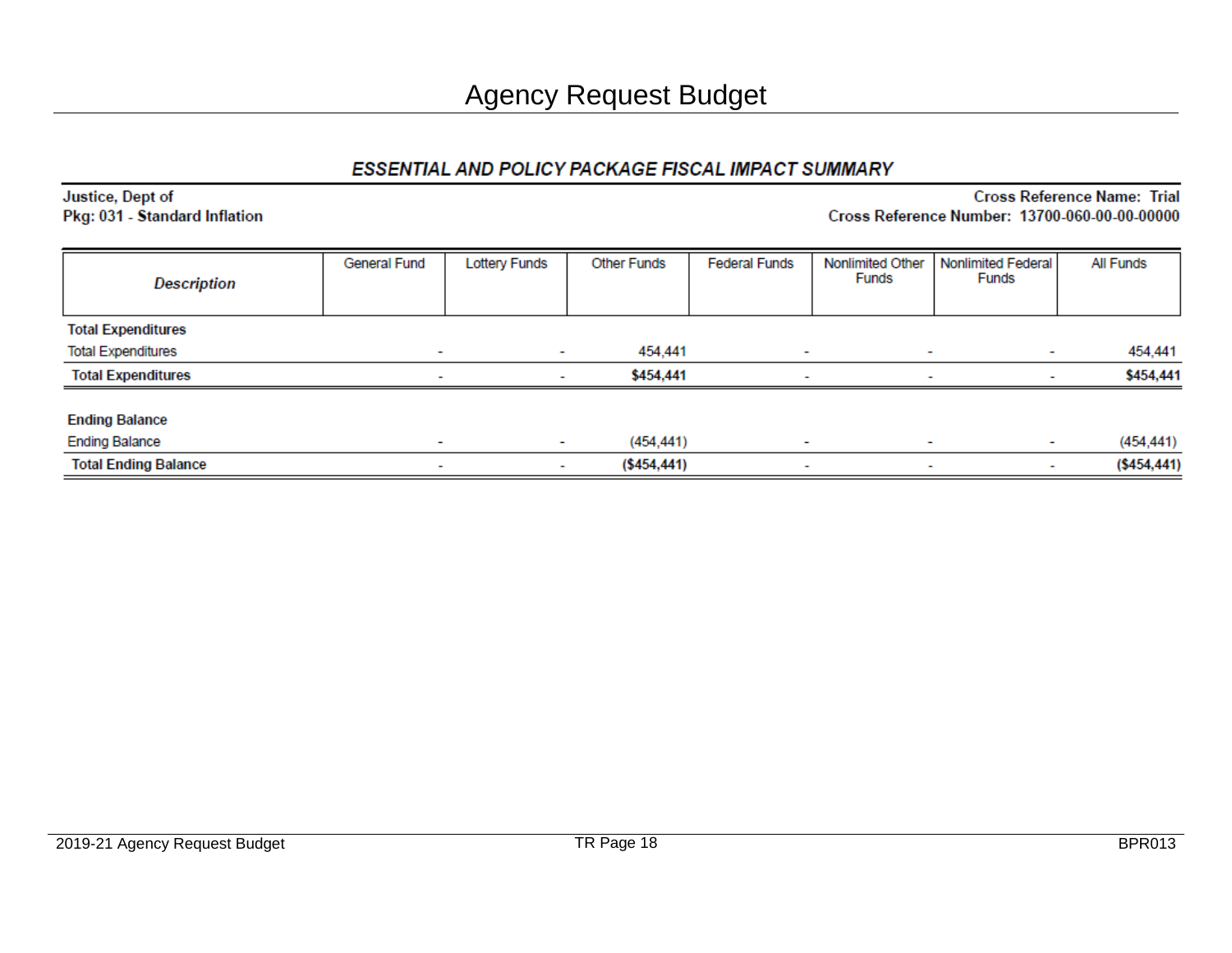#### Justice, Dept of Pkg: 032 - Above Standard Inflation

| <b>Description</b>                   | <b>General Fund</b>      | <b>Lottery Funds</b> | <b>Other Funds</b> | <b>Federal Funds</b>     | Nonlimited Other<br><b>Funds</b> | Nonlimited Federal<br>Funds   | All Funds     |
|--------------------------------------|--------------------------|----------------------|--------------------|--------------------------|----------------------------------|-------------------------------|---------------|
|                                      |                          |                      |                    |                          |                                  |                               |               |
| <b>Services &amp; Supplies</b>       |                          |                      |                    |                          |                                  |                               |               |
| <b>Instate Travel</b>                |                          | ۰                    | 5,203              | ٠                        |                                  | ۰<br>$\overline{\phantom{a}}$ | 5,203         |
| <b>Facilities Rental and Taxes</b>   | ٠                        | ۰                    | 216,656            | ٠                        | ۰                                | $\overline{\phantom{a}}$      | 216,656       |
| Other Services and Supplies          |                          | ۰                    | 4,501              | ٠                        |                                  | ۰<br>$\overline{\phantom{a}}$ | 4,501         |
| <b>Total Services &amp; Supplies</b> |                          | ۰                    | \$226,360          |                          |                                  |                               | \$226,360     |
| <b>Total Expenditures</b>            |                          |                      |                    |                          |                                  |                               |               |
| <b>Total Expenditures</b>            | ۰                        | ٠                    | 226,360            | ۰                        | ۰                                | ۰                             | 226,360       |
| <b>Total Expenditures</b>            |                          | ۰                    | \$226,360          | $\overline{\phantom{a}}$ |                                  | ۰<br>$\overline{\phantom{a}}$ | \$226,360     |
| <b>Ending Balance</b>                |                          |                      |                    |                          |                                  |                               |               |
| <b>Ending Balance</b>                |                          | $\sim$               | (226, 360)         | $\blacksquare$           |                                  | ٠                             | (226, 360)    |
| <b>Total Ending Balance</b>          | $\overline{\phantom{a}}$ | ٠                    | ( \$226, 360)      | $\overline{\phantom{a}}$ |                                  | ۰<br>$\overline{\phantom{a}}$ | ( \$226, 360) |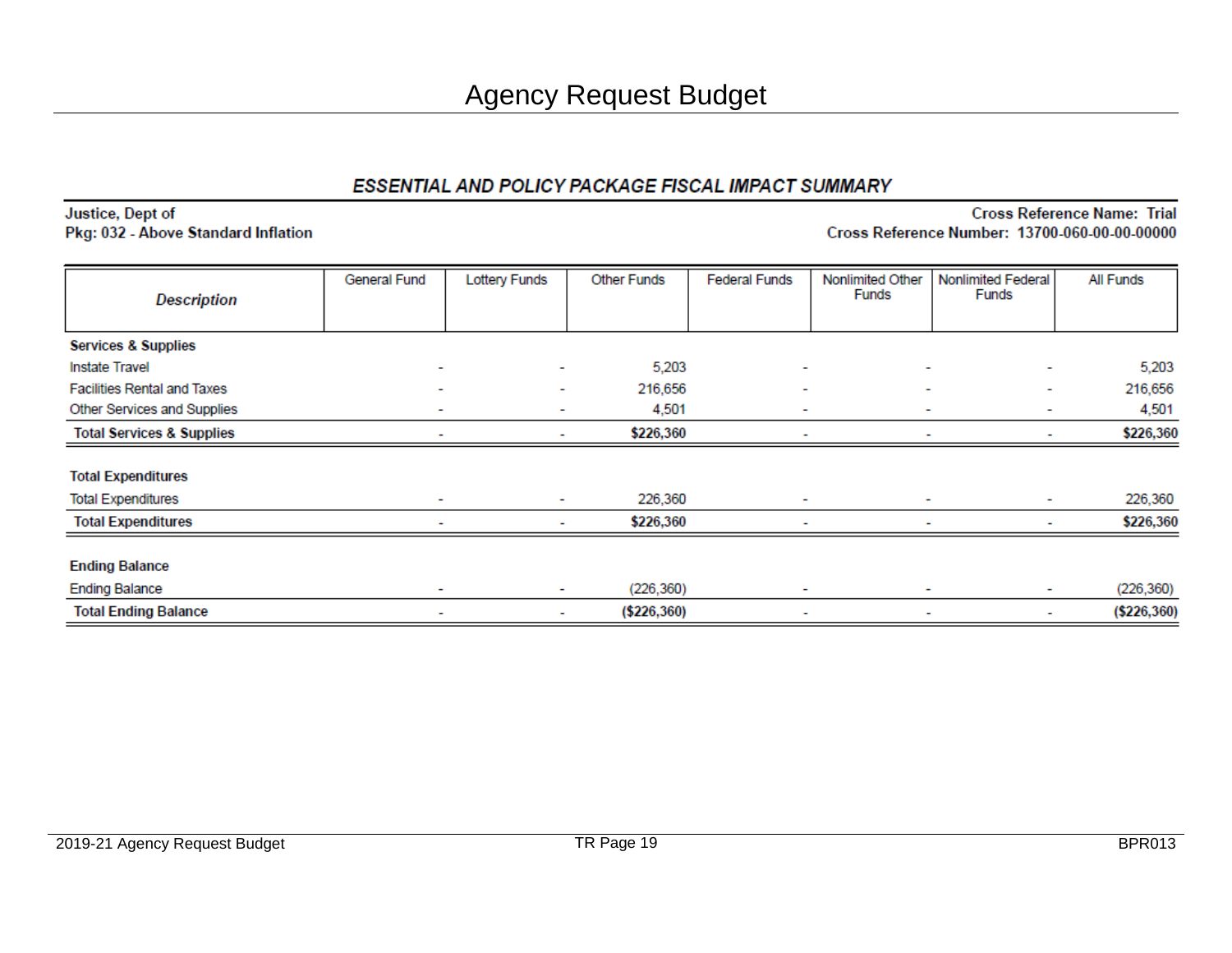#### Justice, Dept of Pkg: 040 - Mandated Caseload

| <b>Description</b>                 | General Fund | <b>Lottery Funds</b> | <b>Other Funds</b> | <b>Federal Funds</b> | Nonlimited Other<br><b>Funds</b> | Nonlimited Federal<br>Funds                          | All Funds     |
|------------------------------------|--------------|----------------------|--------------------|----------------------|----------------------------------|------------------------------------------------------|---------------|
| <b>Personal Services</b>           |              |                      |                    |                      |                                  |                                                      |               |
| Class/Unclass Sal. and Per Diem    |              |                      | 205,869            |                      |                                  |                                                      | 205,869       |
| Empl. Rel. Bd. Assessments         |              |                      | 100                |                      |                                  |                                                      | 100           |
| Public Employees' Retire Cont      |              |                      | 34,936             |                      |                                  |                                                      | 34,936        |
| Social Security Taxes              |              |                      | 15,749             |                      |                                  |                                                      | 15,749        |
| Worker's Comp. Assess. (WCD)       |              |                      | 95                 |                      |                                  |                                                      | 95            |
| <b>Mass Transit Tax</b>            |              |                      | 1,235              |                      |                                  |                                                      | 1,235         |
| <b>Flexible Benefits</b>           |              | ٠                    | 57,702             |                      |                                  | $\overline{\phantom{0}}$<br>$\overline{\phantom{0}}$ | 57,702        |
| <b>Total Personal Services</b>     |              |                      | \$315,686          |                      |                                  |                                                      | \$315,686     |
|                                    |              |                      |                    |                      |                                  |                                                      |               |
| <b>Services &amp; Supplies</b>     |              |                      |                    |                      |                                  |                                                      |               |
| <b>Instate Travel</b>              |              |                      | 2,121              |                      |                                  |                                                      | 2,121         |
| <b>Employee Training</b>           |              |                      | 674                |                      |                                  |                                                      | 674           |
| Office Expenses                    |              |                      | 3,997              |                      |                                  |                                                      | 3,997         |
| Telecommunications                 |              |                      | 1,771              |                      |                                  |                                                      | 1,771         |
| Data Processing                    |              |                      | 5,053              |                      |                                  |                                                      | 5,053         |
| <b>Publicity and Publications</b>  |              |                      | 18                 |                      |                                  |                                                      | 18            |
| Employee Recruitment and Develop   |              |                      | 104                |                      |                                  |                                                      | 104           |
| <b>Dues and Subscriptions</b>      |              |                      | 1,406              |                      |                                  |                                                      | 1,406         |
| <b>Facilities Rental and Taxes</b> |              |                      | 12,244             |                      |                                  |                                                      | 12,244        |
| <b>Fuels and Utilities</b>         |              |                      | 31                 |                      |                                  |                                                      | 31            |
| <b>Facilities Maintenance</b>      |              |                      | 110                |                      |                                  |                                                      | 110           |
| Agency Program Related S and S     |              |                      | 640                |                      |                                  |                                                      | 640           |
| Intra-agency Charges               |              |                      | 41,361             |                      |                                  |                                                      | 41,361        |
| Other Services and Supplies        |              |                      | 2,186              |                      |                                  |                                                      | 2,186         |
| Expendable Prop 250 - 5000         |              |                      | 8,800              |                      |                                  |                                                      | 8,800         |
| 2019-21 Agency Request Budget      |              |                      | TR Page 20         |                      |                                  |                                                      | <b>BPR013</b> |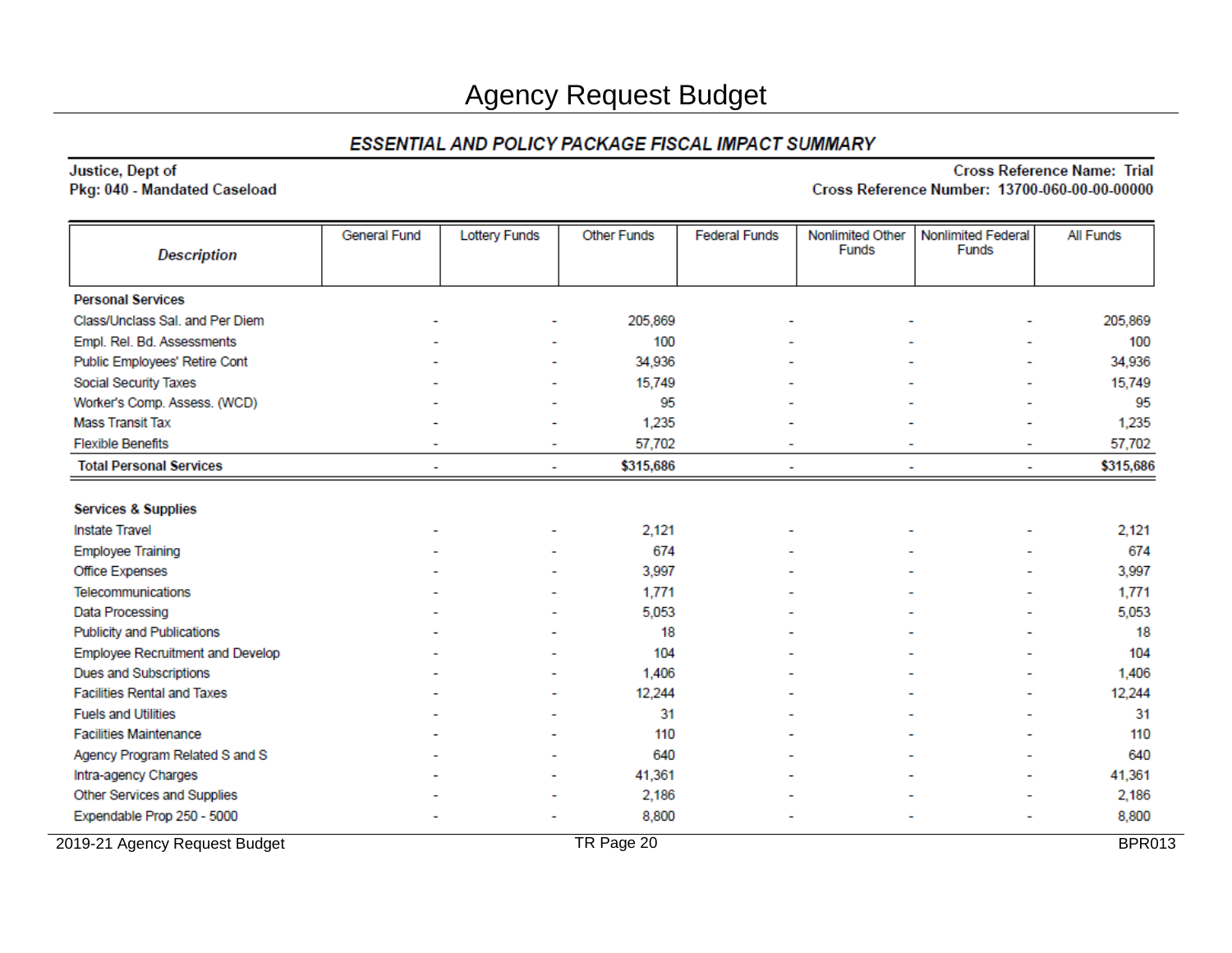| Justice, Dept of<br>Pkg: 040 - Mandated Caseload                                      |              |                      |                    |                      |                           | Cross Reference Number: 13700-060-00-00-00000 | <b>Cross Reference Name: Trial</b> |
|---------------------------------------------------------------------------------------|--------------|----------------------|--------------------|----------------------|---------------------------|-----------------------------------------------|------------------------------------|
| <b>Description</b>                                                                    | General Fund | <b>Lottery Funds</b> | <b>Other Funds</b> | <b>Federal Funds</b> | Nonlimited Other<br>Funds | Nonlimited Federal<br>Funds                   | All Funds                          |
| <b>Services &amp; Supplies</b>                                                        |              |                      |                    |                      |                           |                                               |                                    |
| IT Expendable Property                                                                |              |                      | 5,000              |                      |                           |                                               | 5,000                              |
| <b>Total Services &amp; Supplies</b>                                                  |              |                      | \$85,516           |                      |                           |                                               | \$85,516                           |
| <b>Capital Outlay</b><br>Office Furniture and Fixtures<br><b>Total Capital Outlay</b> |              |                      |                    |                      |                           |                                               |                                    |
| <b>Total Expenditures</b><br><b>Total Expenditures</b>                                |              |                      | 401,202            |                      |                           |                                               | 401,202                            |
| <b>Total Expenditures</b>                                                             |              | ۰                    | \$401,202          |                      |                           |                                               | \$401,202                          |
| <b>Ending Balance</b><br><b>Ending Balance</b>                                        |              |                      | (401, 202)         |                      |                           |                                               | (401, 202)                         |
| <b>Total Ending Balance</b>                                                           |              |                      | (\$401,202)        |                      |                           |                                               | ( \$401, 202)                      |
| <b>Total Positions</b><br><b>Total Positions</b>                                      |              |                      |                    |                      |                           |                                               | 1                                  |
| <b>Total Positions</b>                                                                |              |                      |                    |                      |                           |                                               |                                    |
| <b>Total FTE</b><br><b>Total FTE</b>                                                  |              |                      |                    |                      |                           |                                               | 1.14                               |
| <b>Total FTE</b>                                                                      |              |                      |                    |                      |                           |                                               | 1.14                               |
|                                                                                       |              |                      |                    |                      |                           |                                               |                                    |

2019-21 Agency Request Budget **TR Page 21** BPR013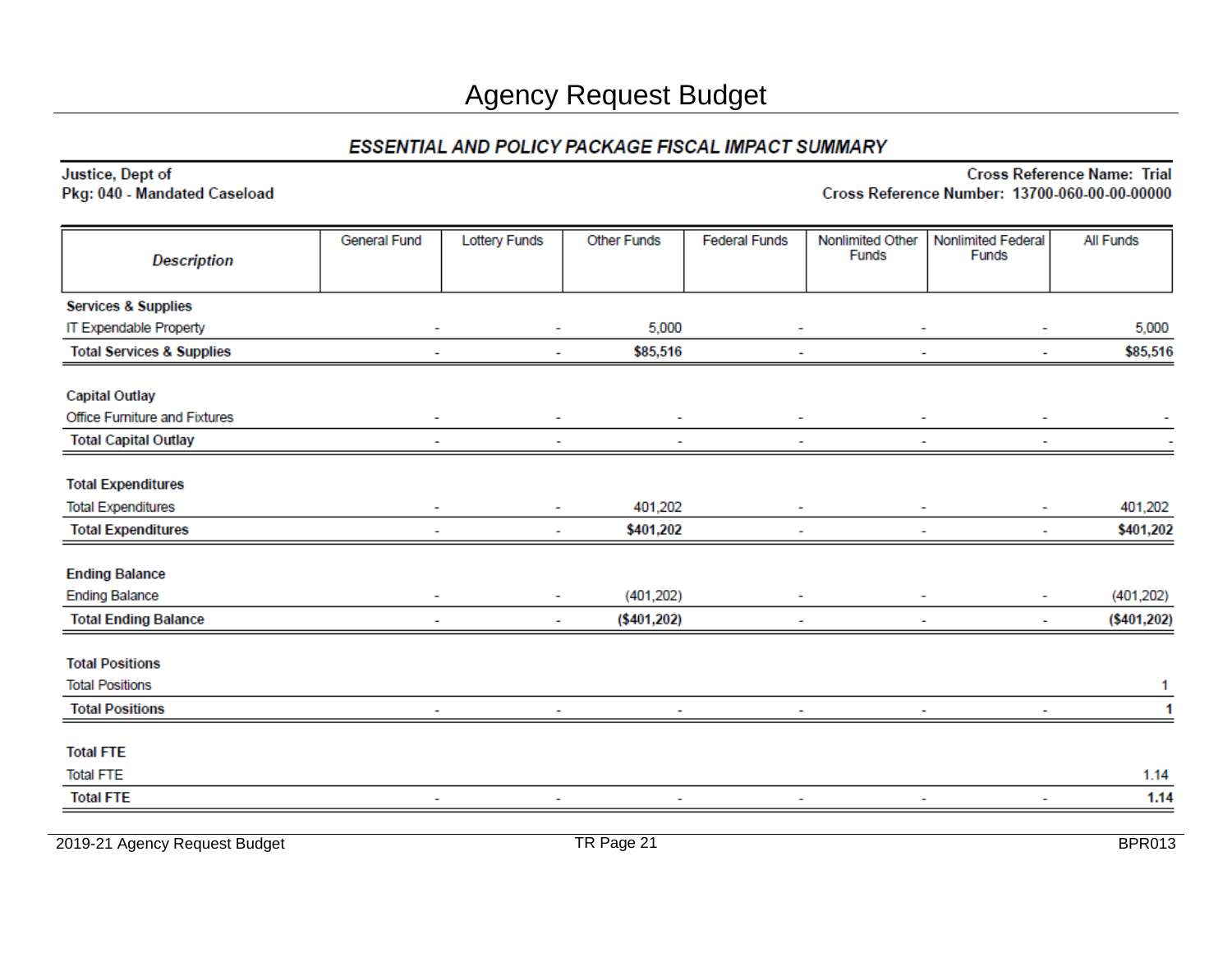|            | 08/06/18 REPORT NO.: PPDPFISCAL      |                                        |            |            |       |      | DEPT. OF ADMIN. SVCS. -- PPDB PICS SYSTEM |         |         |         |                                 | PAGE      |
|------------|--------------------------------------|----------------------------------------|------------|------------|-------|------|-------------------------------------------|---------|---------|---------|---------------------------------|-----------|
|            | REPORT: PACKAGE FISCAL IMPACT REPORT |                                        |            |            |       |      |                                           |         |         |         | $2019 - 21$                     | PROD FILE |
|            | AGENCY: 13700 DEPT OF JUSTICE        |                                        |            |            |       |      |                                           |         |         |         | PICS SYSTEM: BUDGET PREPARATION |           |
|            | SUMMARY XREF: 060-00-00 Trial        |                                        |            |            |       |      | PACKAGE: 040 - Mandated Caseload          |         |         |         |                                 |           |
| POSITION   |                                      |                                        | POS        |            |       |      |                                           | GF      | ОF      | FF      | LF                              | AF        |
| NUMBER     | CLASS COMP                           | CLASS NAME                             | <b>CNT</b> | <b>FTE</b> | MOS   | STEP | RATE                                      | SAL/OPE | SAL/OPE | SAL/OPE | SAL/OPE                         | SAL/OPE   |
|            | 1524097 OAS C1524 AP PARALEGAL       |                                        |            | .50        |       |      | 12.00 02 3,918.00                         |         | 47,016  |         |                                 | 47,016    |
|            |                                      |                                        |            |            |       |      |                                           |         | 46,879  |         |                                 | 46,879    |
| 9994017 AJ |                                      | U7505 AP SR ASSISTANT ATTORNEY GENERAL |            | .64        |       |      | 15.36 03 10,342.00                        |         | 158,853 |         |                                 | 158,853   |
|            |                                      |                                        |            |            |       |      |                                           |         | 61,703  |         |                                 | 61,703    |
|            |                                      |                                        |            |            |       |      |                                           |         |         |         |                                 |           |
|            | TOTAL PICS SALARY                    |                                        |            |            |       |      |                                           |         | 205,869 |         |                                 | 205,869   |
|            | TOTAL PICS OPE                       |                                        |            |            |       |      |                                           |         | 108,582 |         |                                 | 108,582   |
|            |                                      |                                        |            |            |       |      |                                           |         |         |         |                                 |           |
|            | TOTAL PICS PERSONAL SERVICES =       |                                        |            | 1.14       | 27.36 |      |                                           |         | 314,451 |         |                                 | 314,451   |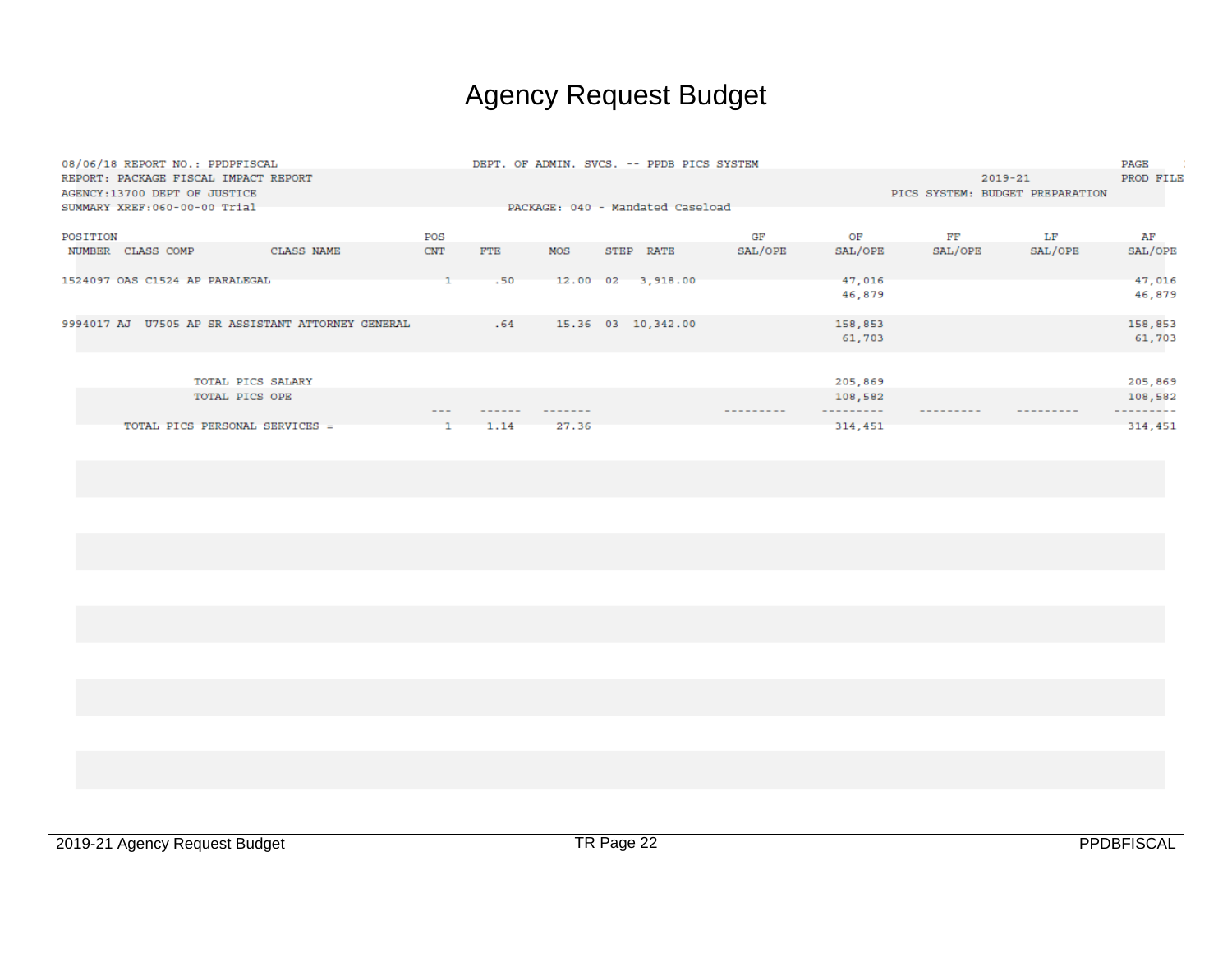#### **100 – Reconcile Intra-Agency Charges**

**Purpose:** Align the Department's budgeted Intra-Agency Charges, which come from other divisions to fund almost all of the Administration Division's expenses, with the Administration Division's budget.

**How Achieved:** This Policy Option Package seeks to greatly reduce and perhaps eliminate the need for mid-biennium adjustments to the Intra-Agency Charge budgets of paying divisions by adjusting those divisions' budgets for the two sources of mismatch: (1) Current Service Level budget amounts that do not match due to historical and current rates of inflation for Administration Division expenditures (about 70% Personal Services) being higher than the historical and current rates of inflation for Services and Supplies; and (2) the existence of policy packages for the 2019-21 biennium in the Administration Division that must be paid for through the Intra-Agency Charges of paying divisions.

Please see the longer explanation of this multi-division package in the General Counsel Division section of the budget document.

#### **2019-21/2021-23 Staffing Impact:** None

**Quantifying Results:** The primary measurable results of this POP are the elimination of the need to seek mid-biennium legislative adjustment to Intra-Agency Charge budgets, or the reduction of the dollar value of those adjustments, and the ability of DOJ divisions to expend their Legislatively Approved Budgets in a manner that is more consistent with the reported account-level detail in the published budgets.

**Revenue Source:** \$1,164,212 Other Funds Limited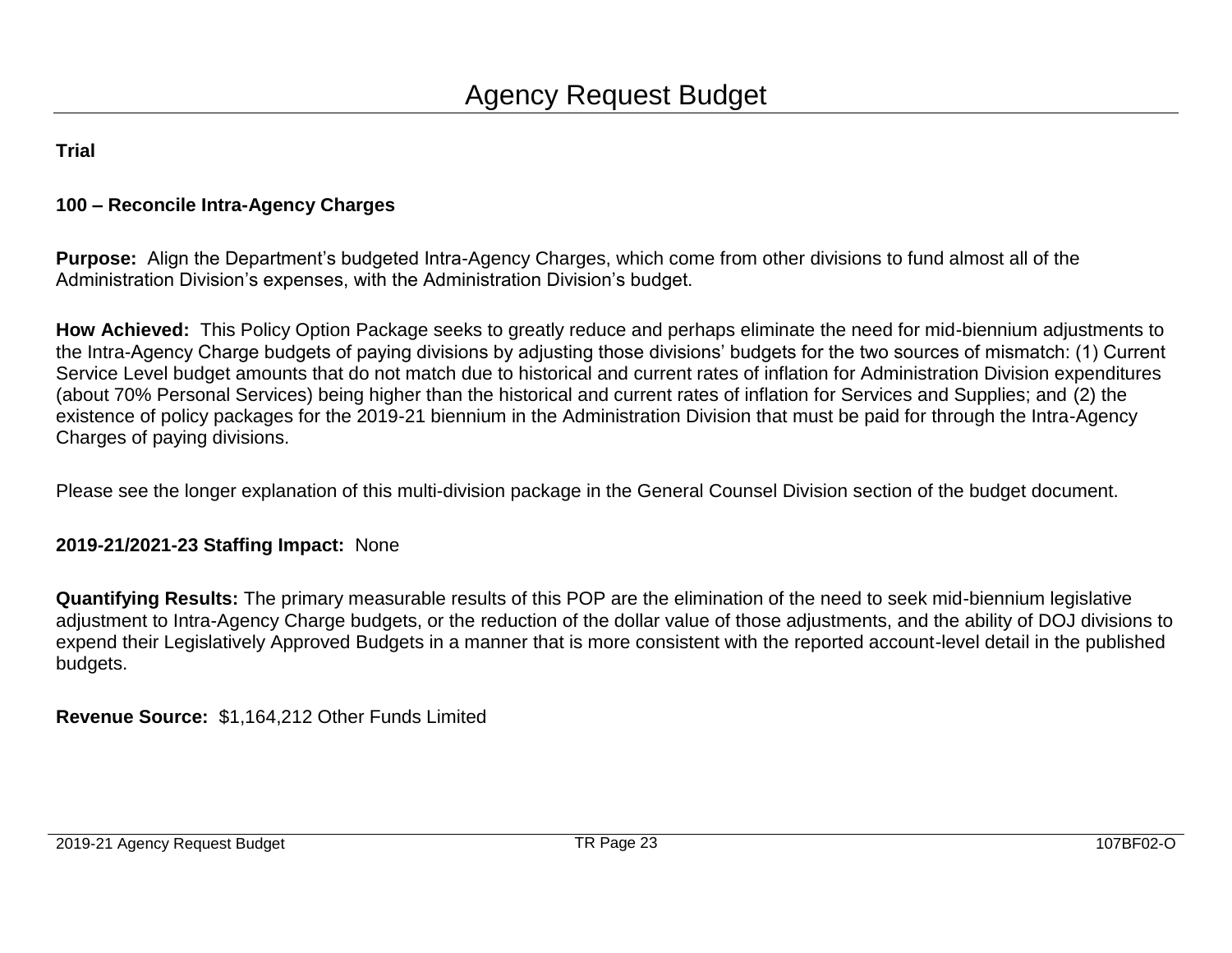| <b>Description</b>                   | General Fund             | <b>Lottery Funds</b> | <b>Other Funds</b> | <b>Federal Funds</b> | Nonlimited Other<br>Funds | Nonlimited Federal<br>Funds | All Funds      |
|--------------------------------------|--------------------------|----------------------|--------------------|----------------------|---------------------------|-----------------------------|----------------|
| <b>Services &amp; Supplies</b>       |                          |                      |                    |                      |                           |                             |                |
| Intra-agency Charges                 | ٠                        | $\sim$               | 1,164,212          | ٠                    | $\overline{\phantom{a}}$  |                             | 1,164,212      |
| <b>Total Services &amp; Supplies</b> |                          | ٠                    | \$1,164,212        |                      |                           |                             | \$1,164,212    |
| <b>Total Expenditures</b>            |                          |                      |                    |                      |                           |                             |                |
| <b>Total Expenditures</b>            | ٠                        |                      | 1,164,212          | ٠                    | ٠                         | $\sim$                      | 1,164,212      |
| <b>Total Expenditures</b>            |                          | ۰                    | \$1,164,212        |                      |                           | ۰.                          | \$1,164,212    |
| <b>Ending Balance</b>                |                          |                      |                    |                      |                           |                             |                |
| <b>Ending Balance</b>                | $\overline{\phantom{a}}$ | $\sim$               | (1, 164, 212)      | ٠                    | $\overline{\phantom{a}}$  | $\sim$                      | (1, 164, 212)  |
| <b>Total Ending Balance</b>          | ۰                        | ٠                    | ( \$1,164,212)     | ٠                    | ٠                         | ٠                           | ( \$1,164,212) |

#### Justice, Dept of Pkg: 100 - Reconcile Intra-Agency Charges

**Cross Reference Name: Trial** 

Cross Reference Number: 13700-060-00-00-00000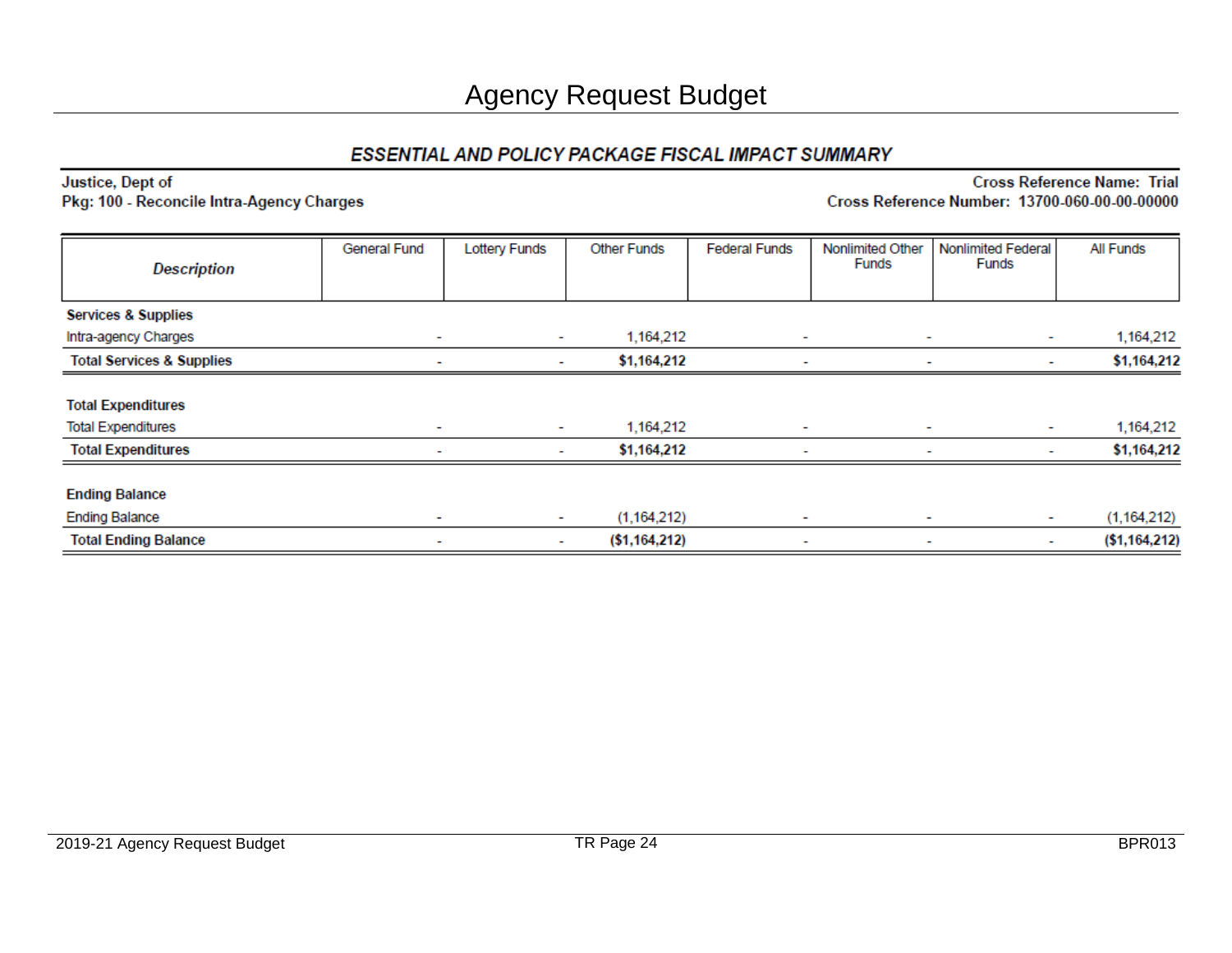#### **102 – Reconcile Attorney Position Classifications**

**Purpose:** Increase DOJ's budget for Personal Services for attorneys to reflect actual pay levels, which have risen above budgeted levels to match the increased attorney skill and experience level needed to successfully lead today's complex legal cases.

DOJ's practice is to allow an Assistant Attorney General (AAG) employee to progress through merit increases to a Senior AAG pay level even though their position remains funded at the top step of the AAG salary range. Also, DOJ may overfill an AAG position with an employee hired at a Senior AAG rate of pay. This results in substantial underfunding of expenditure limitation and a commensurate shortfall in the hourly billing rate, and requires the agency's divisions to hold vacancies or find other savings to afford the highly skilled attorneys needed for the complex cases they handle. This DOJ practice of overfilling attorney positions either by providing merit increases beyond budgeted funding or by hiring above budgeted level is followed to retain or attract attorneys who have gained valuable skills and experience and who are needed by the department to lead its increasingly complicated legal cases on behalf of the state.

Please see the longer explanation of this multi-division package in the Administration Division section of the budget document.

**How Achieved:** Increase Other Funds expenditure limitation to pay for differential between budgeted and actual Personal Services and associated Services and Supplies for attorneys paid above budgeted level.

#### **2019-21/2021-23 Staffing Impact:** None

**Quantifying Results:** This package would ensure that attorney positions in the 2019-21 biennium are budgeted to match the salary range and step being paid to the incumbent. DOJ has initiated discussions with DAS Chief Human Resources Office to explore the consolidation of the AAG and Senior AAG classifications and pay ranges. If successful, this consolidation should ensure that future biennia budgets will not contain a mismatch in budgeted and actual salaries due to the progression of an incumbent's merit increases beyond the pay range of the incumbent's position classification.

**Revenue Source:** \$1,143,438 Other Funds Limited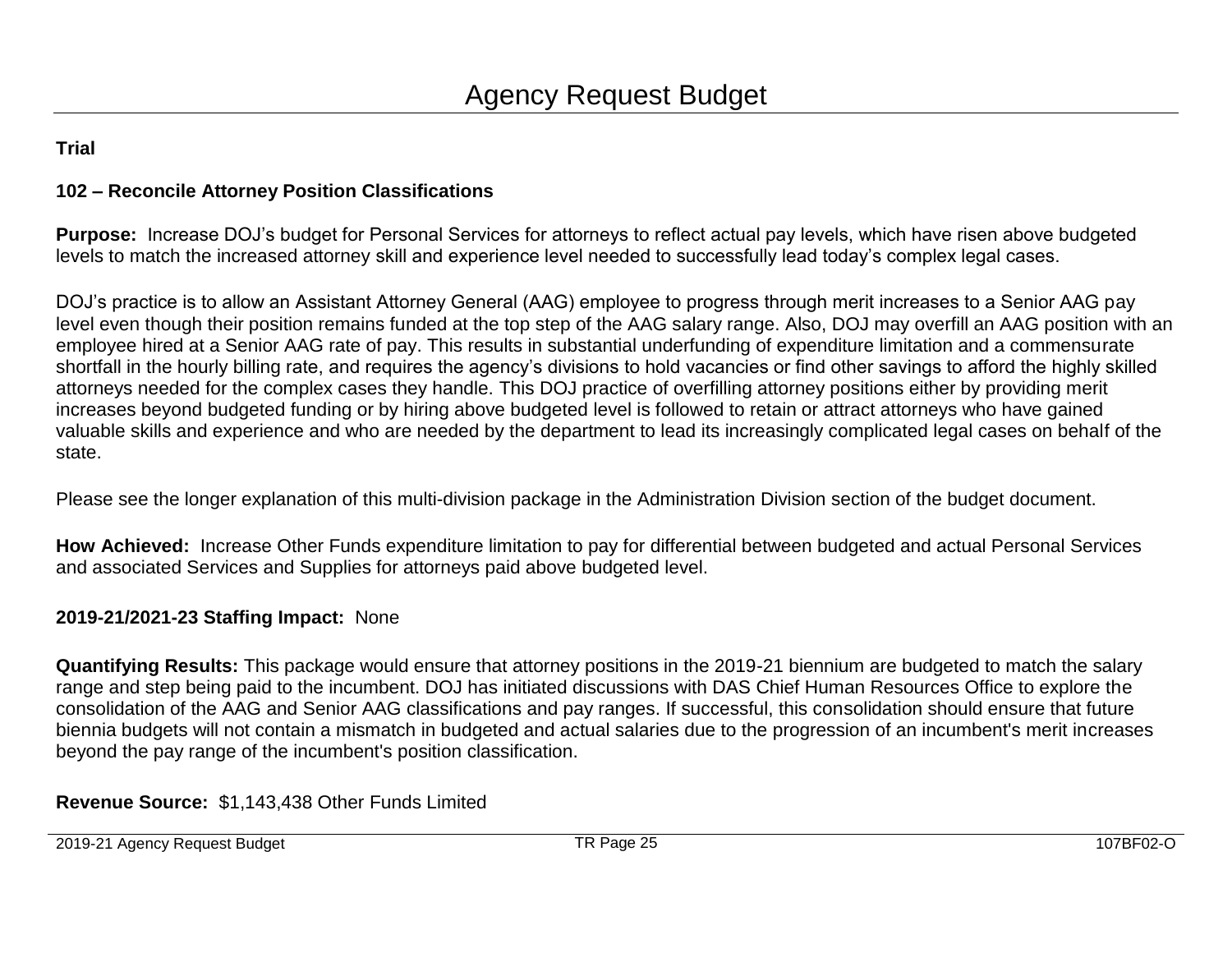Justice, Dept of Pkg: 102 - Reconcile Attorney Position Classifications

| <b>Description</b>                   | General Fund | <b>Lottery Funds</b>     | <b>Other Funds</b> | <b>Federal Funds</b>     | Nonlimited Other<br><b>Funds</b> | Nonlimited Federal<br>Funds | All Funds      |
|--------------------------------------|--------------|--------------------------|--------------------|--------------------------|----------------------------------|-----------------------------|----------------|
|                                      |              |                          |                    |                          |                                  |                             |                |
| <b>Personal Services</b>             |              |                          |                    |                          |                                  |                             |                |
| All Other Differential               | ۰            | ٠                        | 806,400            | $\overline{\phantom{a}}$ | $\overline{\phantom{0}}$         | ۰                           | 806,400        |
| Public Employees' Retire Cont        |              | ۰                        | 136,846            | ٠                        | ۰                                | ۰                           | 136,846        |
| Social Security Taxes                |              | ۰                        | 61,690             |                          |                                  | ۰                           | 61,690         |
| <b>Mass Transit Tax</b>              | ٠            | $\overline{\phantom{a}}$ | 4,838              | $\overline{\phantom{0}}$ | $\overline{\phantom{a}}$         | ٠                           | 4,838          |
| <b>Total Personal Services</b>       |              | ٠                        | \$1,009,774        |                          |                                  | ۰                           | \$1,009,774    |
| <b>Services &amp; Supplies</b>       |              |                          |                    |                          |                                  |                             |                |
| Intra-agency Charges                 | ٠            | ٠                        | 133,664            | ٠                        | ۰                                | ۰                           | 133,664        |
| <b>Total Services &amp; Supplies</b> |              | ٠                        | \$133,664          |                          | ٠                                | ٠                           | \$133,664      |
| <b>Total Expenditures</b>            |              |                          |                    |                          |                                  |                             |                |
| <b>Total Expenditures</b>            | ۰            | ٠                        | 1,143,438          |                          |                                  | ۰                           | 1,143,438      |
| <b>Total Expenditures</b>            |              | ۰                        | \$1,143,438        |                          |                                  | ۰                           | \$1,143,438    |
| <b>Ending Balance</b>                |              |                          |                    |                          |                                  |                             |                |
| <b>Ending Balance</b>                | ٠            | ٠                        | (1, 143, 438)      | ٠                        |                                  | ٠                           | (1, 143, 438)  |
| <b>Total Ending Balance</b>          | ٠            | ٠                        | ( \$1,143,438)     | $\overline{\phantom{a}}$ |                                  | ۰                           | ( \$1,143,438) |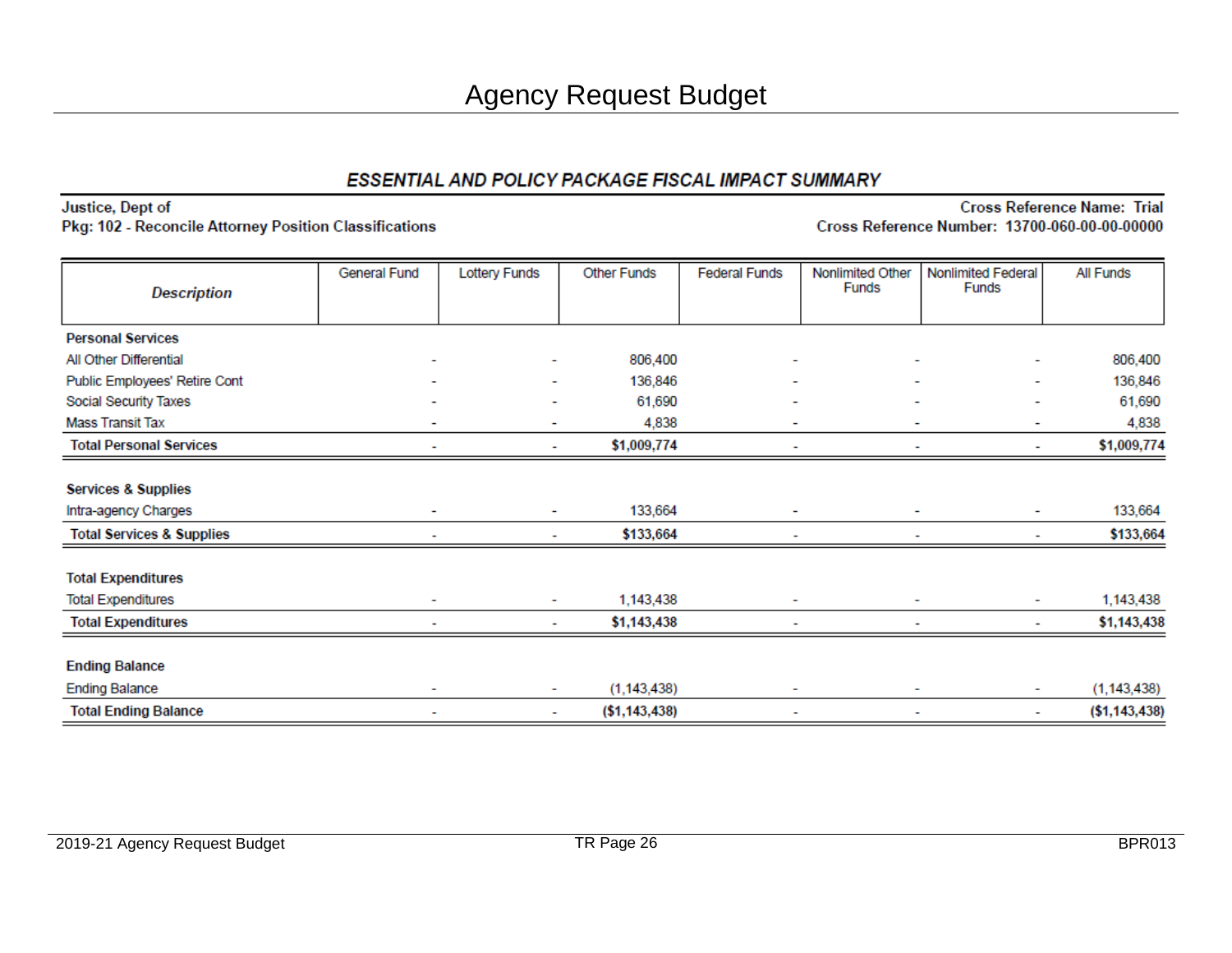#### **104 – Essential Costs for Information Technology**

**Purpose:** Enable DOJ to meet mandated state and federal data security requirements such as Federal Tax Information (FTI), Federal Office of Child Support Enforcement (OCSE), Personally Identifiable Information (PII), Health Insurance Portability & Accountability Act (HIPAA), and Criminal Justice Information Services (CJIS), by sustaining ongoing support, maintenance, upgrades, and life cycle replacement of DOJ's infrastructure, hardware, and software that directly support the mission and security of the data entrusted to DOJ.

During the last 10 years, the Department of Justice has struggled to address increasingly important and complex information security needs within its current technology budget. As the Department has increased its use of and reliance on technology to maintain customer service levels and improve work efficiency, it regularly has to choose between mission critical priorities. These competing priorities have forced the Department to make difficult decisions between life cycle replacement and information security. To fully comply with mandatory information security requirements and to protect our data and the data entrusted to us by our Federal, State, and local partners, DOJ needs this policy package to provide the necessary resources to maintain a fully functioning, reliable, efficient, current and secure information technology environment.

In addition to central costs, division-specific IT rebaselining is needed to true up costs such as fleet replacement, telecommunications, data processing, software, and other IT related expenses. Many divisions have deferred fleet replacement or are investing in highercost mobile solutions for increased productivity. Greater than average inflation for IT expenses as well as the growing costs of IT mobility and flexible functionality have outgrown budgets at a fast pace. This POP includes the necessary increases to divisions' budgets for IT costs (e.g., fleet replacement), which the Administration Division's IT does not cover. Without the division budget increases for IT costs, the Administration Division's portion loses some of its overall benefit to DOJ.

Please refer to the business case for this package in the Special Reports section of this budget document.

**How Achieved:** Increase DOJ's permanent funding to sustain required levels of system support, data security, upgrades, maintenance, and infrastructure life cycle replacement on an ongoing basis.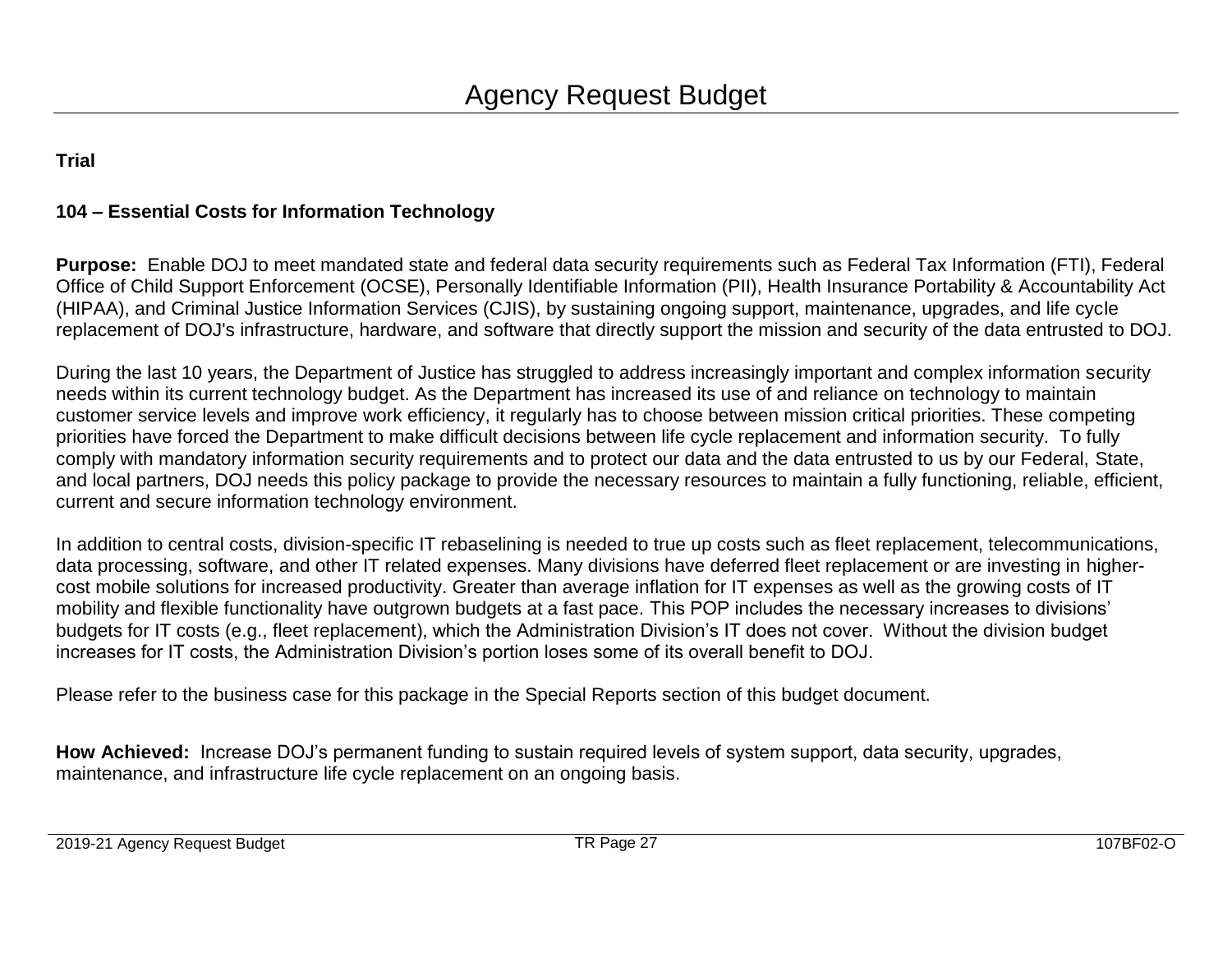#### **104 – Essential Costs for Information Technology (continued)**

#### **How Achieved (continued):**

| Cost of Package by Division and Fund Type (\$) |                     |             |                      |                    |  |  |  |  |  |  |
|------------------------------------------------|---------------------|-------------|----------------------|--------------------|--|--|--|--|--|--|
| <b>Division</b>                                | <b>General Fund</b> | Other Funds | <b>Federal Funds</b> | <b>Total Funds</b> |  |  |  |  |  |  |
| Administration                                 |                     | 3,800,000   |                      | 3,800,000          |  |  |  |  |  |  |
| Appellate                                      |                     | 109,163     |                      | 109,163            |  |  |  |  |  |  |
| <b>Civil Enforcement</b>                       | 572                 | 185,698     | 2,169                | 188,439            |  |  |  |  |  |  |
| <b>Criminal Justice</b>                        | 58,206              | 200,506     | 14,916               | 273,628            |  |  |  |  |  |  |
| <b>Crime Victim and Survivor Services</b>      | 35,070              | 51,980      | 15,631               | 102,681            |  |  |  |  |  |  |
| <b>General Counsel</b>                         |                     | 260,152     |                      | 260,152            |  |  |  |  |  |  |
| Trial                                          |                     | 179,526     |                      | 179,526            |  |  |  |  |  |  |
| <b>Total</b>                                   | 93,848              | 4,787,025   | 32,716               | 4,913,589          |  |  |  |  |  |  |

#### **2019-21/2021-23 Staffing Impact:** None

**Quantifying Results:** Paying ongoing support, maintenance, and life cycle replacement costs ensures that DOJ complies with mandated state and federal data security requirements while continuing to provide services to its customers as efficiently as possible.

**Revenue Source:** \$179,526 Other Funds Limited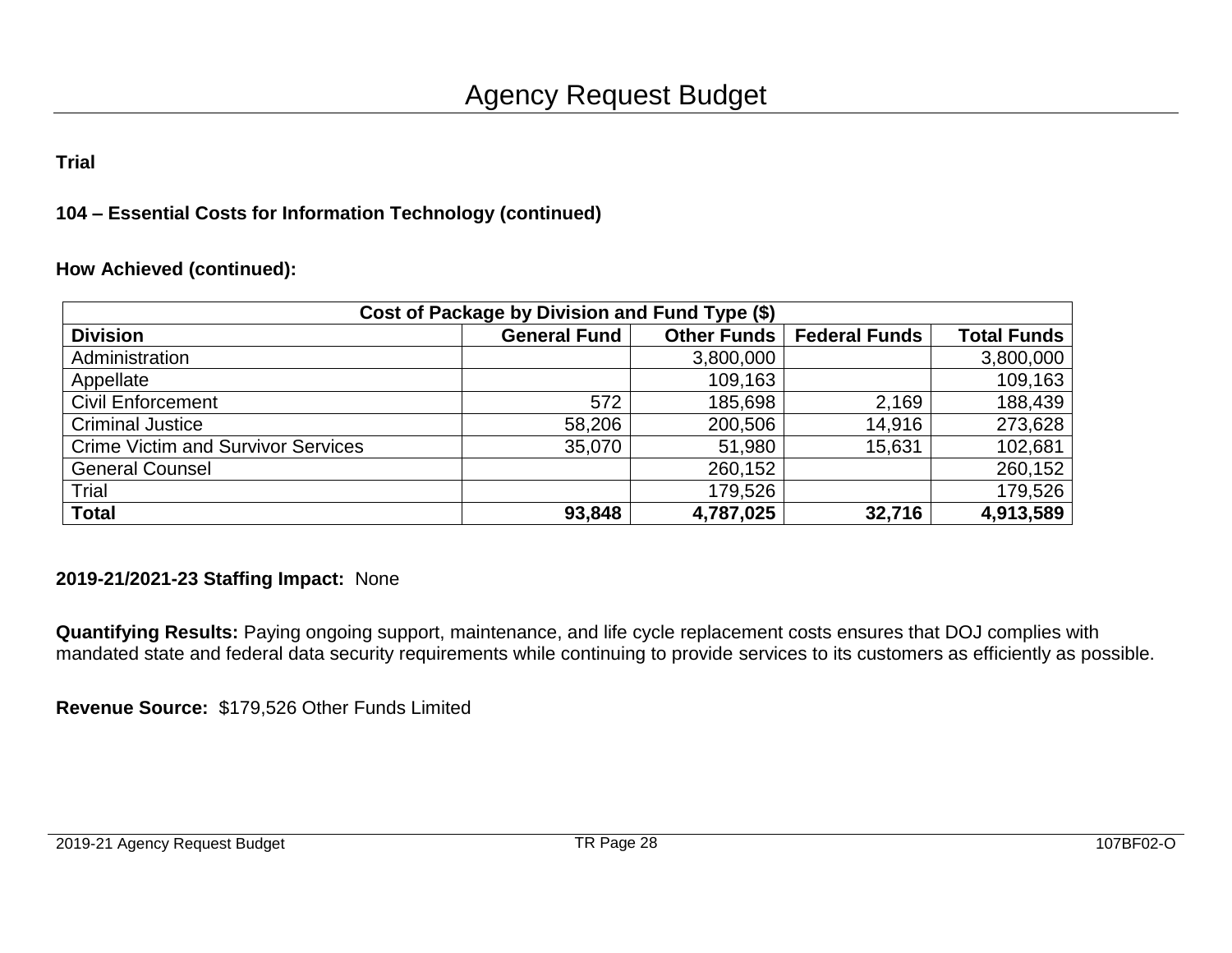| Justice, Dept of                                     |  |
|------------------------------------------------------|--|
| Pkg: 104 - Essential Costs of Information Technology |  |

| <b>Description</b>                   | General Fund             | <b>Lottery Funds</b> | <b>Other Funds</b> | <b>Federal Funds</b>     | Nonlimited Other<br><b>Funds</b> | Nonlimited Federal<br>Funds | All Funds     |
|--------------------------------------|--------------------------|----------------------|--------------------|--------------------------|----------------------------------|-----------------------------|---------------|
|                                      |                          |                      |                    |                          |                                  |                             |               |
| <b>Services &amp; Supplies</b>       |                          |                      |                    |                          |                                  |                             |               |
| Telecommunications                   | ٠                        | $\sim$               | 81,252             | $\overline{\phantom{a}}$ | ۰                                | ۰                           | 81,252        |
| Data Processing                      | ٠                        | $\sim$               | 46,699             | ٠                        |                                  | $\sim$<br>٠                 | 46,699        |
| IT Expendable Property               | $\overline{\phantom{a}}$ | ٠                    | 51,575             | ٠                        | ٠                                | ٠                           | 51,575        |
| <b>Total Services &amp; Supplies</b> |                          | ٠                    | \$179,526          | ٠                        |                                  | ۰                           | \$179,526     |
| <b>Total Expenditures</b>            |                          |                      |                    |                          |                                  |                             |               |
| <b>Total Expenditures</b>            | ٠                        | ٠                    | 179,526            | ٠                        | ٠                                | ٠                           | 179,526       |
| <b>Total Expenditures</b>            | ۰                        | ٠                    | \$179,526          | ٠                        | ۰                                | ٠                           | \$179,526     |
| <b>Ending Balance</b>                |                          |                      |                    |                          |                                  |                             |               |
| <b>Ending Balance</b>                | ۰                        |                      | (179, 526)         | $\overline{\phantom{a}}$ | $\overline{\phantom{a}}$         | ٠                           | (179, 526)    |
| <b>Total Ending Balance</b>          | $\overline{\phantom{0}}$ | $\sim$               | ( \$179, 526)      | $\overline{\phantom{a}}$ | ۰                                | ٠                           | ( \$179, 526) |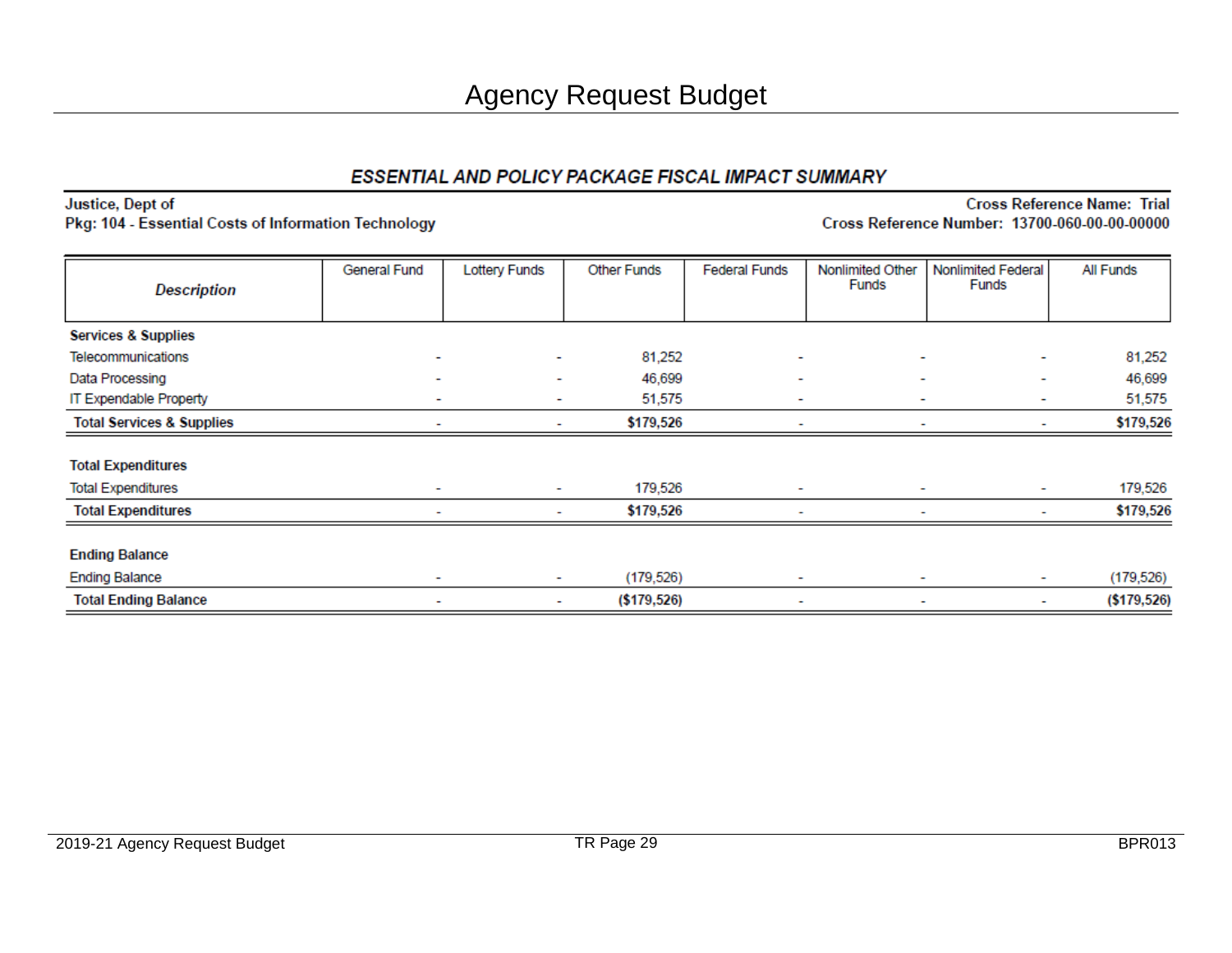### **151 – Defend Oregon Statutes (see Attorney General's Office for accompanying POP #151)**

**Purpose:** Add funding and position authority to pursue legal actions in defense of Oregon state statutes and the Oregon Constitution.

**How Achieved:** Adds four positions to the Special Litigation Unit.

**2019-21 Staffing Impact:** 4 positions / 3.52 FTE Senior Assistant Attorney General – 1 position / 0.88 FTE Assistant Attorney General – 1 positions / 0.88 FTE Paralegal – 1 position / 0.88 FTE Legal Secretary – 1 position / 0.88 FTE

**2021-23 Staffing Impact:** 4 positions / 4.00 FTE Senior Assistant Attorney General – 1 position / 1.00 FTE Assistant Attorney General – 1 positions / 1.00 FTE Paralegal – 1 position / 1.00 FTE Legal Secretary – 1 position / 1.00 FTE

**Quantifying Results:** Since January of 2017, the State has filed or intervened in seven cases across the country and has filed an amicus brief on one more. Preliminary legal work has been done in anticipation of six other matters. These cases involve issues of immigration, funding for the Affordable Care Act, Oregon's status as a Sanctuary State, and rescission of the Deferred Action for Childhood Arrivals (DACA) program. Given the aggressive positions taken by the Federal Executive Branch over the past year, there could be other actions in the future that Oregon must initiate or join in order to protect Oregonians. Almost all of the current litigation is in either the pleadings or motion stages. However, when these cases move into active discovery and litigation, we anticipate SLU lawyers will deluged with additional work requiring the addition of the four positions to handle briefing, electronic discovery and depositions.

**Revenue Source:** \$1,008,276 Other Funds Limited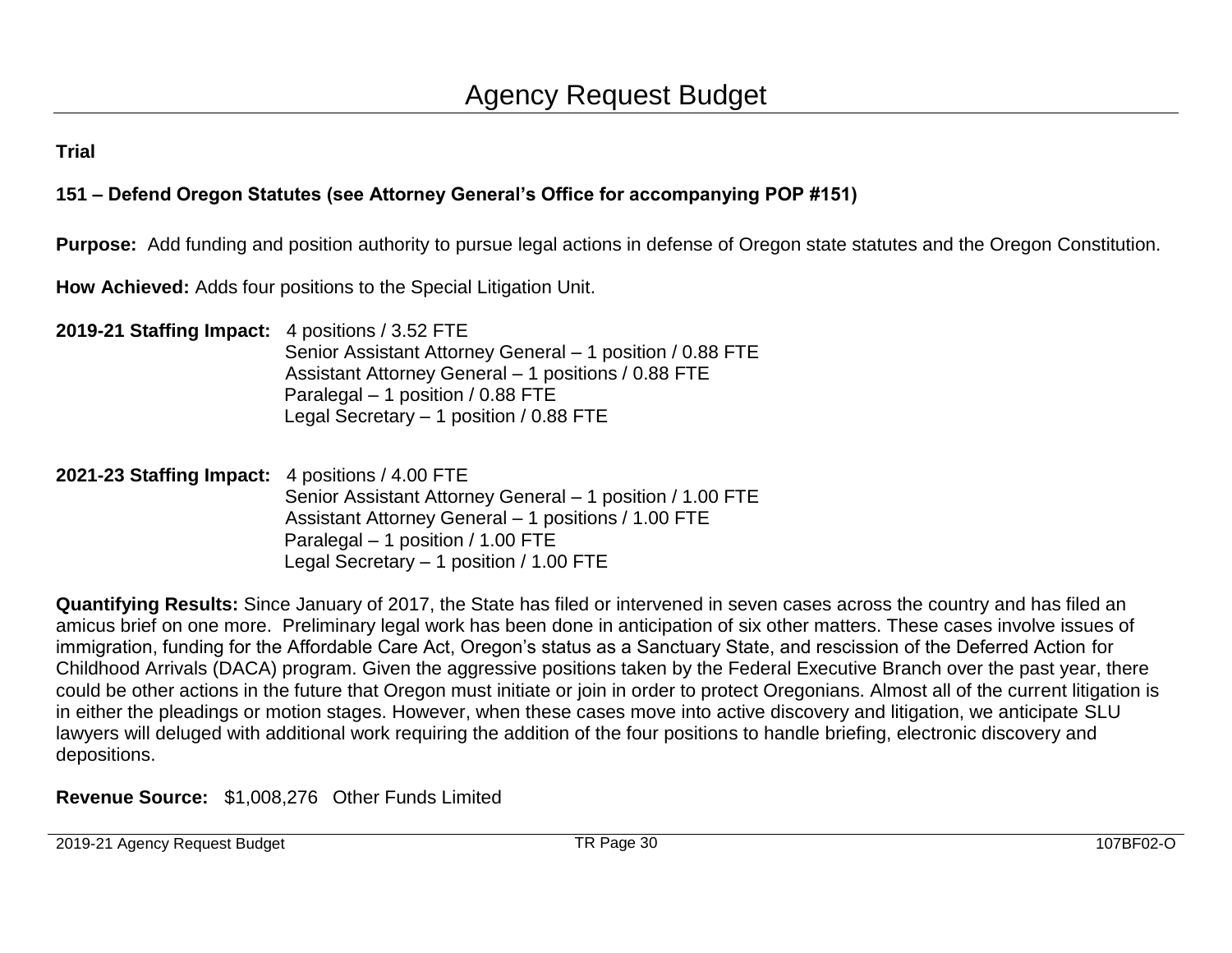#### ESSENTIAL AND POLICY PACKAGE FISCAL IMPACT SUMMARY

#### Justice, Dept of Pkg: 151 - Defend Oregon Statutes

| <b>Description</b>                 | <b>General Fund</b>      | <b>Lottery Funds</b> | <b>Other Funds</b> | <b>Federal Funds</b>     | Nonlimited Other<br><b>Funds</b> | Nonlimited Federal<br>Funds        | All Funds     |
|------------------------------------|--------------------------|----------------------|--------------------|--------------------------|----------------------------------|------------------------------------|---------------|
| <b>Revenues</b>                    |                          |                      |                    |                          |                                  |                                    |               |
| <b>Charges for Services</b>        | ۰                        | ۰                    | 1,467,481          | ۰                        | ۰                                | ٠                                  | 1,467,481     |
| <b>Total Revenues</b>              | ٠                        | ٠                    | \$1,467,481        | $\overline{\phantom{a}}$ |                                  | ٠<br>٠                             | \$1,467,481   |
| <b>Personal Services</b>           |                          |                      |                    |                          |                                  |                                    |               |
| Class/Unclass Sal. and Per Diem    |                          | ۰                    | 527,646            |                          |                                  | ۰                                  | 527,646       |
| Empl. Rel. Bd. Assessments         |                          |                      | 212                |                          |                                  |                                    | 212           |
| Public Employees' Retire Cont      |                          |                      | 89,541             |                          |                                  |                                    | 89,541        |
| Social Security Taxes              |                          |                      | 40,364             |                          |                                  |                                    | 40,364        |
| Worker's Comp. Assess. (WCD)       |                          |                      | 204                |                          |                                  |                                    | 204           |
| <b>Mass Transit Tax</b>            |                          |                      | 3,166              |                          |                                  |                                    | 3,166         |
| <b>Flexible Benefits</b>           |                          | ٠                    | 123,144            |                          |                                  | $\overline{\phantom{0}}$           | 123,144       |
| <b>Total Personal Services</b>     | $\overline{\phantom{a}}$ | ٠                    | \$784,277          | $\sim$                   |                                  | $\overline{\phantom{a}}$<br>$\sim$ | \$784,277     |
| <b>Services &amp; Supplies</b>     |                          |                      |                    |                          |                                  |                                    |               |
| <b>Instate Travel</b>              |                          |                      | 6,548              |                          |                                  |                                    | 6,548         |
| <b>Employee Training</b>           |                          |                      | 2,081              |                          |                                  |                                    | 2,081         |
| Office Expenses                    |                          |                      | 12,341             |                          |                                  | ۰                                  | 12,341        |
| Telecommunications                 |                          |                      | 5,239              |                          |                                  |                                    | 5,239         |
| Data Processing                    |                          |                      | 15,601             |                          |                                  |                                    | 15,601        |
| <b>Publicity and Publications</b>  |                          |                      | 55                 |                          |                                  | ۰                                  | 55            |
| Employee Recruitment and Develop   |                          |                      | 322                |                          |                                  | ۰                                  | 322           |
| <b>Dues and Subscriptions</b>      |                          |                      | 4,342              |                          |                                  |                                    | 4,342         |
| <b>Facilities Rental and Taxes</b> |                          |                      | 37,805             |                          |                                  |                                    | 37,805        |
| <b>Fuels and Utilities</b>         |                          |                      | 95                 |                          |                                  |                                    | 95            |
| 2019-21 Agency Request Budget      |                          |                      | TR Page 31         |                          |                                  |                                    | <b>BPR013</b> |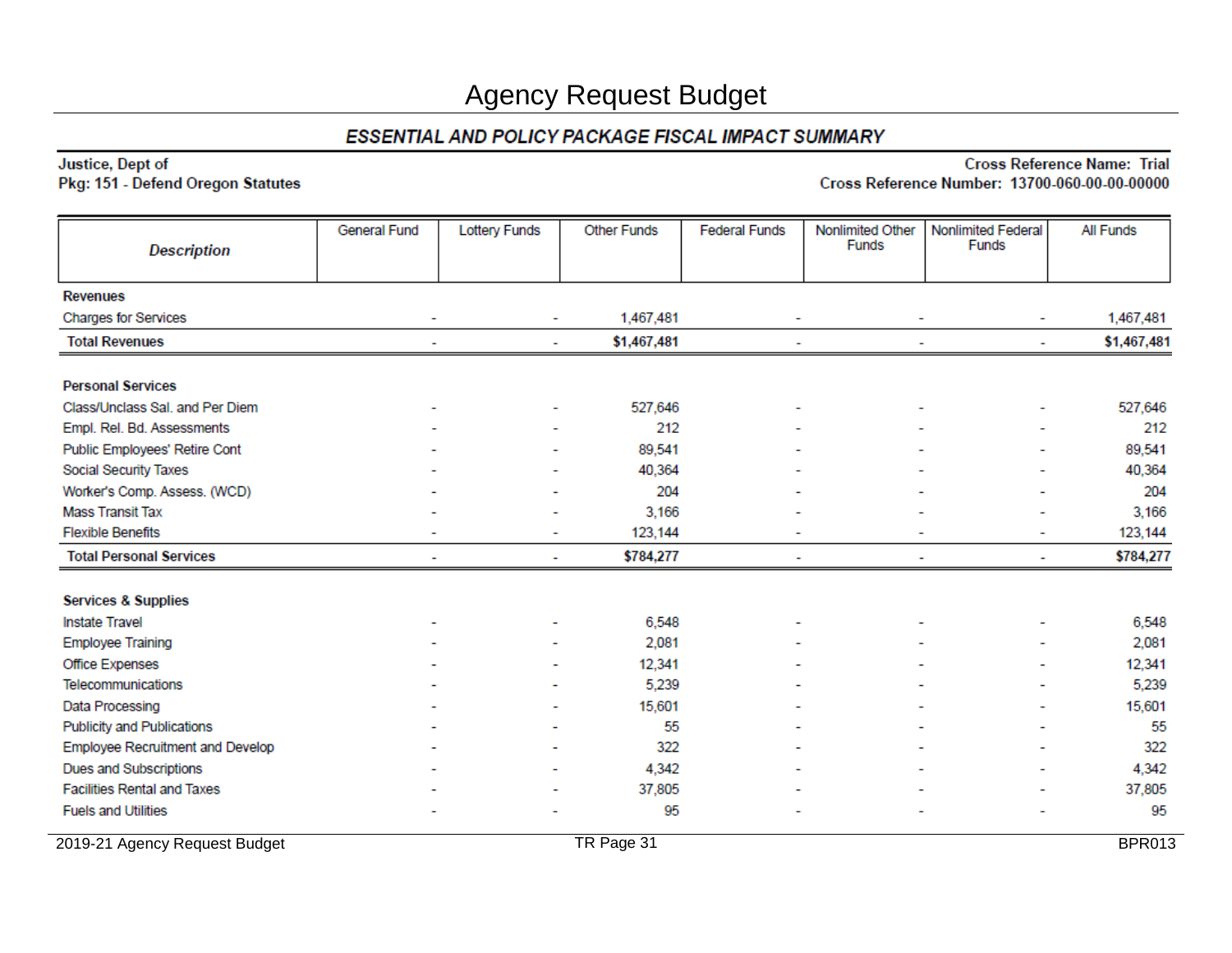#### Justice, Dept of Pkg: 151 - Defend Oregon Statutes

#### **Cross Reference Name: Trial** Cross Reference Number: 13700-060-00-00-00000

| <b>Description</b>                   | <b>General Fund</b> | <b>Lottery Funds</b> | <b>Other Funds</b> | <b>Federal Funds</b> | Nonlimited Other<br><b>Funds</b> | Nonlimited Federal<br><b>Funds</b> | All Funds   |
|--------------------------------------|---------------------|----------------------|--------------------|----------------------|----------------------------------|------------------------------------|-------------|
| <b>Services &amp; Supplies</b>       |                     |                      |                    |                      |                                  |                                    |             |
| <b>Facilities Maintenance</b>        |                     |                      | 341                |                      |                                  |                                    | 341         |
| Agency Program Related S and S       |                     |                      | 1,975              |                      |                                  |                                    | 1,975       |
| Intra-agency Charges                 |                     |                      | 102,904            |                      |                                  |                                    | 102,904     |
| Other Services and Supplies          |                     |                      | 6,750              |                      |                                  |                                    | 6,750       |
| Expendable Prop 250 - 5000           |                     |                      | 17,600             |                      |                                  |                                    | 17,600      |
| IT Expendable Property               |                     |                      | 10,000             |                      |                                  |                                    | 10,000      |
| <b>Total Services &amp; Supplies</b> |                     | ٠                    | \$223,999          | ۰                    | ٠                                | ٠                                  | \$223,999   |
| <b>Total Expenditures</b>            |                     |                      |                    |                      |                                  |                                    |             |
| <b>Total Expenditures</b>            | ۰                   | ۰                    | 1,008,276          | ۰                    |                                  |                                    | 1,008,276   |
| <b>Total Expenditures</b>            |                     | ٠                    | \$1,008,276        |                      |                                  | ۰                                  | \$1,008,276 |
| <b>Ending Balance</b>                |                     |                      |                    |                      |                                  |                                    |             |
| <b>Ending Balance</b>                |                     | ۰                    | 459,205            |                      |                                  |                                    | 459,205     |
| <b>Total Ending Balance</b>          |                     |                      | \$459,205          |                      |                                  |                                    | \$459,205   |
| <b>Total Positions</b>               |                     |                      |                    |                      |                                  |                                    |             |
| <b>Total Positions</b>               |                     |                      |                    |                      |                                  |                                    | 4           |
| <b>Total Positions</b>               |                     |                      |                    |                      |                                  |                                    |             |
| <b>Total FTE</b>                     |                     |                      |                    |                      |                                  |                                    |             |
| <b>Total FTE</b>                     |                     |                      |                    |                      |                                  |                                    | 3.52        |
| <b>Total FTE</b>                     |                     |                      |                    |                      |                                  |                                    | 3.52        |

2019-21 Agency Request Budget **TR Page 32** BPR013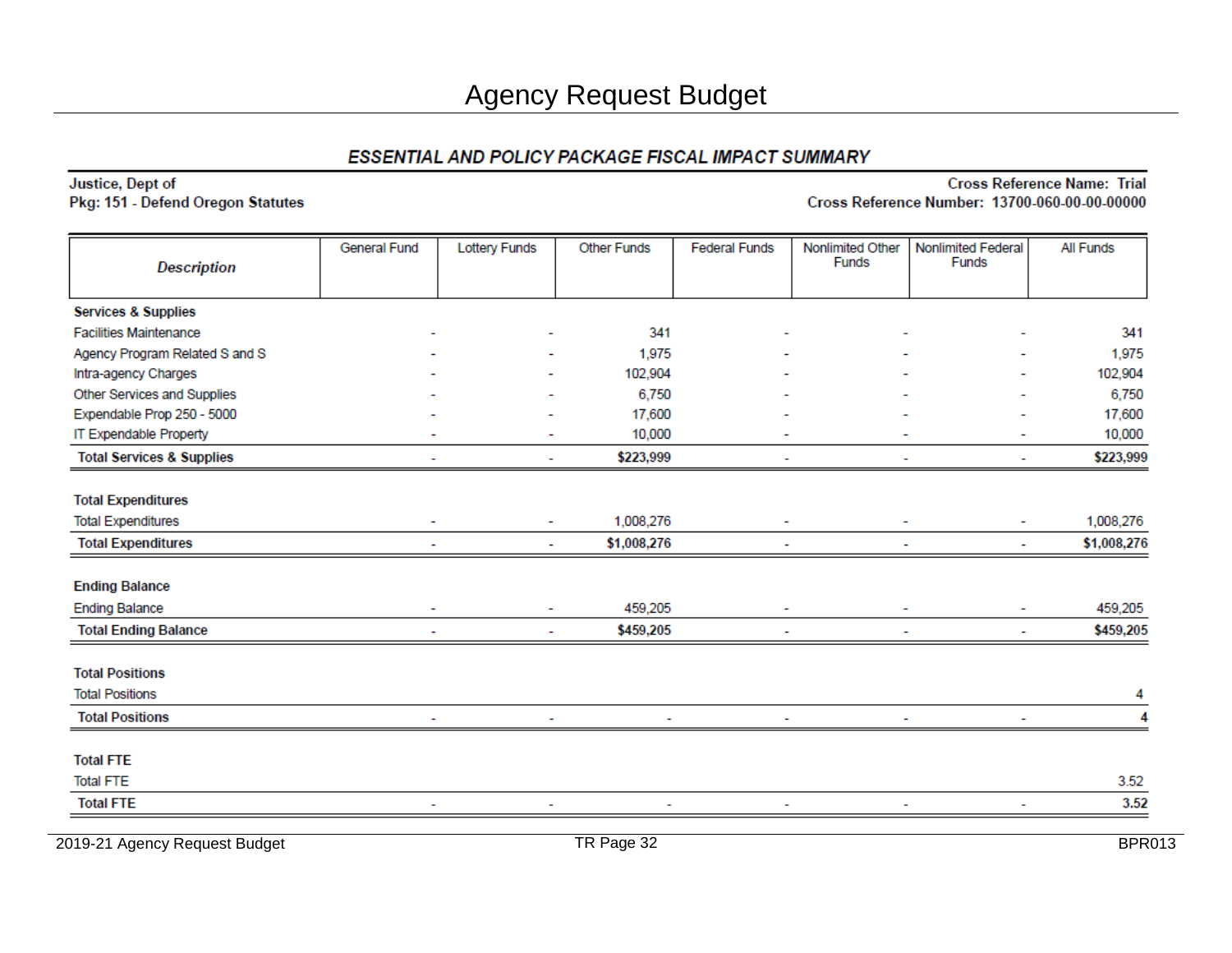|          |                               | 08/06/18 REPORT NO.: PPDPFISCAL                   |              |            |       |      | DEPT. OF ADMIN. SVCS. -- PPDB PICS SYSTEM |           |                    |         |                                                | PAGE               |
|----------|-------------------------------|---------------------------------------------------|--------------|------------|-------|------|-------------------------------------------|-----------|--------------------|---------|------------------------------------------------|--------------------|
|          | AGENCY: 13700 DEPT OF JUSTICE | REPORT: PACKAGE FISCAL IMPACT REPORT              |              |            |       |      |                                           |           |                    |         | $2019 - 21$<br>PICS SYSTEM: BUDGET PREPARATION | PROD FILE          |
|          | SUMMARY XREF: 060-00-00 Trial |                                                   |              |            |       |      | PACKAGE: 151 - Defend Oregon Statutes     |           |                    |         |                                                |                    |
| POSITION |                               |                                                   | POS          |            |       |      |                                           | GF        | ОF                 | FF      | LF                                             | AF                 |
|          | NUMBER CLASS COMP             | <b>CLASS NAME</b>                                 | <b>CNT</b>   | <b>FTE</b> | MOS   | STEP | <b>RATE</b>                               | SAL/OPE   | SAL/OPE            | SAL/OPE | SAL/OPE                                        | SAL/OPE            |
|          |                               | 0110055 OAS C0110 AP LEGAL SECRETARY              |              | .88        |       |      | 21.00 02 2.994.00                         |           | 62,874<br>46,370   |         |                                                | 62,874<br>46,370   |
|          |                               | 1524098 OAS C1524 AP PARALEGAL                    | $\mathbf{1}$ | .88        |       |      | 21.00 02 3,918.00                         |           | 82,278<br>51,146   |         |                                                | 82,278<br>51,146   |
|          |                               | 7504758 AJ U7504 AP ASSISTANT ATTORNEY GENERAL    | $\mathbf{1}$ | .88        |       |      | 21.00 04 7,872.00                         |           | 165,312<br>71,589  |         |                                                | 165,312<br>71,589  |
|          |                               | 7505224 AJ U7505 AP SR ASSISTANT ATTORNEY GENERAL | $\mathbf{1}$ | .88        |       |      | 21.00 03 10,342.00                        |           | 217,182<br>84,360  |         |                                                | 217,182<br>84,360  |
|          |                               | TOTAL PICS SALARY<br>TOTAL PICS OPE               |              |            |       |      |                                           | --------- | 527,646<br>253,465 |         |                                                | 527,646<br>253,465 |
|          |                               | TOTAL PICS PERSONAL SERVICES =                    | 4            | 3.52       | 84.00 |      |                                           |           | 781,111            |         |                                                | 781, 111           |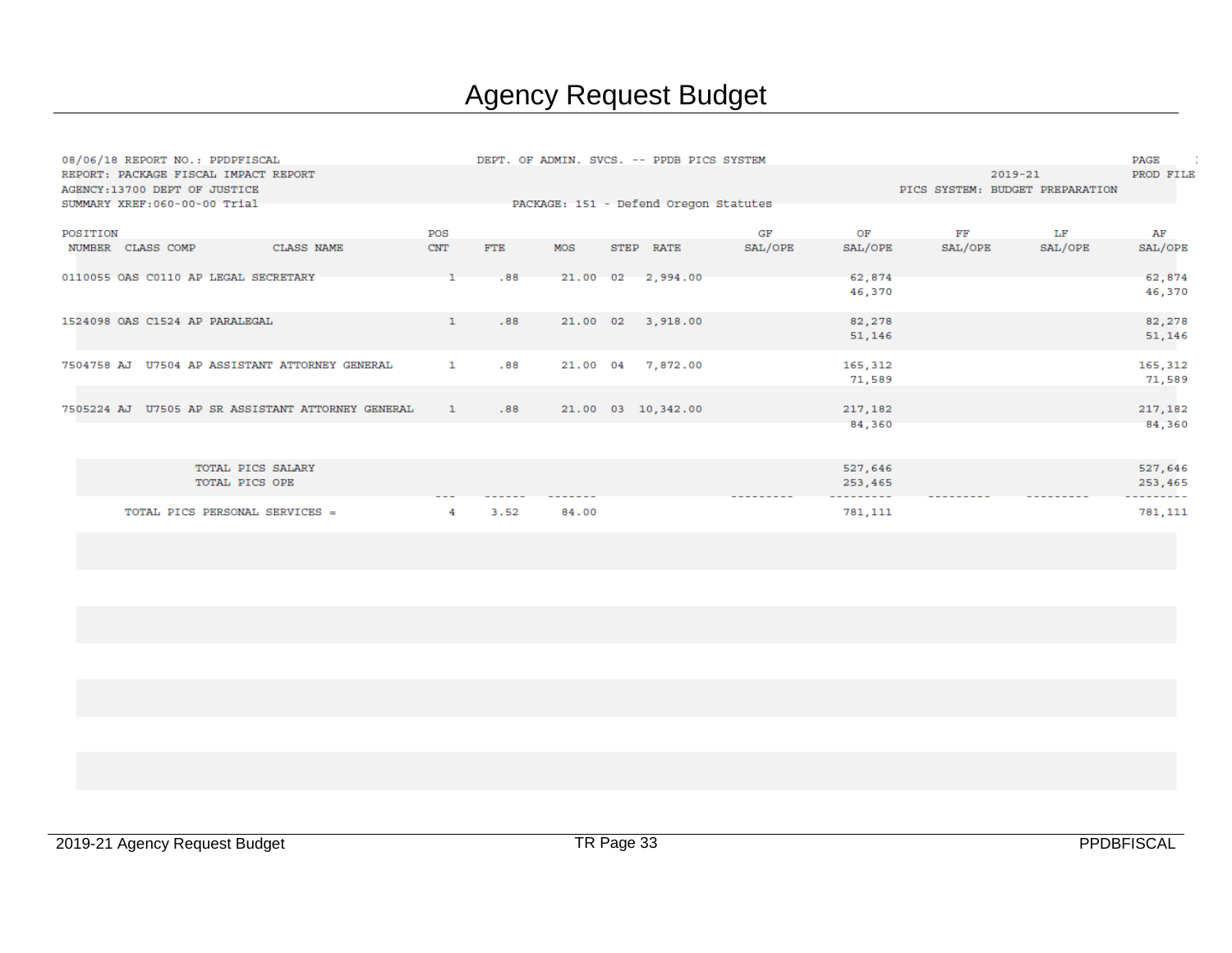#### **400 – Transportation Package Condemnation Work**

**Purpose:** Add funding to meet the anticipated sharp increase in condemnation work during the upcoming biennium.

**How Achieved:** Adding three positions to the Civil Litigation Unit and brings a fourth permanent partial position up to full time.

- **2019-21 Staffing Impact:** 3 positions / 3.14 FTE Assistant Attorney General – 2 positions / 2.26 FTE Legal Secretary – 1 position / 0.88 FTE
- **2021-23 Staffing Impact:** 3 positions / 3.50 FTE Assistant Attorney General – 2 positions / 2.50 FTE Legal Secretary – 1 position / 1.00 FTE

**Quantifying Results:** The Trial Division works with ODOT to procure privately owned property when necessary to maintain, improve and add to the state's highway infrastructure which is of benefit to Oregon motorists and business. The legislature did not pass a transportation bill during the 2015 and 2016 sessions bringing highway construction projects almost to a halt during the 2018 fiscal year. The legislature then passed a significant transportation bill in 2017 that is and will continue to fund a large number of projects into and throughout the 2019-21 biennium. ODOT has projected an increase in condemnation cases from about 50 per year in the recent past to about 150 per year starting in 2019. As a result, we anticipate a dramatic increase in ODOT's need for assistance from the Trial Division to acquire property to improve Oregon's highway system, necessitating the need for the additional positions. These positions would be supported by direct billings to ODOT and ODOT is coordinating with the Trial Division to anticipate the legal costs of those cases in their budget.

**Revenue Source:** \$900,872 Other Funds Limited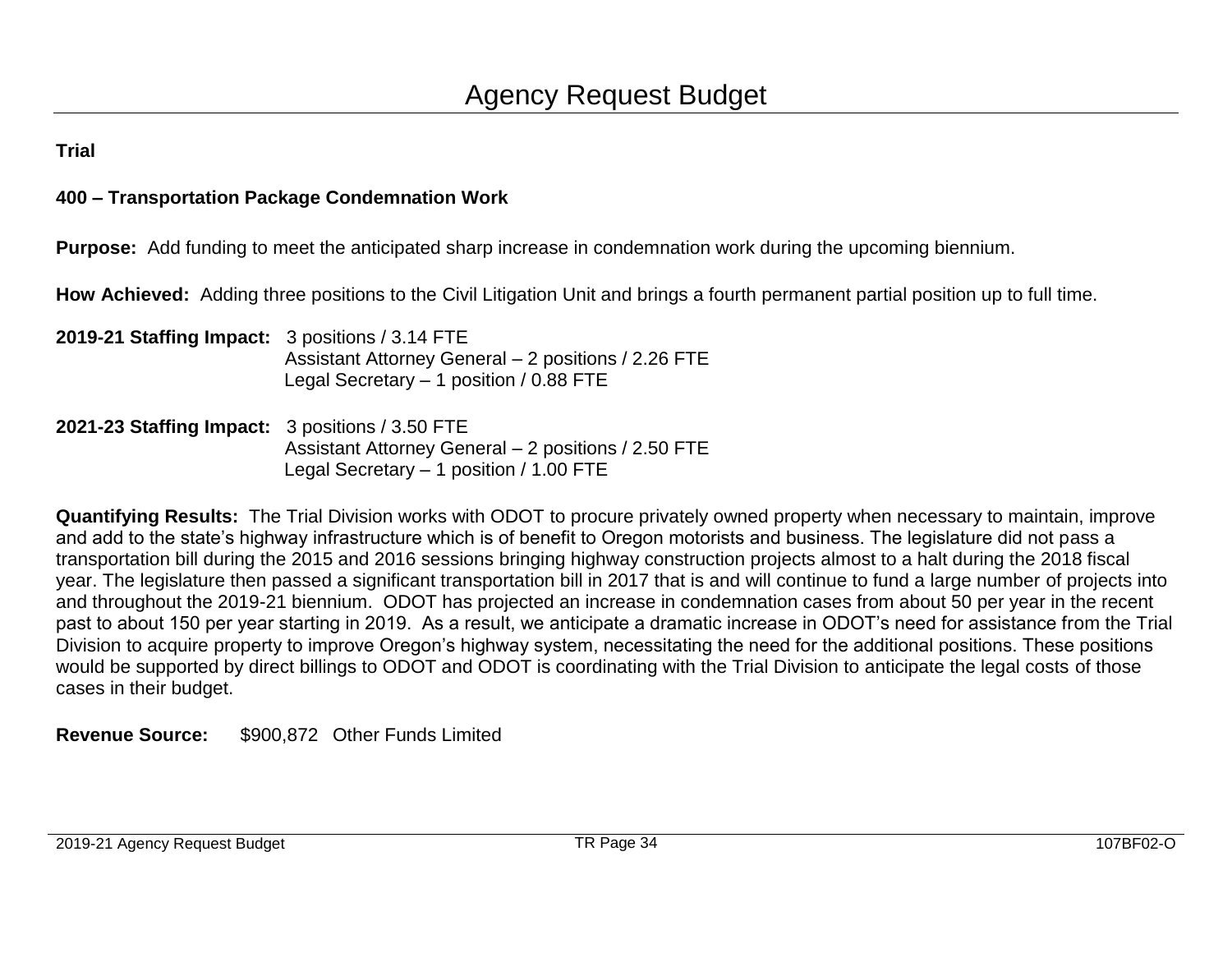Justice, Dept of Pkg: 400 - Transportation Package Condemnation Work

| <b>Description</b>                 | General Fund | <b>Lottery Funds</b>     | <b>Other Funds</b> | <b>Federal Funds</b> | Nonlimited Other<br>Funds | <b>Nonlimited Federal</b><br>Funds | <b>All Funds</b> |
|------------------------------------|--------------|--------------------------|--------------------|----------------------|---------------------------|------------------------------------|------------------|
| <b>Revenues</b>                    |              |                          |                    |                      |                           |                                    |                  |
| <b>Charges for Services</b>        | ٠            | $\overline{\phantom{a}}$ | 1,612,736          | ٠                    | $\overline{\phantom{a}}$  | $\overline{\phantom{a}}$           | 1,612,736        |
| <b>Total Revenues</b>              |              | ٠                        | \$1,612,736        |                      |                           |                                    | \$1,612,736      |
| <b>Personal Services</b>           |              |                          |                    |                      |                           |                                    |                  |
| Class/Unclass Sal, and Per Diem    |              |                          | 487,962            |                      |                           |                                    | 487,962          |
| Empl. Rel. Bd. Assessments         |              |                          | 159                |                      |                           |                                    | 159              |
| Public Employees' Retire Cont      |              |                          | 82,806             |                      |                           |                                    | 82,806           |
| Social Security Taxes              |              |                          | 37,329             |                      |                           |                                    | 37,329           |
| Worker's Comp. Assess. (WCD)       |              |                          | 153                |                      |                           |                                    | 153              |
| <b>Mass Transit Tax</b>            |              |                          | 2,928              |                      |                           |                                    | 2,928            |
| <b>Flexible Benefits</b>           |              | ۰                        | 92,358             |                      |                           |                                    | 92,358           |
| <b>Total Personal Services</b>     |              | ٠                        | \$703,695          | ۰                    | ۰                         |                                    | \$703,695        |
| <b>Services &amp; Supplies</b>     |              |                          |                    |                      |                           |                                    |                  |
| <b>Instate Travel</b>              |              |                          | 5,832              |                      |                           |                                    | 5,832            |
| <b>Employee Training</b>           |              |                          | 1,854              |                      |                           |                                    | 1,854            |
| Office Expenses                    |              |                          | 10,992             |                      |                           |                                    | 10,992           |
| Telecommunications                 |              |                          | 5,407              |                      |                           |                                    | 5,407            |
| Data Processing                    |              |                          | 13,895             |                      |                           |                                    | 13,895           |
| <b>Publicity and Publications</b>  |              |                          | 49                 |                      |                           |                                    | 49               |
| Employee Recruitment and Develop   |              |                          | 287                |                      |                           |                                    | 287              |
| Dues and Subscriptions             |              |                          | 3,867              |                      |                           |                                    | 3,867            |
| <b>Facilities Rental and Taxes</b> |              |                          | 33,670             |                      |                           |                                    | 33,670           |
| <b>Fuels and Utilities</b>         |              |                          | 85                 |                      |                           |                                    | 85               |
| 2019-21 Agency Request Budget      |              |                          | TR Page 35         |                      |                           |                                    | <b>BPR013</b>    |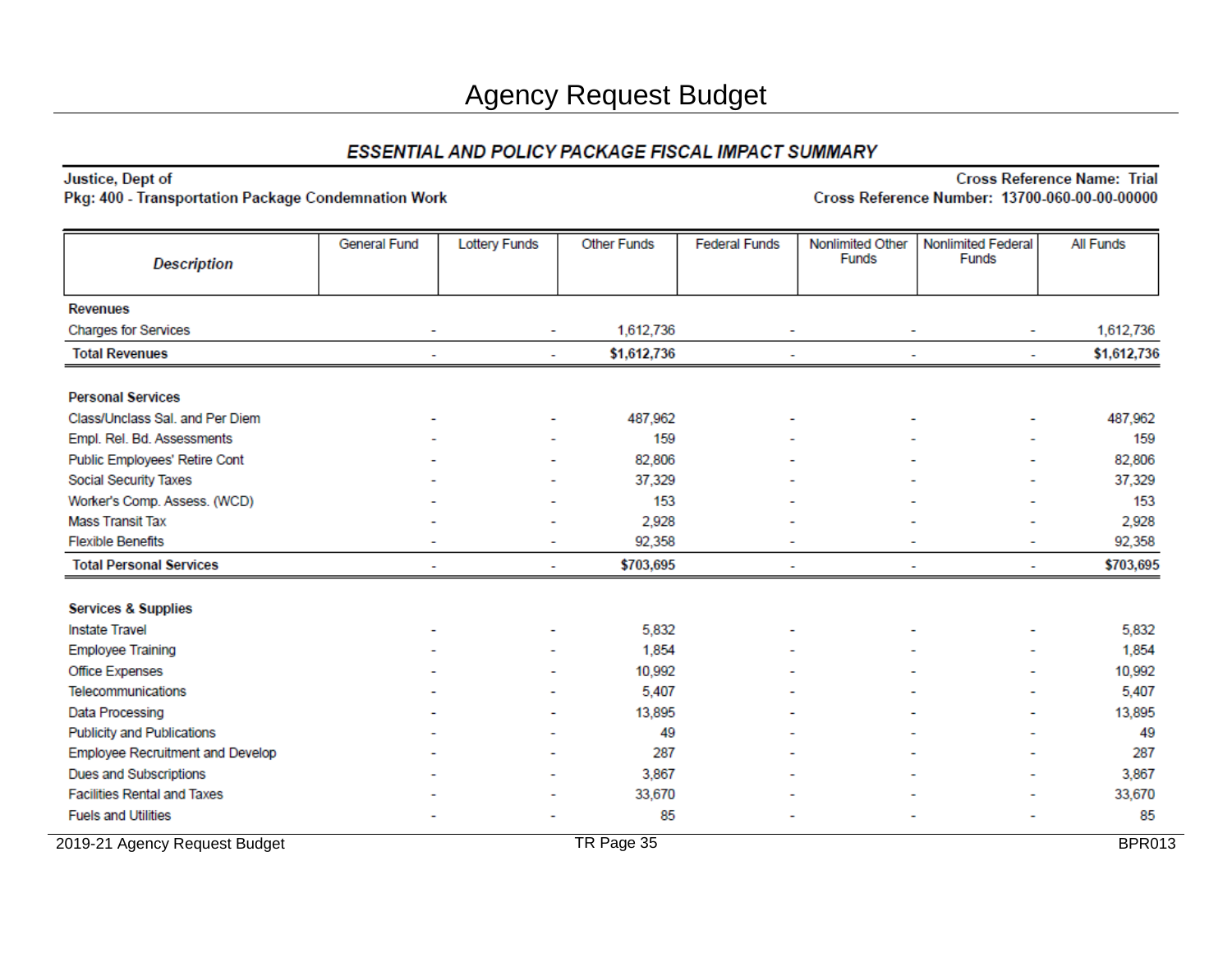Justice, Dept of

Pkg: 400 - Transportation Package Condemnation Work

**Cross Reference Name: Trial** Cross Reference Number: 13700-060-00-00-00000

| <b>Description</b>                   | General Fund             | <b>Lottery Funds</b>     | <b>Other Funds</b> | <b>Federal Funds</b> | Nonlimited Other<br>Funds | Nonlimited Federal<br>Funds | All Funds |
|--------------------------------------|--------------------------|--------------------------|--------------------|----------------------|---------------------------|-----------------------------|-----------|
|                                      |                          |                          |                    |                      |                           |                             |           |
| <b>Services &amp; Supplies</b>       |                          |                          |                    |                      |                           |                             |           |
| <b>Facilities Maintenance</b>        |                          |                          | 304                |                      |                           |                             | 304       |
| Agency Program Related S and S       |                          |                          | 1,759              |                      |                           |                             | 1,759     |
| Intra-agency Charges                 |                          |                          | 92,465             |                      |                           |                             | 92,465    |
| Other Services and Supplies          |                          |                          | 6,011              |                      |                           |                             | 6,011     |
| Expendable Prop 250 - 5000           |                          |                          | 13,200             |                      |                           |                             | 13,200    |
| IT Expendable Property               |                          |                          | 7,500              |                      |                           |                             | 7,500     |
| <b>Total Services &amp; Supplies</b> |                          | $\overline{\phantom{a}}$ | \$197,177          |                      |                           | $\ddot{\phantom{0}}$        | \$197,177 |
|                                      |                          |                          |                    |                      |                           |                             |           |
| <b>Total Expenditures</b>            |                          |                          |                    |                      |                           |                             |           |
| <b>Total Expenditures</b>            |                          | $\blacksquare$           | 900,872            |                      |                           |                             | 900,872   |
| <b>Total Expenditures</b>            |                          | L.                       | \$900,872          |                      |                           | ٠                           | \$900,872 |
| <b>Ending Balance</b>                |                          |                          |                    |                      |                           |                             |           |
| <b>Ending Balance</b>                | $\overline{\phantom{a}}$ | ٠                        | 711,864            |                      |                           | $\overline{\phantom{a}}$    | 711,864   |
| <b>Total Ending Balance</b>          |                          | ۰                        | \$711,864          |                      |                           | ۰                           | \$711,864 |
|                                      |                          |                          |                    |                      |                           |                             |           |
| <b>Total Positions</b>               |                          |                          |                    |                      |                           |                             |           |
| <b>Total Positions</b>               |                          |                          |                    |                      |                           |                             | 3         |
| <b>Total Positions</b>               |                          |                          |                    |                      |                           | ۰                           | 3         |
| <b>Total FTE</b>                     |                          |                          |                    |                      |                           |                             |           |
| <b>Total FTE</b>                     |                          |                          |                    |                      |                           |                             | 3.14      |
| <b>Total FTE</b>                     |                          |                          |                    |                      |                           |                             | 3.14      |
|                                      |                          |                          |                    |                      |                           |                             |           |

2019-21 Agency Request Budget **TR Page 36** BPR013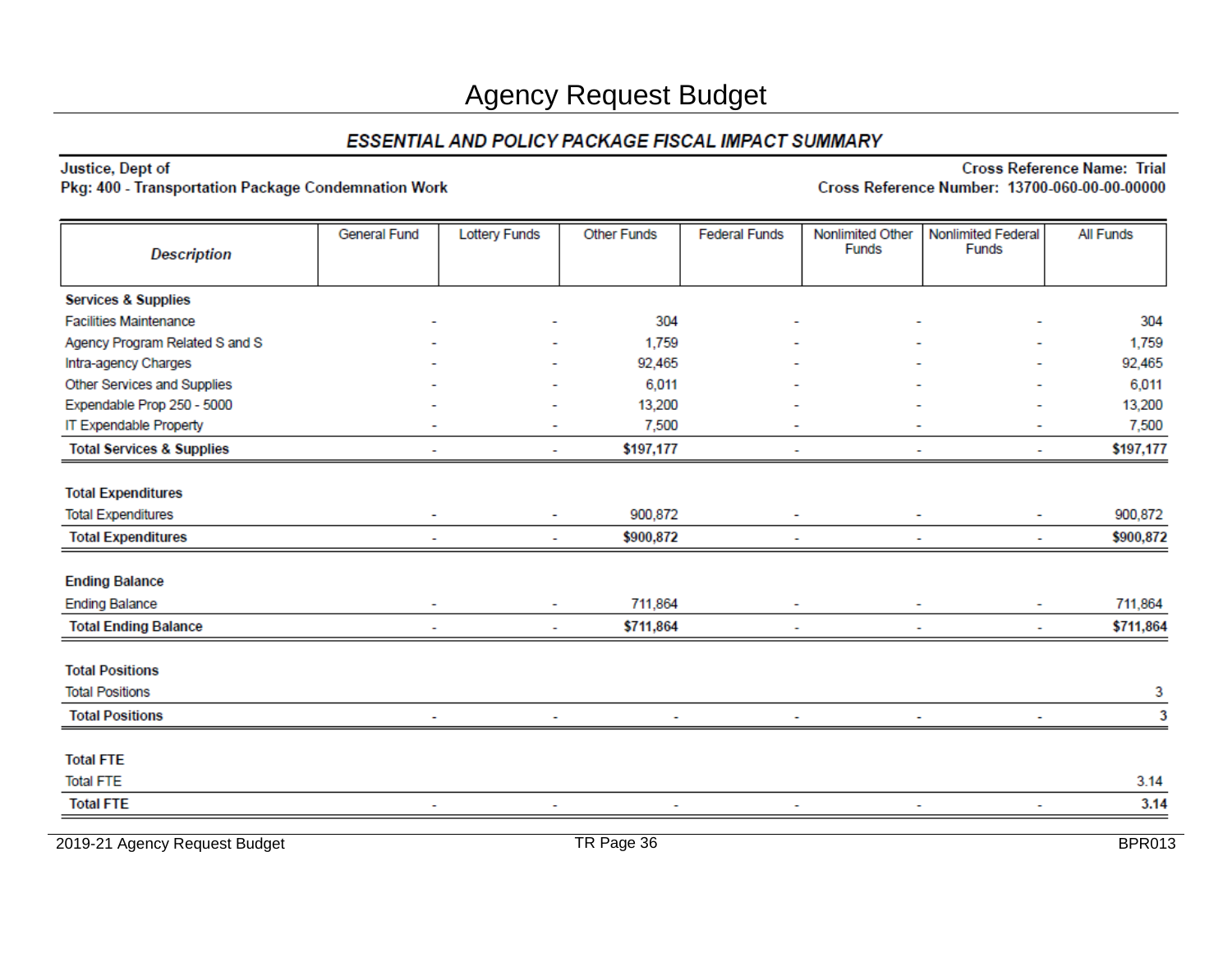|                   |  | 08/06/18 REPORT NO.: PPDPFISCAL |                                                |  |              |         |       |                   | DEPT. OF ADMIN. SVCS. -- PPDB PICS SYSTEM     |           |                                 |             |         | PAGE      |
|-------------------|--|---------------------------------|------------------------------------------------|--|--------------|---------|-------|-------------------|-----------------------------------------------|-----------|---------------------------------|-------------|---------|-----------|
|                   |  | AGENCY: 13700 DEPT OF JUSTICE   | REPORT: PACKAGE FISCAL IMPACT REPORT           |  |              |         |       |                   |                                               |           | PICS SYSTEM: BUDGET PREPARATION | $2019 - 21$ |         | PROD FILE |
|                   |  | SUMMARY XREF: 060-00-00 Trial   |                                                |  |              |         |       |                   | PACKAGE: 400 - Transportation Package Condemn |           |                                 |             |         |           |
| POSITION          |  |                                 |                                                |  | POS          |         |       |                   | GF                                            | OF        | FF                              |             | LF      | AF        |
| NUMBER CLASS COMP |  |                                 | CLASS NAME                                     |  | <b>CNT</b>   | FTE     | MOS   | STEP RATE         | SAL/OPE                                       | SAL/OPE   | SAL/OPE                         |             | SAL/OPE | SAL/OPE   |
|                   |  |                                 | 0110054 OAS C0110 AP LEGAL SECRETARY           |  |              | .88     |       | 21.00 02 2,994.00 |                                               | 62,874    |                                 |             |         | 62,874    |
|                   |  |                                 |                                                |  |              |         |       |                   |                                               | 46,370    |                                 |             |         | 46,370    |
|                   |  |                                 | 7504057 AJ U7504 AP ASSISTANT ATTORNEY GENERAL |  | $1 -$        | $.50 -$ |       | 12.00-04 7,872.00 |                                               | $94,464-$ |                                 |             |         | $94,464-$ |
|                   |  |                                 |                                                |  |              |         |       |                   |                                               | 58,560-   |                                 |             |         | 58,560-   |
|                   |  |                                 | 7504057 AJ U7504 AP ASSISTANT ATTORNEY GENERAL |  | $\mathbf{1}$ | 1.00    |       | 24.00 04 7,872.00 |                                               | 188,928   |                                 |             |         | 188,928   |
|                   |  |                                 |                                                |  |              |         |       |                   |                                               | 81,817    |                                 |             |         | 81,817    |
|                   |  |                                 |                                                |  |              |         |       |                   |                                               |           |                                 |             |         |           |
|                   |  |                                 | 7504756 AJ U7504 AP ASSISTANT ATTORNEY GENERAL |  | $\mathbf{1}$ | .88     |       | 21.00 04 7,872.00 |                                               | 165,312   |                                 |             |         | 165,312   |
|                   |  |                                 |                                                |  |              |         |       |                   |                                               | 71,589    |                                 |             |         | 71,589    |
|                   |  |                                 | 7504757 AJ U7504 AP ASSISTANT ATTORNEY GENERAL |  | $\mathbf{1}$ | .88     |       | 21.00 04 7,872.00 |                                               | 165,312   |                                 |             |         | 165,312   |
|                   |  |                                 |                                                |  |              |         |       |                   |                                               | 71,589    |                                 |             |         | 71,589    |
|                   |  |                                 | <b>TOTAL PICS SALARY</b>                       |  |              |         |       |                   |                                               | 487,962   |                                 |             |         | 487,962   |
|                   |  | TOTAL PICS OPE                  |                                                |  |              |         |       |                   |                                               | 212,805   |                                 |             |         | 212,805   |
|                   |  |                                 |                                                |  |              |         |       |                   | ---------                                     | --------- | ---------                       |             |         | --------  |
|                   |  |                                 | TOTAL PICS PERSONAL SERVICES =                 |  | 3.           | 3.14    | 75.00 |                   |                                               | 700,767   |                                 |             |         | 700,767   |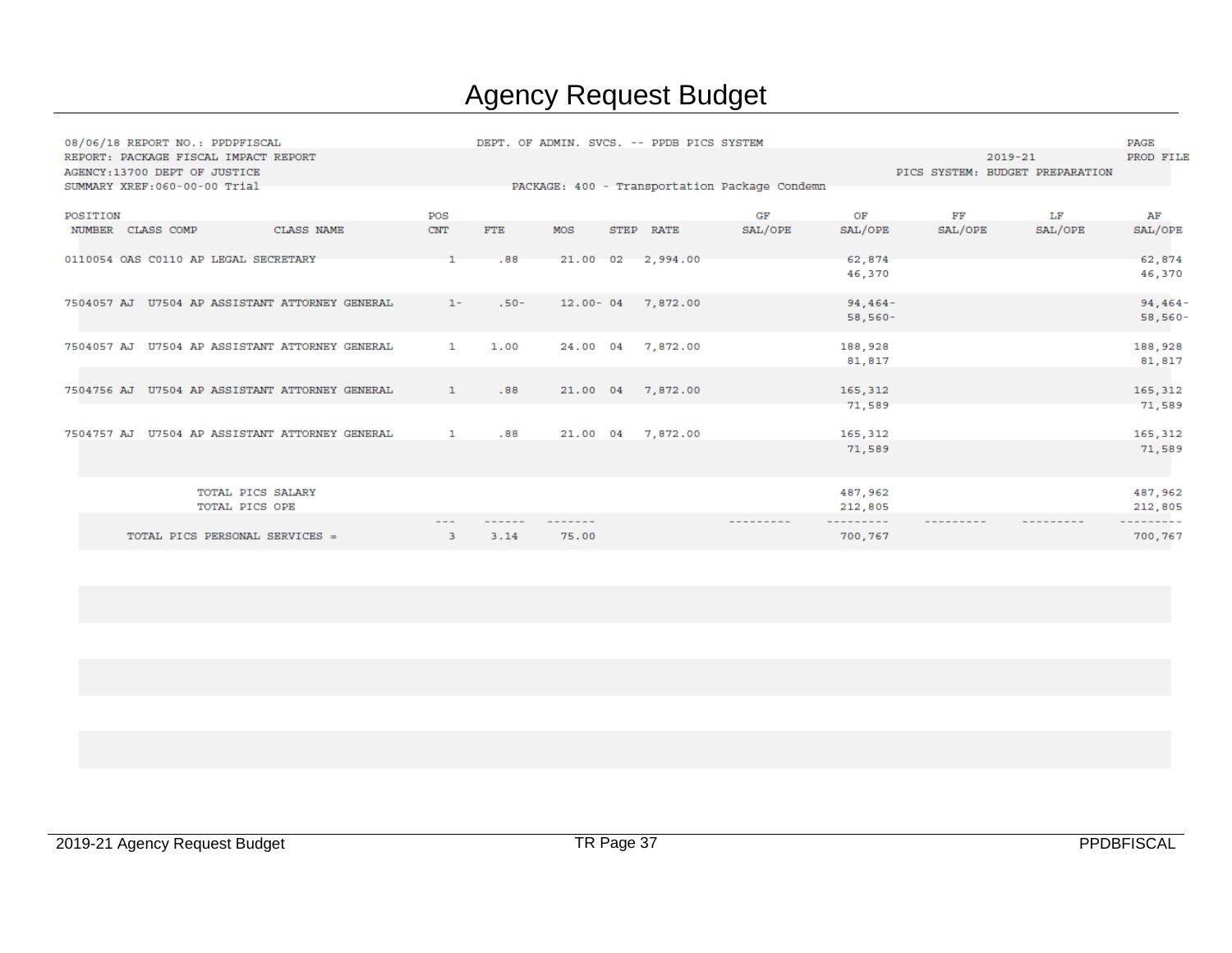## DETAIL OF LOTTERY FUNDS, OTHER FUNDS, AND FEDERAL FUNDS REVENUE

|                                |           | <b>ORBITS</b>  |      |                |     | 2017-19                  |     |                  |      |            | 2019-21                  |               |
|--------------------------------|-----------|----------------|------|----------------|-----|--------------------------|-----|------------------|------|------------|--------------------------|---------------|
|                                |           | Revenue        |      |                |     | Legislatively            |     | 2017-19          |      | Agency     | Governor's               | Legislatively |
| Source                         | Fund      | Acct           |      | 2015-17 Actual |     | Approved                 |     | <b>Estimated</b> |      | Request    | <b>Budget</b>            | Adopted       |
|                                |           |                |      |                |     |                          |     |                  |      |            |                          |               |
| Legal Billings to Client       |           |                |      |                |     |                          |     |                  |      |            |                          |               |
| Agencies - Other Funds Ltd     | 3400 0410 |                | \$   | 30,877,193     | \$. | 32,989,813               | \$. | 32,989,813       | \$.  | 40,776,782 |                          |               |
| Misc. Legal - Other Funds Ltd  |           | 3400 0705,0975 | - \$ |                |     | 2,000                    | -S  | 2,000            | - \$ | 2,000      |                          |               |
|                                |           |                |      |                |     |                          |     |                  |      |            |                          |               |
|                                |           |                |      |                |     |                          |     |                  |      |            |                          |               |
| Total Other Funds Ltd          | 3400      |                | \$   | 30,883,219     | \$  | 32,991,813               | \$  | 32,991,813       | \$   |            | $\overline{\phantom{0}}$ |               |
| Total Other Funds Non-Ltd 3200 |           |                | \$   |                |     |                          |     |                  |      |            |                          |               |
| Total Federal Funds Ltd        | 6400      |                | \$   |                |     |                          |     |                  |      | -          | $\overline{\phantom{0}}$ |               |
| Total Federal Funds Non-Ltd    | 6200      |                | \$   |                |     | $\overline{\phantom{0}}$ | \$  |                  |      |            |                          |               |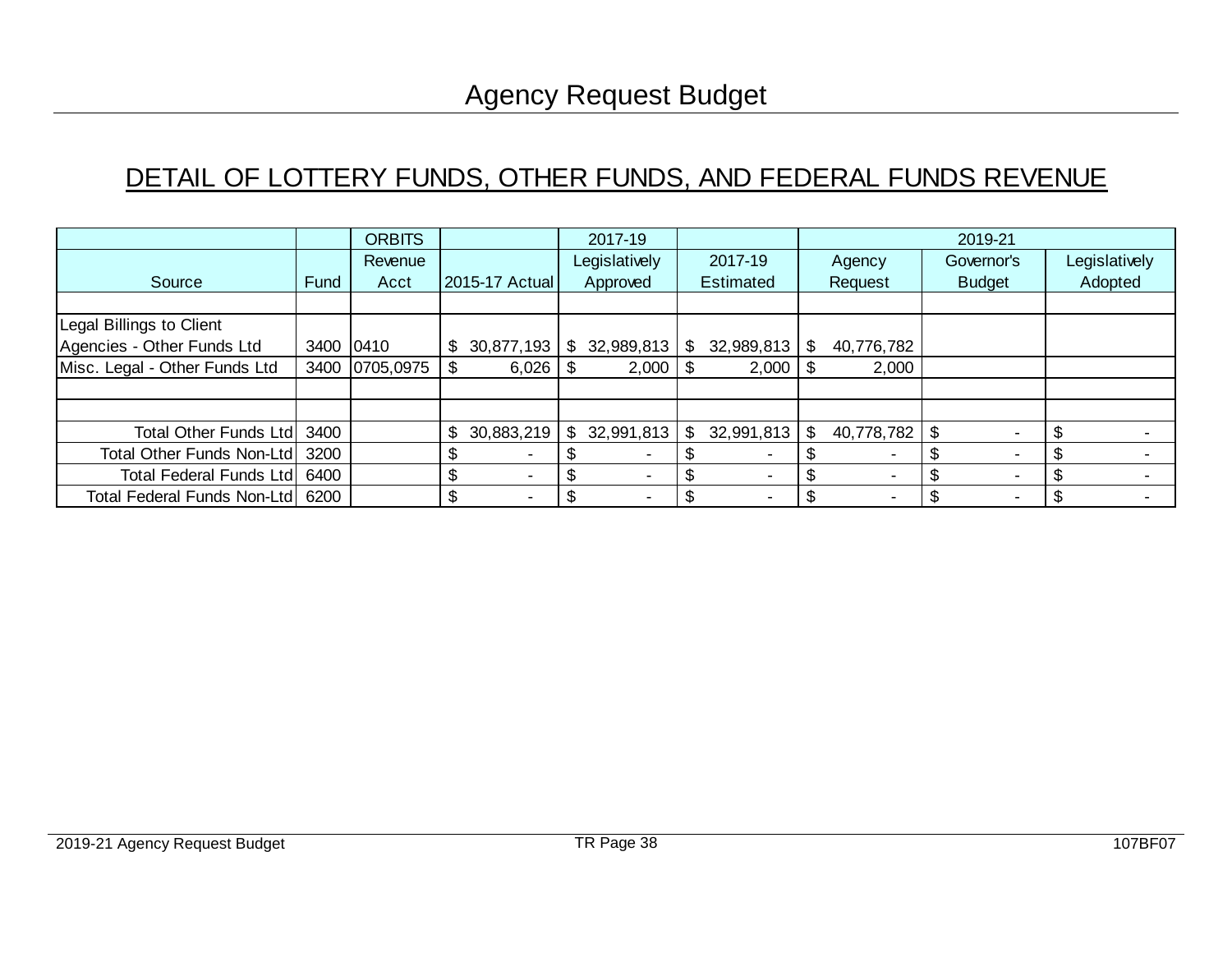#### DETAIL OF LOTTERY FUNDS, OTHER FUNDS, AND FEDERAL FUNDS REVENUE

| <b>Justice, Dept of</b>      |                                               |                                      |                                       |                                        |                                     | Agency Number: 13700                 |  |  |  |  |  |  |  |  |  |
|------------------------------|-----------------------------------------------|--------------------------------------|---------------------------------------|----------------------------------------|-------------------------------------|--------------------------------------|--|--|--|--|--|--|--|--|--|
| 2019-21 Biennium             | Cross Reference Number: 13700-060-00-00-00000 |                                      |                                       |                                        |                                     |                                      |  |  |  |  |  |  |  |  |  |
| Source                       | <b>2015-17 Actuals</b>                        | 2017-19 Leg<br><b>Adopted Budget</b> | 2017-19 Leg<br><b>Approved Budget</b> | 2019-21 Agency<br><b>Request Audit</b> | 2019-21 Governor's<br><b>Budget</b> | 2019-21 Leg.<br><b>Adopted Audit</b> |  |  |  |  |  |  |  |  |  |
| <b>Other Funds</b>           |                                               |                                      |                                       |                                        |                                     |                                      |  |  |  |  |  |  |  |  |  |
| <b>Charges for Services</b>  | 30,877,193                                    | 32.424.533                           | 32.989.813                            | 40,776,782                             | ۰                                   |                                      |  |  |  |  |  |  |  |  |  |
| <b>Fines and Forfeitures</b> | 5,000                                         |                                      |                                       |                                        |                                     |                                      |  |  |  |  |  |  |  |  |  |
| <b>Other Revenues</b>        | 1.026                                         | 2.000                                | 2.000                                 | 2.000                                  | $\overline{\phantom{a}}$            |                                      |  |  |  |  |  |  |  |  |  |
| <b>Total Other Funds</b>     | \$30,883,219                                  | \$32,426,533                         | \$32,991,813                          | \$40,778,782                           |                                     |                                      |  |  |  |  |  |  |  |  |  |